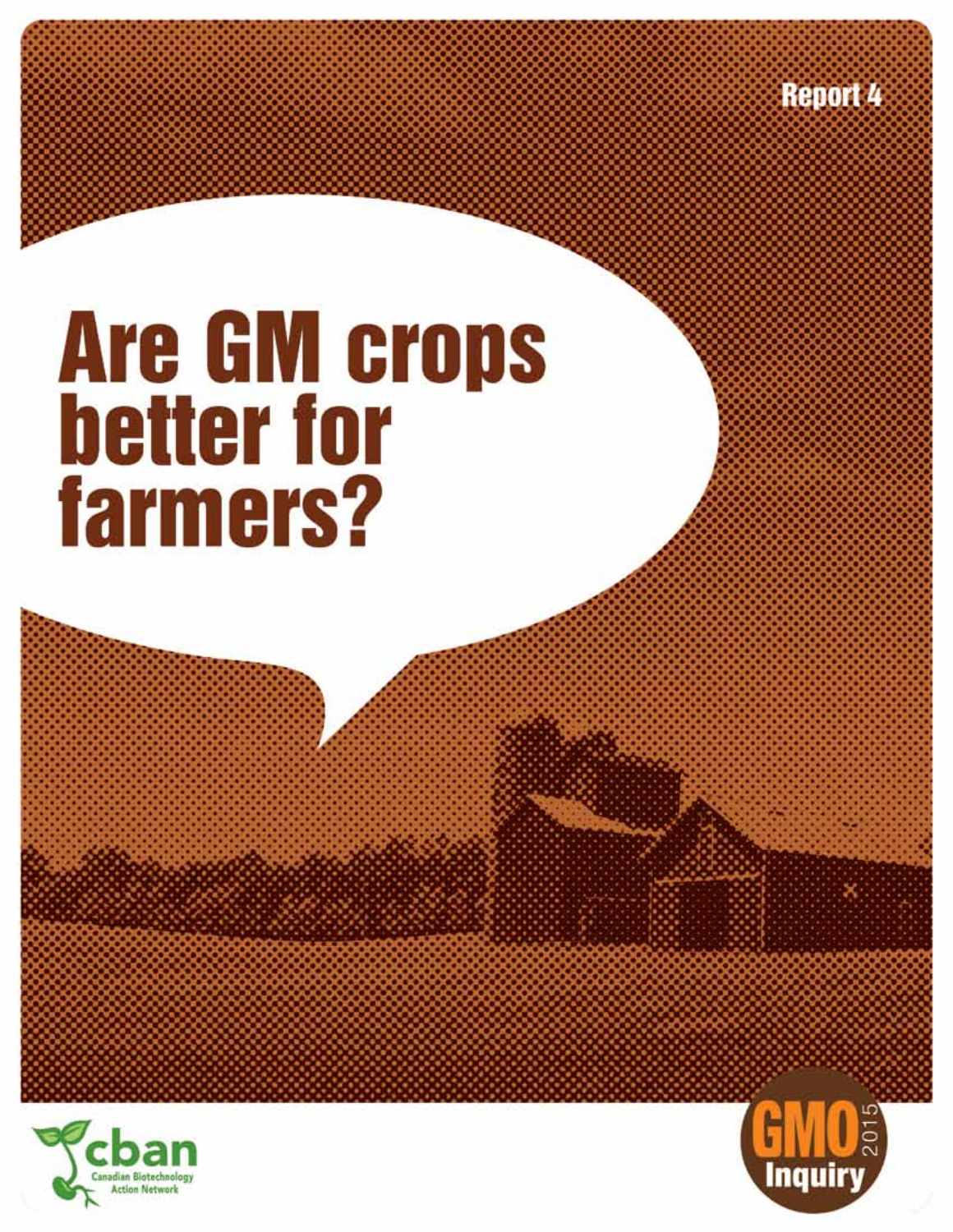Report 4

## Are GM crops better for farmers?

Published November 2015

For more details, please contact:

Canadian Biotechnology Action Network (CBAN) Suite 206, 180 Metcalfe Street Ottawa, Ontario, Canada, K2P 1P5

Phone: 613 241 2267 ext. 25 | Fax: 613 241 2506 | info@cban.ca | www.cban.ca



**Collaborative Campaigning for Food Sovereignty and Environmental Justice** 

The GMO Inquiry 2015 is a project of the Canadian Biotechnology Action Network (CBAN). CBAN is a campaign coalition of 17 organizations that researches, monitors and raises awareness about issues relating to genetic engineering in food and farming. CBAN members include farmer associations, environmental and social justice organizations, and regional coalitions of grassroots groups. CBAN is a project on the shared platform of Tides Canada.

#### Acknowledgements

For various assistance, CBAN would like to thank Devlin Kuyek, Cathy Holtslander, Ann Slater, Sarah Phinney, Bob Wildfong, Rene Van Acker, Yaacov Iland.

The analysis in this report does not necessarily reflect that of the reviewers and other participants. Any errors or omissions in this report are the responsibility of the authors and the Canadian Biotechnology Action Network.

Graphic Design: jwalkerdesign.ca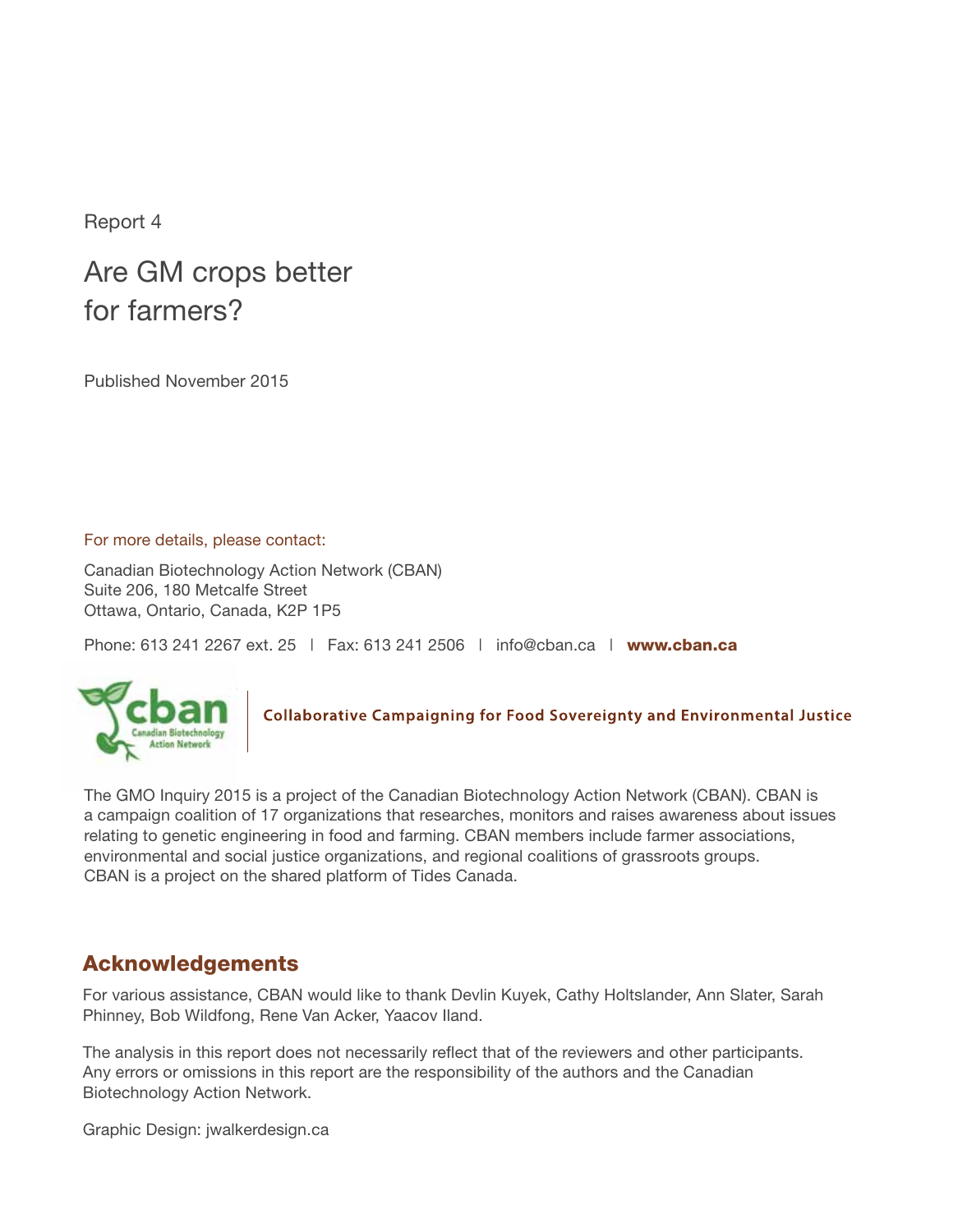# Table of Contents

| GMO Inquiry 2015 3                                                      |
|-------------------------------------------------------------------------|
|                                                                         |
| Box: What is genetic modification?4                                     |
|                                                                         |
| <b>GM CROPS AND CORPORATE CONTROL5</b>                                  |
| GM seeds are not farmer-owned seeds5                                    |
|                                                                         |
| Figure 1: The Big Six: Global seed<br>and agrochemical market share 6   |
| Box: Patents and Terminator technology 7                                |
| <b>Corporate concentration</b>                                          |
| Box: The demise of public                                               |
| breeding in Canada9                                                     |
| <b>GM CROPS AND YIELDS 11</b>                                           |
| Figure 2: Global GM crops and traits 11                                 |
| Crop yield patterns in Canada 12                                        |
| Table 1: Rates of crop yield increase<br>per year in Canada 13          |
| Crop yield patterns in the US 15                                        |
| Crop yield patterns in Europe17                                         |
| <b>GM CROPS AND FARMER INCOMES</b> 18                                   |
| GM crops and farmer incomes in Canada18                                 |
| Figure 3: Farm income, expenses<br>and debt in Canada (1975 - 2014). 18 |
| Box: Farm income in Canada in 201419                                    |
| Seed prices in Canada 19                                                |
| Figure 4: Rising cost of seed                                           |
| Box: Higher yields ≠ higher income 21                                   |
| GM crops and farmer incomes in the US21                                 |
| <b>GM crops and farmer incomes</b><br>around the world 22               |
|                                                                         |

| <b>GM CROPS AND</b>                                             |
|-----------------------------------------------------------------|
| <b>HERBICIDE-RESISTANT WEEDS</b> 24                             |
| Table 2: Glyphosate-resistant weeds                             |
| Costs and impacts of                                            |
| herbicide-resistant weeds 25                                    |
| Glyphosate-resistant weeds in Canada 25                         |
| Giant ragweed25                                                 |
| Canada fleabane26                                               |
| Common ragweed 26                                               |
|                                                                 |
| Tall waterhemp 26                                               |
| Even more glyphosate-resistant weeds26                          |
| Glyphosate-resistant weeds in the US 27                         |
|                                                                 |
| Response to resistance: 2,4-D-<br>and dicamba-tolerant crops 28 |
| Box: Bt-resistant insects 29                                    |
| <b>GM CROPS AND</b>                                             |
| <b>CONTAMINATION COSTS 30</b>                                   |
|                                                                 |
|                                                                 |
| Box: GM contamination costs                                     |
| for organic farmers 32                                          |
| Box: Farmers in the courts 33                                   |
| The costs of future GM crops34                                  |
| GM wheat34                                                      |
|                                                                 |
|                                                                 |
| References cited36                                              |
|                                                                 |

GM = genetically modified (also called genetically engineered)  $Ht = herbicide-tolerant$  $HR = herbicide-resistant$   $Gt = glyphosate-tolerant$ GR = glyphosate-resistant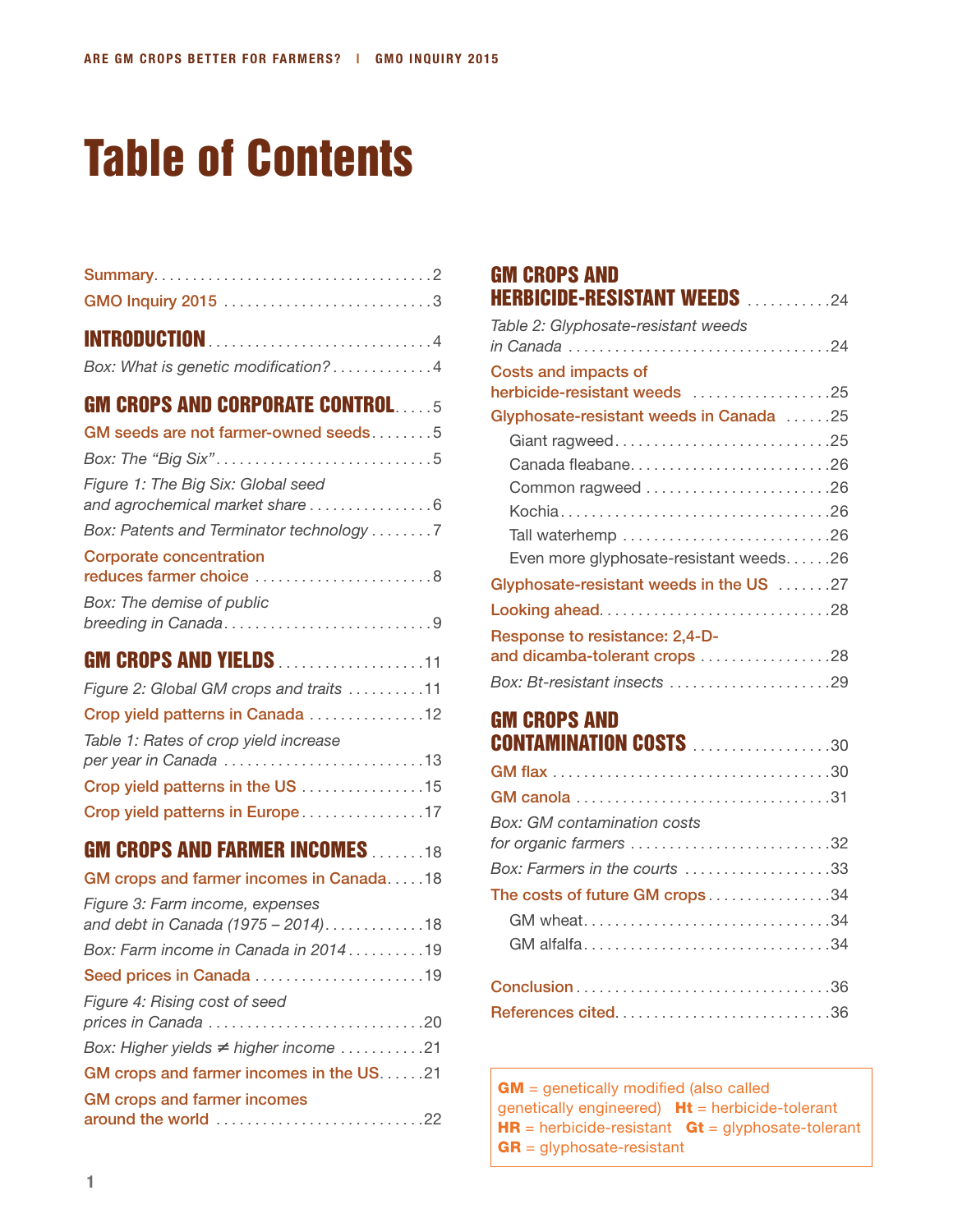# **SUMMARY**

T his fourth report of *GMO Inquiry 2015* investigates the impacts and risks of genetically modified (GM; also called genetically engineered or GE) crops on farms and famers over the past twenty years, with a focus on Canada.

The use of patented GM traits has helped facilitate corporate consolidation in the seed market. **Markets for GM crops are dominated by a few seed and agrochemical companies**. This high level of corporate concentration in the seed market has meant higher prices, limited choices for farmers, a narrowing of genetic diversity in crops, and stagnating innovation. Legal control over seeds has also increased, in the form of patents on genetic sequences and other mechanisms that prevent farmers from saving, exchanging and reusing seed. GM crops have diminished the choices available to farmers, while strengthening the control of a few companies.

Yields in GM and non-GM crops have increased at a similar rate in Canada, and **there are no clear patterns to show that GM crop yields have increased more than those of non-GM crops**.

In fact, research comparing GM crops in North America and non-GM varieties of the same crops grown in Europe has shown that non-GM crop yields have increased as much, or more. GM traits are added to plant varieties that are already highyielding due to background genetics developed through non-GM breeding methods. It is these pre-existing characteristics, along with other factors, that have determined yield increases in the past decades, not GM traits.

Growing GM crops is not putting more money into the pockets of Canadian farmers. **Although gross farm income in Canada has increased over the past two decades, realized net income (the income remaining after farm expenses are paid)**  **has not changed significantly**. Farm expenses have increased substantially, in part because of the rising prices of seeds and other inputs. GM crops have fed into this pattern; GM seeds are significantly more expensive than non-GM seed, in Canada and other countries.

The major benefit that GM herbicide-tolerant crops offered farmers was simplified weed management. However, **the increased use of herbicides has led to the emergence and spread of herbicideresistant weeds**, which are reversing this benefit and creating new costs and complications for farmers. The biotechnology industry's solution to this problem is to sell new GM crops that are tolerant to different herbicides, an approach that will further drive up herbicide use and speed up the spread of herbicide-resistant weeds.

**GM contamination can also present serious costs for farmers**. The examples of GM flax contamination, which closed Canada's export markets, and GM canola contamination, which meant that most Canadian organic farmers were forced to stop growing canola, stand testament to these costs. Despite these experiences, new GM crops such as the GM alfalfa are being commercialized. If released in Canada, GM alfalfa contamination will have serious and irreversible impacts, the brunt of which will be borne by organic and other non-GM farmers.

**The Canadian government does not assess the agronomic and economic impacts of GM crops or evaluate the benefits or risks they pose, and farmers are not consulted before GM crops are approved for growing**. The experiences of the past twenty years show us that there is an urgent need for a democratic decision-making process to assess what role, if any, GM crops should play in our food and farming systems.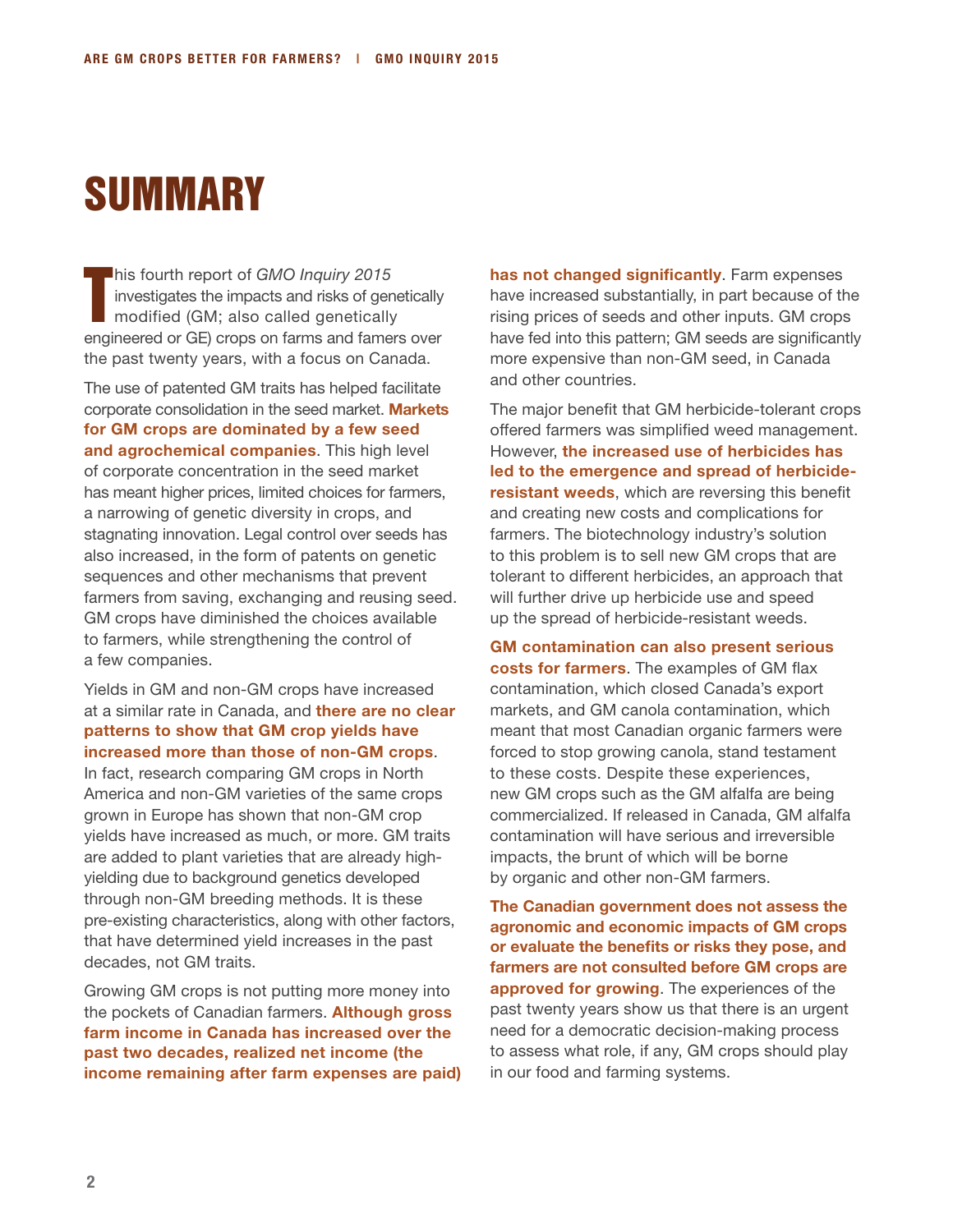# GMO Inquiry 2015

T wenty years ago, in 1995, the Canadian government approved the first genetically modified (GM, also called genetically engineered or GE) canola varieties, as well as the first GM soy, GM tomatoes (not currently on the market) and GM potatoes (not currently on the market). With these decisions, the government introduced genetically modified crops into our environment and food system for the first time.

After 20 years, we still have major unanswered questions and hear conflicting messages about the impacts and risks of GM crops and foods. Even while our questions persist, the Canadian government has just approved the first-ever GM apple (this will be the first GM fruit grown in Canada) and could soon approve the first GM food animal (a GM salmon).

Canadian farmers and eaters want to know the impacts of GM crops – on our environment, our food and farming systems, our economy, and on our health. We want to know about the food we're growing, eating and buying. And we want to know who truly benefits from GM crops and foods, and who pays their costs and bears the burden of their risks.

The Canadian government has not monitored or shared detailed information to answer these questions. However, research in Canada and from around the world, as well as the experiences of farmers in Canada and other countries, helps shed light on the problems with GM over the past two decades. It's time to bring our research together and assess the evidence, so that we can decide whether GM crops have a place in the future of our food system.

This is the fourth of a series of reports that are part of **GMO Inquiry 2015**. All reports are posted at www.gmoinquiry.ca.

- Where in the world are GM crops and foods? www.gmoinquiry.ca/where
- Are GM crops better for the environment? www.gmoinquiry.ca/environment
- Are GM foods better for consumers? www.gmoinquiry.ca/consumers
- Are GM crops better for farmers? www.gmoinquiry.ca/farmers
- Are GM crops and foods well regulated? *Coming soon*
- Do we need GM crops to feed the world? *Coming soon*



Read and print the summary pamphlet for this report at GMOinquiry.ca/farmers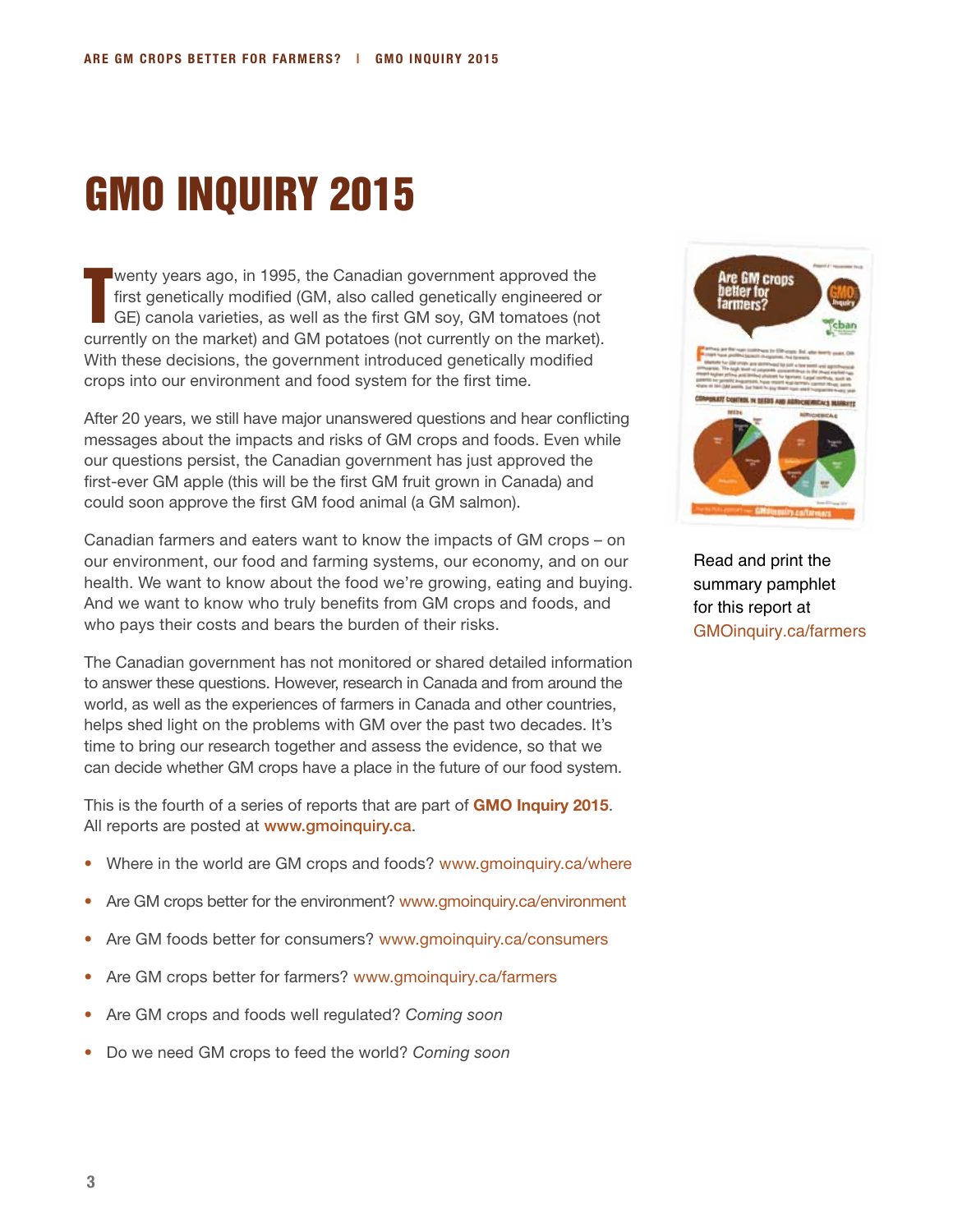# Introduction

**Fernally armers are the main customers for GM**<br>crops. However, after twenty years, have<br>GM crops benefitted farmers, and what crops. However, after twenty years, have GM crops benefitted farmers, and what risks do they pose?

So far, four crops – corn, canola, soy and cotton – dominate global acres of GM crops. These crops are genetically modified with one or both of just two GM traits – herbicide tolerance and insect resistance. These traits came with promises to simplify weed management, reduce pesticide use and reduce crop losses to weeds and insects. However, the emergence and spread of herbicideresistant weeds is reversing the primary benefit of convenience and cost-savings in weed management. A previous *GMO Inquiry* report found that GM crops have increased, rather than decreased herbicide use over the past twenty years. In this

report, we investigate their impact on yields and farmer incomes, and the costs of herbicideresistant weeds and GM contamination.

GM crops are embedded in a system defined by tight legal and market control, and the concentration of farm inputs in the hands of a few large corporations. **After twenty years of GM crops, biotechnology companies are profiting from the use of GM traits, but this does not necessarily mean that farmers are also benefitting**.

It is critical that we understand the impacts of GM crops on Canadian farmers, in order to meaningfully assess what role they should play in the future of our food and agricultural systems, and whether equal or greater benefits can be achieved from non-GM approaches.

## What is genetic modification?

enetic modification (GM) is the introduction of new traits to an organism by making<br>changes directly to its genetic makeup, e.g. DNA, through intervention at the molec<br>level. It's also called genetic engineering or GE. Wit changes directly to its genetic makeup, e.g. DNA, through intervention at the molecular **A** level. It's also called genetic engineering or GE. With genetic engineering, scientists can change the traits of plants and animals by inserting DNA pieces, whole genes, or long stretches of DNA segments from many different organisms. These sequences can also be taken from the same species or be newly made up. Scientists can also delete or swap DNA sequences in organisms or introduce genetic material to silence genes.

Unlike conventional breeding and hybridization, genetic engineering is a laboratory technology that enables the direct transfer of genes between organisms in different species or kingdoms that would not breed in nature, and the introduction of new sequences that do not even exist in nature.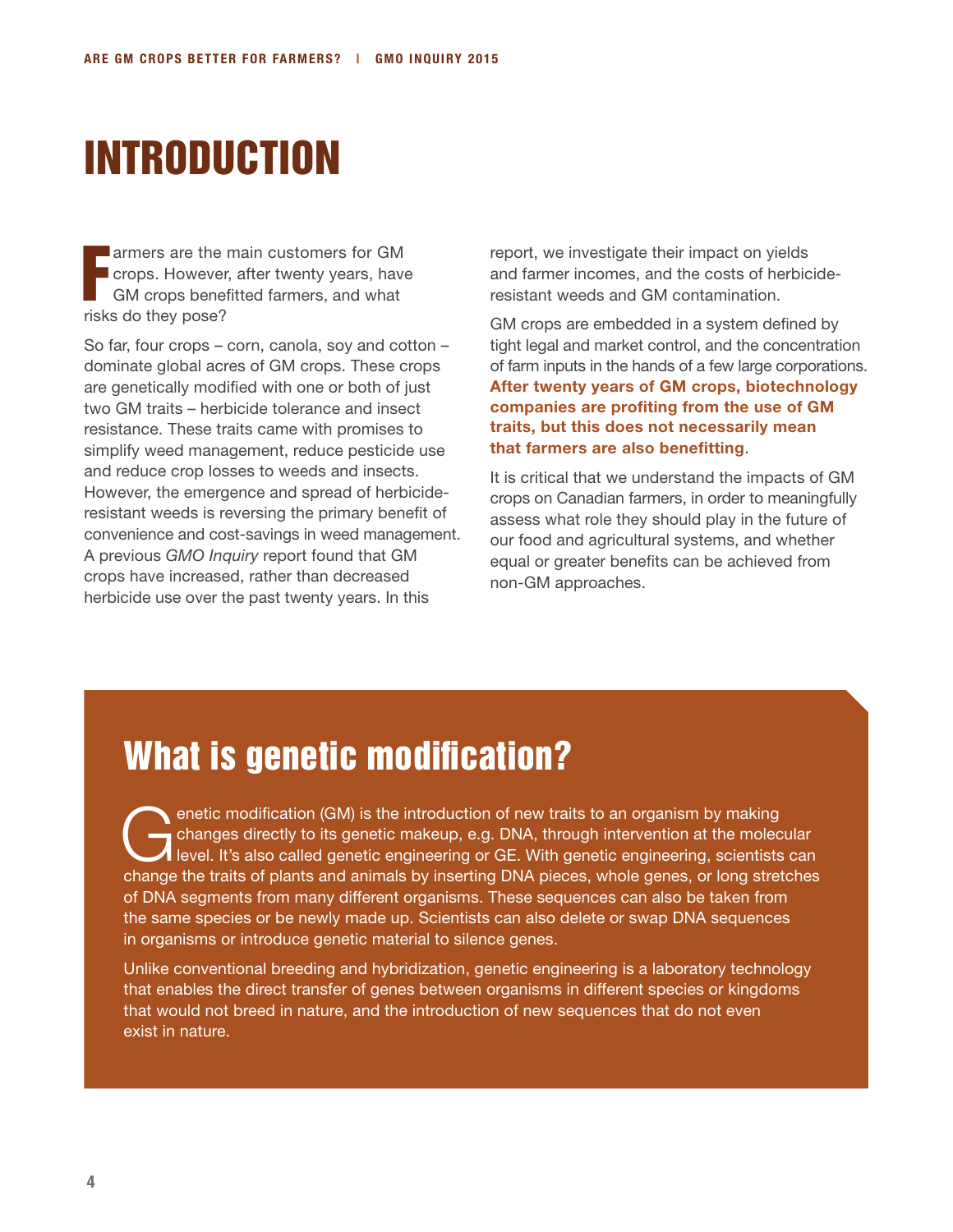# GM CROPS AND CORPORATE CONTROL

T he high level of corporate concentration in the seed market has meant higher prices, limited choices for farmers, a narrowing of genetic diversity in crops, and stagnating innovation. Along with market concentration, legal control over seeds has also increased, in the form of patents on genetic sequences and other mechanisms that prevent farmers from saving, exchanging and reusing seed. At the same time, there is almost no public breeding or farmer-supplied seed for the major crops that have GM varieties in Canada (corn, canola and soybean), and the seed market for those crops is dominated by a few multinational agrochemical corporations. For these crops, it can be difficult for farmers to even access non-GM seed.

## GM seeds are not farmer-owned seeds

One key difference between GM seeds and non-GM seeds is that the gene sequences inserted into GM seeds can be patented. These patents prevent farmers from re-using the seeds or sharing them with other farmers. Globally, these patents are owned by a few multinational seed and agrochemical companies. Farmers who use GM seeds purchase seeds from companies every year and sign contracts with numerous prohibitions and obligations. Companies profit from the sale of GM crops and royalties on GM traits and have almost no legal responsibilities towards the farmers who buy their seeds, or whose crops are contaminated by the patented gene sequences.

Most of the genetically modified seeds sown across the world are owned by just one company: Monsanto. In 2007, Monsanto owned approximately 85% of all GM crops planted around the world.1 Monsanto has been the largest seed company in the world since 2005.

Monsanto is one of six companies that together control 63% of the global commercial seed market<sup>2</sup> (the top ten control  $75\%$ ).<sup>3</sup> These same six companies also control 75% of the agrochemical market (pesticides, including herbicides, insecticides, and fungicides). All six develop GM seeds, and five of them sell GM seeds.

## The "Big Six"

ix major companies are developing<br>
GM crops: Monsanto (US), DuPont (<br>
Syngenta (Switzerland), Dow (US), B GM crops: Monsanto (US), DuPont (US), Syngenta (Switzerland), Dow (US), Bayer (Germany), and BASF (Germany). All of them, with the exception of BASF, also sell GM seed.

- Collectively, these six companies control 63% of the global commercial seed market and 75% of the agrochemical market.<sup>4</sup>
- Collective sales of these companies is over \$65-billion a year in agrochemicals, seeds and GM traits.<sup>5</sup>
- The Big Six devote, on average, at least 70% of their seed and crop research and development to biotech and genetic engineering.<sup>6</sup>
- Since GM seeds were first introduced, the market share of the largest three of these companies has more than doubled, from 22% to 55%.7,8
- In 2007, these six companies accounted for 98% of global GM acres.9
- Approximately 85% of this global GM area was cultivated with GM traits from Monsanto.<sup>10</sup>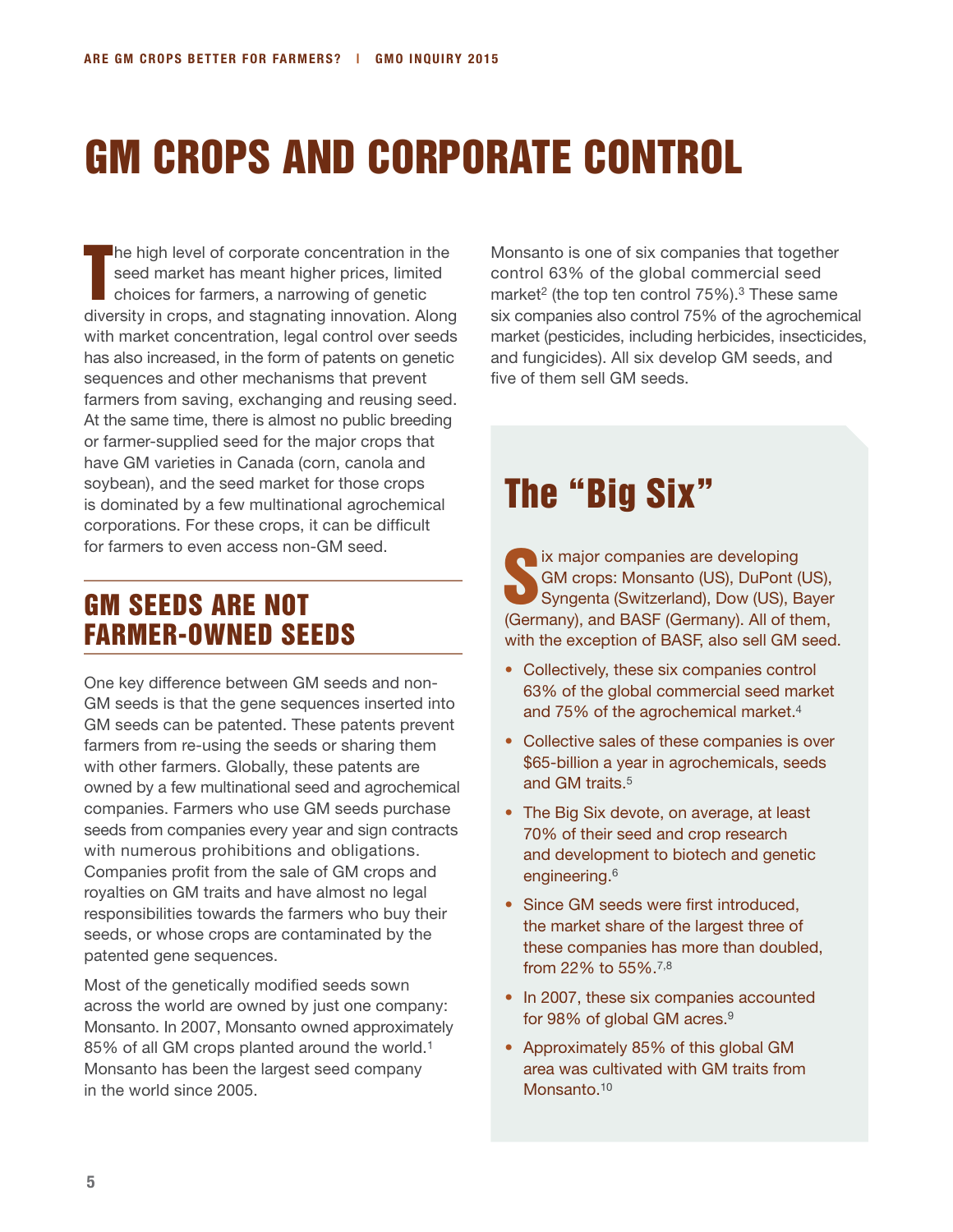

## Figure 1: The Big Six: global seed and agrochemical market share



Source: ETC Group, 2015<sup>11</sup>

According to the US Department of Agriculture (USDA), structural changes in the private-sector seed biotechnology industry since the mid-1990s have been even greater than in other farm input industries, including synthetic pesticides, synthetic fertilizers, farm machinery and animal health, genetics and nutrition.12

The corporate consolidation that has taken place in the seed market over the past twenty years was driven, in part, by the interest in genetic engineering, and the potential profits offered by gene patents in particular. In the 1980s, for instance, Monsanto began to transform itself from a chemical company into a seed company. It did this by acquiring several other small and large seed companies, and investing a large amount of money into developing GM herbicidetolerant crops that were paired with its glyphosatebased herbicide, Roundup. Other companies also invested in seed company mergers and acquisitions, to access patents and seed genetics. As researchers for the USDA say, "Technological innovation in the form of modern, DNA-level biotechnology and changes in intellectual property rules have enabled private-sector companies to capture more value from the new seeds they develop."13

Corporate concentration in seeds and agrochemicals is not yet complete. In 2015, for instance, Monsanto, the largest seed company in the world, made a \$46.5-billion bid to buy Syngenta, the largest pesticide company in the world. This bid failed, but such possible mergers would further consolidate the seed and agrochemical sectors, strengthening the market power of a few large players over our food and farming systems. Economists and government studies agree that whenever four or fewer enterprises control 50% or more of sales, it can be described as a cartel, and competition and innovation are at risk.14

Market share is not the only indicator of the power and influence of large agribusiness corporations. As the research organization ETC Group points out, these corporations are not just competitors – they are also collaborators – in tightly concentrated markets.15 In 2006, for example, Monsanto and Dow AgroSciences signed a global agreement to cross-license or share their patented traits with each other.16 Most GM crops are now stacked with a number of GM traits, which are sometimes licensed from multiple companies.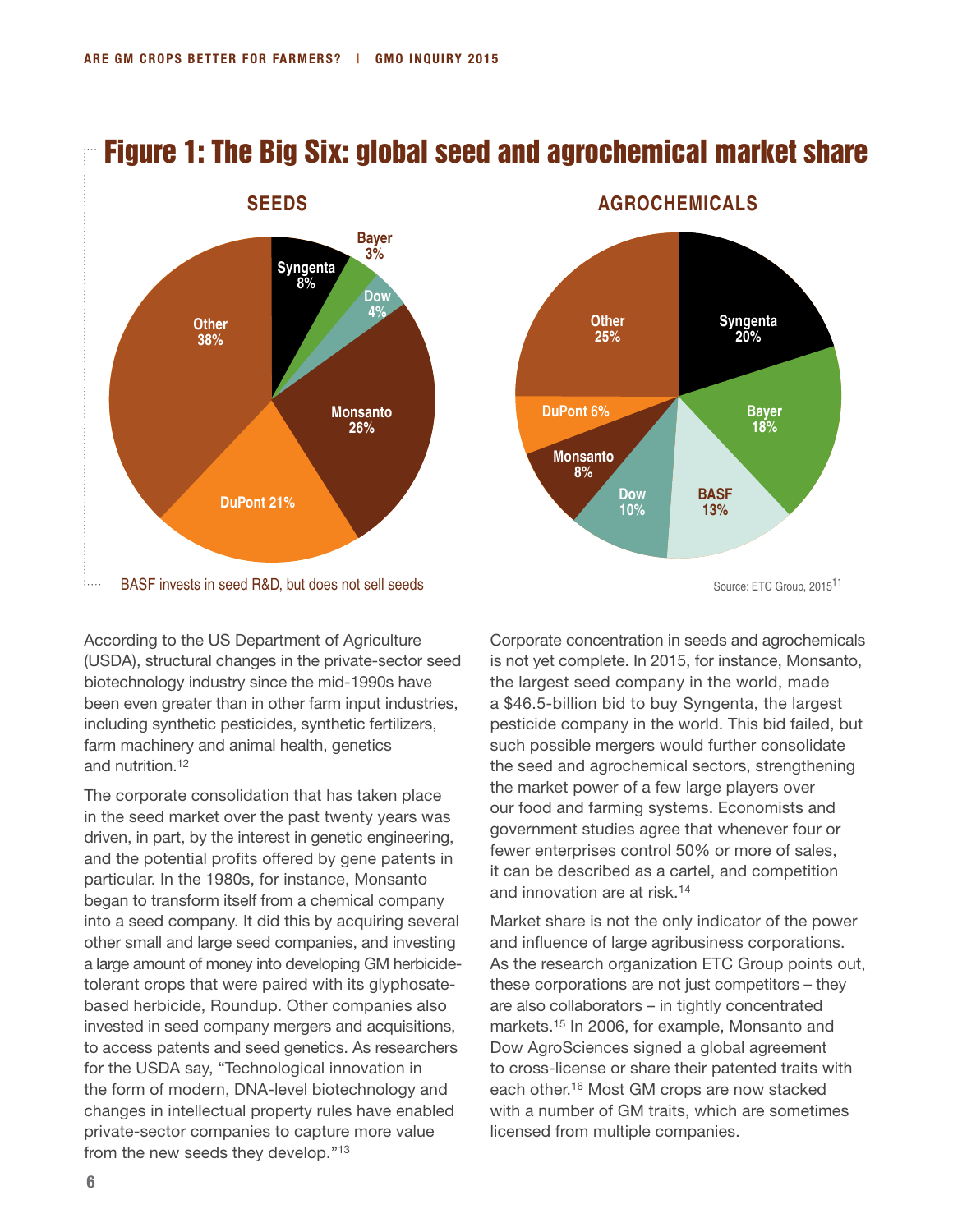# Patents and Terminator technology

O ur entire food system is built on the work of farmers who have selected, saved, exchanged, sold and reused seed for generations. The value of a seed is realized not just in one harvest, but in the seeds it produces for future crops and the material it provides for future breeding. This value, however, does not fit with a corporate business model. **As long as farmers are able to openly save and re-use seeds, and plant breeders can openly use seeds to produce new varieties, companies cannot capture value from them**.

#### **Patent protection over new genetic sequences is one legal mechanism that takes ownership of seeds out of the hands**

**of farmers**. A patent is granted to an inventor to allow them to make a profit from their work by excluding others from making, using, importing and selling it for a set period of time, usually fifteen to twenty years. Although Canada does not permit the patenting of plants themselves, new genetic sequences in plants can be patented, and patent-holders can stipulate the conditions under which the patented genetic material can be used. In practice, this means that patents allow the company that has developed a GM trait to forbid farmers from saving and replanting seeds with that trait, and public breeders from further selecting or developing it.

Patents also mean that farmers can be found in violation of intellectual property rights if seeds or plants with patented gene sequences are found on their farms. Companies such as

Monsanto monitor compliance by conducting "field checks" on farmers' fields, and encouraging farmers to report possible cases of patent infringement, or what Monsanto calls "seed piracy."17 As farmers in Canada and the US have discovered, this can mean being taken to court. By 2013, Monsanto had more than 1,676 patents on seeds, plants and other agricultural applications,18 and had filed at least 144 seed patent infringement lawsuits in the US, involving 410 farmers and 56 small businesses in 27 states.<sup>19</sup>

**Companies have also developed "Terminator" technologies (Genetic Use Restriction Technologies) that could provide biological patent enforcement.** Such GM technologies make seeds sterile after first harvest. Terminator technology was jointly developed by the US Department of Agriculture and seed company Delta & Pine Land (now owned by Monsanto). In response to global farmer protests, there is an international moratorium on field-testing and commercializing Terminator technology, at the UN Convention on Biological Diversity.20 This moratorium is constantly under threat.<sup>21</sup>

Large seed companies with GM investments spend billions of dollars on patents and patent lawyers, and on policing farmers. This system of legal controls, along with possible biological controls, exists to turn seeds into commodities that corporations can profit from, and take seeds out of the hands of farmers.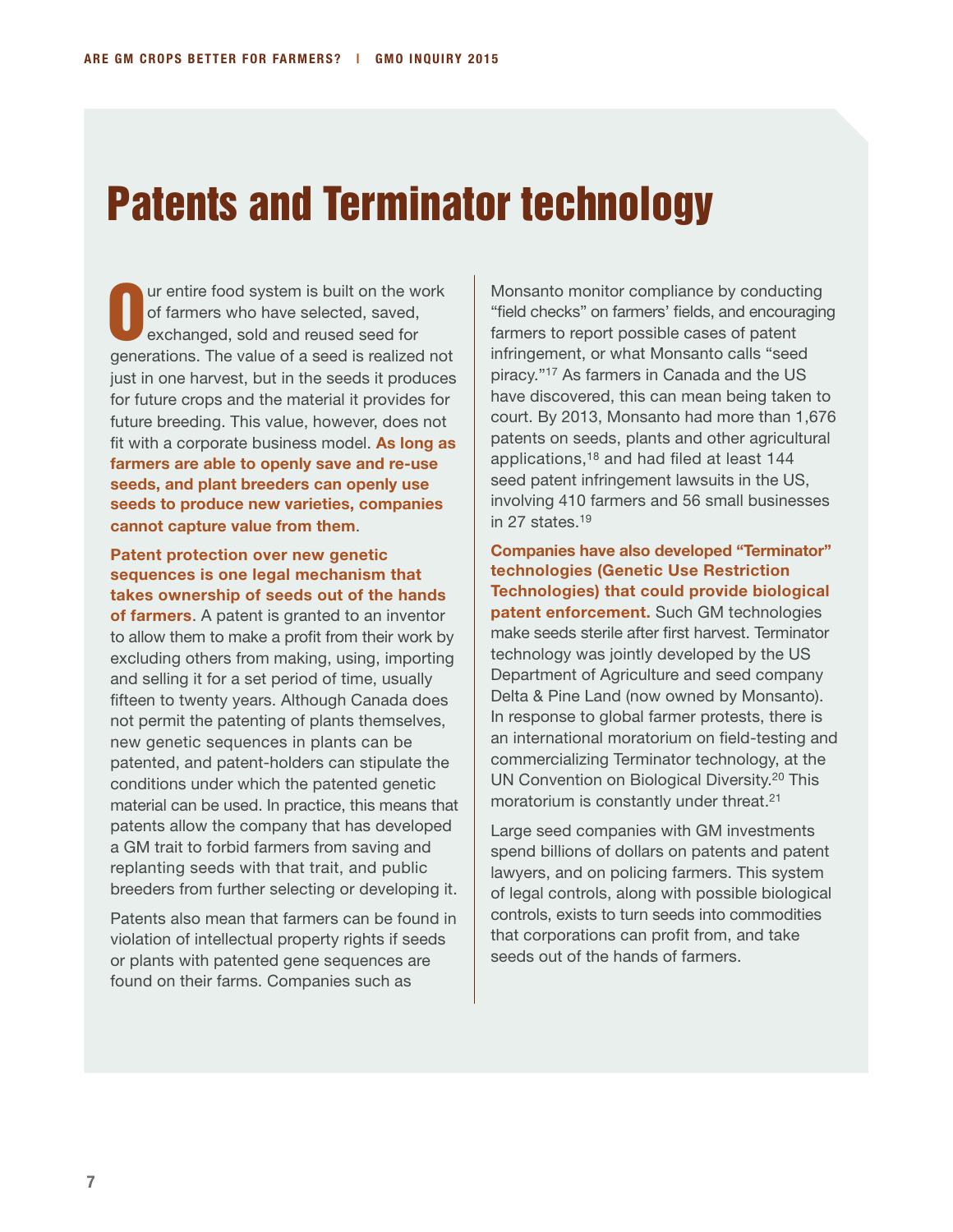## Corporate concentration reduces farmer choice

We often hear the argument that farmers around the world are growing GM crops because they are choosing to buy GM seeds, and that GM crops provide more choices for farmers. However, corporate concentration in the seed market has meant that **the introduction of GM seed is often followed by the removal of non-GM varieties, and a decline in the options available to farmers**.

In Canada, for example, 80% of the 120 registered varieties<sup>a</sup> of canola in 2000 were non-GM. By **2007, only five varieties of non-GM canola were available**. 22 As non-GM varieties are phased out, and because GM traits are bred into conventional crops that already have the best performance characteristics, buying GM seed is often the only way that farmers can access modern, high-yielding varieties. Additionally, as companies de-register old varieties in Canada, farmers using and saving those varieties lose the ability to use them.

Similarly, a 2010 study in Illinois found that 40% of farmers said they did not have access to highquality non-GM corn seed.23 Non-GM soybean seed has also become harder to find in the US.<sup>24</sup> The smaller quantities that are still being bred have fewer distribution channels. In 2008, Jim Skiff, president of US Soy said, "We heard from other growers who said they couldn't get non-GMO seed... There is getting to be less seed available."<sup>25</sup> US farmers had 9,000 corn varieties available to them in 2005, of which 57% were GM, but by 2010, non-GM varieties had declined by two thirds.26 By 2010, only 17% of corn varieties, 10% of soybean varieties, and 15% of cotton varieties in US seed catalogues were non-GM.

Farmers in other countries have been faced with similar limitations. After the introduction of GM cotton in South Africa, non-GM seed became progressively less available, $27$  and in India (where Monsanto controls the cotton seed market),<sup>28</sup> most seed suppliers stock very little or no non-GM cotton seed.<sup>29</sup> In Europe, a study comparing Spain, where a small amount of GM corn varieties are grown, and other countries that do not grow any GM crops found that the varieties available to farmers in non-GM adopting countries increased or remained consistent, while in Spain they declined significantly.30 Between 2003 and 2013, an average of 49% of varieties added to the Spanish market were GM, while all the varieties removed were non-GM.

A related consequence of consolidation is that the major corporations that control the global markets for seeds and agrochemicals now also largely determine the priorities and future direction of agricultural research. The big six companies account for 75% of all private sector agricultural research into seeds and chemicals.31 Research from the US, for example, found that increased industry concentration reduces biotechnology research and development (R&D intensity).32

In 2010, the US Department of Justice decided to investigate concerns about potential anticompetitive behaviour in the seed biotechnology industry.33 The investigation was looking into allegations that Monsanto was stifling competition, including through agreements that stipulated the company's herbicide formula Roundup be the only herbicide that farmers could apply to Monsanto's GM "Roundup Ready" herbicide-tolerant crops.34 Monsanto's competitor DuPont argued that "Monsanto has abused its unlawfully-acquired monopoly power to block competition, thwart innovation and extract from farmers unjustified price increases of over 100 percent in recent years."35 The investigation was dropped in 2012, after three years, with no reason given.<sup>36</sup>

In Canada, new seed varieties in some crop types require variety registration before being placed on the market for sale. This system was designed to confirm the merit and performance of new varieties, to avoid misrepresentation to farmers and harm to the market. De-registered seeds have little market-value.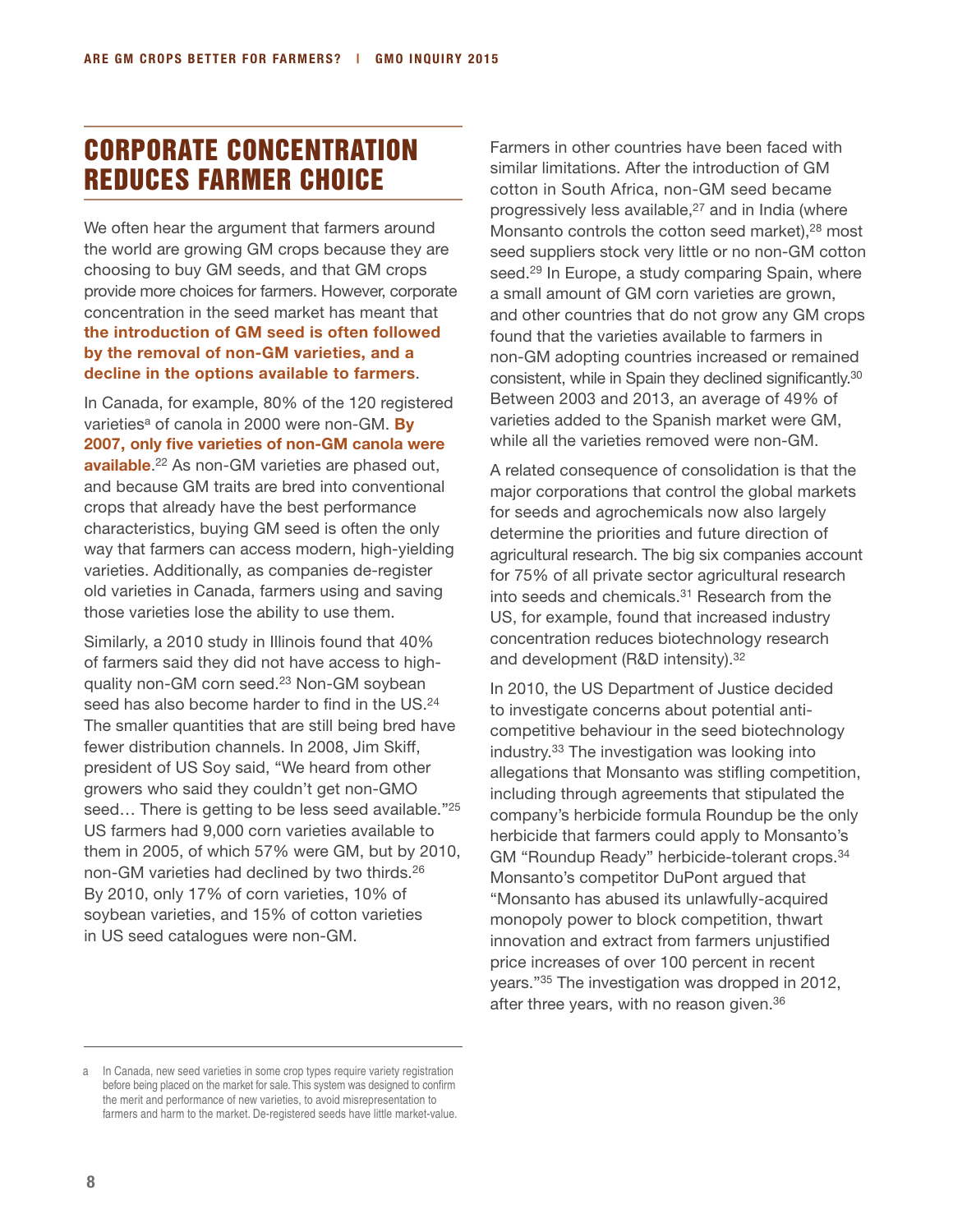# The demise of public breeding in Canada

If we, as a nation, withdraw our resources from plant breeding, then all new seeds will be owned and controlled by global agribusiness corporations. Ultimately, those who control the seeds control most of the food we eat. Do we want to grant that kind of power to Monsanto, Bayer and Dow Chemicals?

— National Farmers Union37

For hundreds of years, our seed system<br>has relied on farmers, gardeners and pu<br>plant breeders who develop, improve, s has relied on farmers, gardeners and public plant breeders who develop, improve, select and save varieties of seeds that they exchange, sell and reuse. Most of the crop varieties that form the base of our food system were developed by farmers and by public institutions funded largely by the government, and considered public goods.38

As recently as in the early 1980s, the public sector in Canada was responsible for 95% of plant breeding, and 100% of breeding for cereal crops and oilseeds.39 Over the past two decades, however, the Canadian government has dismantled much of the public plant breeding infrastructure in Canada, and shifted the responsibility for plant breeding to the private sector.40

Since 2005, the federal government has closed down or cut funding to a number of important public breeding institutions in Canada. Research stations that have been closed include the Delhi Research Station in Ontario, <sup>41</sup> the Herve J. Michaud Experimental Farm in New Brunswick,42 the Kamloops research centre in  $BC<sub>1</sub><sup>43</sup>$  and the Cereal Research Centre in Winnipeg Manitoba. In 2014, Mackenzie County in Alberta bought the Fort Vermilion experimental farm in order to keep it active and prevent it from closing.<sup>44</sup>

The Cereal Research Centre (CRC) in Winnipeg holds a particularly important place in Canada's agricultural history. Approximately 50% of wheat and oat acreage in Canada, representing a value of \$2.5-billion, is seeded to varieties that were developed at the CRC.45 Since its inception in 1925, the CRC has released 27 wheat, 22 oat, 2 barley, 17 flax, 14 field pea, 123 ornamental and 53 fruit tree varieties.<sup>46</sup> The centre was closed in 2014.

#### **Public breeding is economically efficient**.

According to research by Richard Gray, an agricultural economist at the University of Saskatchewan, when the Canadian federal government invests \$30-million a year in wheat breeding, it creates \$600-million in value, in the form of better crops, income for wages, taxes, and additional research resources.47 Another study by Gray and other researchers found that every dollar invested by farmers in public breeding generated \$20.40 in benefits in wheat varieties, and \$7.56 in barley varieties.<sup>48</sup>

Private breeding is much less efficient. As canola breeding programs shifted from the public to the private sector, and despite a huge influx of private funds in the 1980s and 90s, the rate of return for canola diminished, while it has steadily increased for crops being developed by Canadian public breeding programs.49 For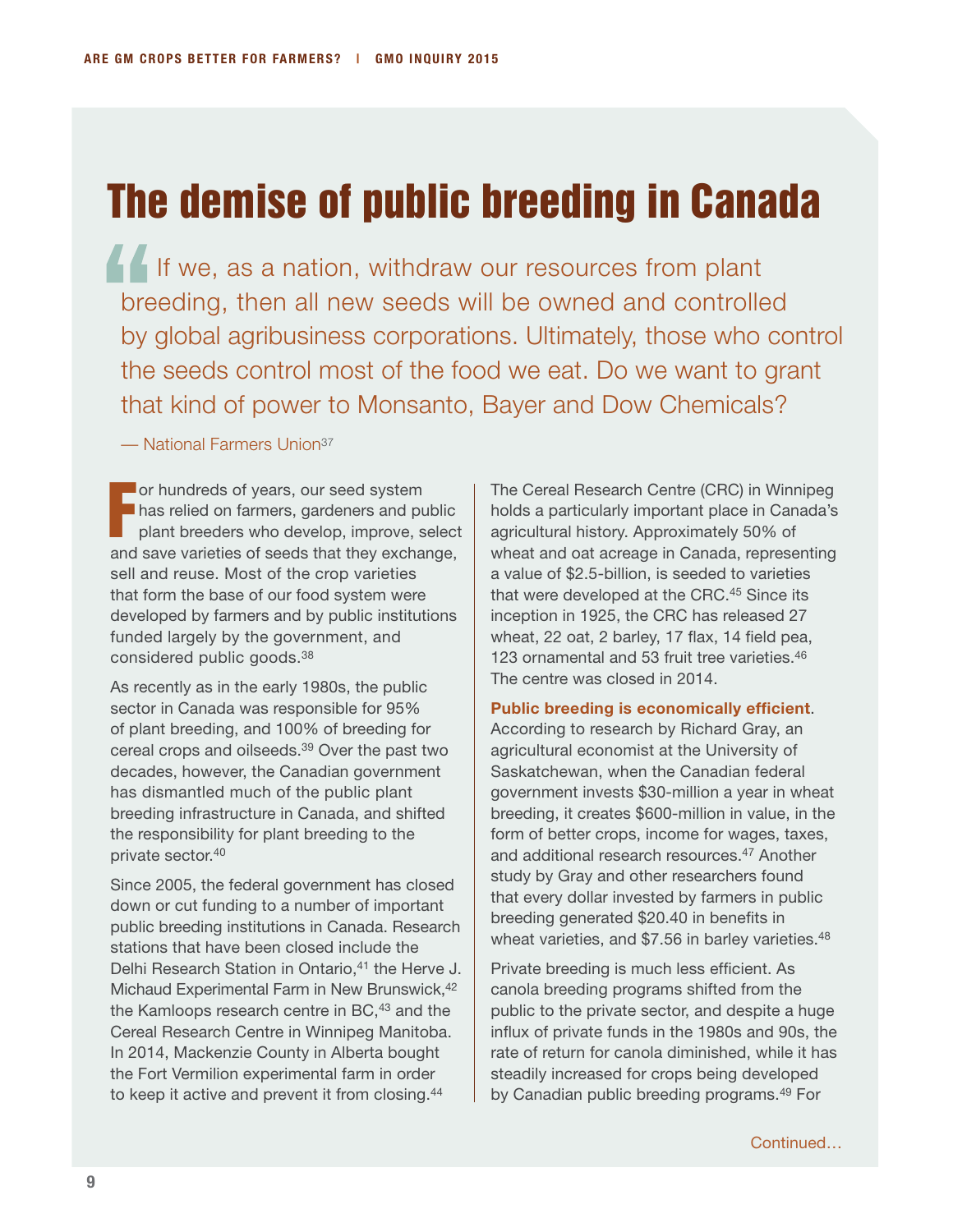## The demise of public breeding in Canada continued

example, a \$25-million annual public investment in wheat generated a similar yield increase to an \$80-million private investment in canola breeding.50 In addition, the canola varieties developed by the private sector would not have been possible without many years of public research on canola.<sup>51</sup>

Large seed companies focus on developing crops that are profitable for them, but not necessarily the best for farmers or for Canadians. Companies may prioritize producing seeds for crops that are planted on millions of acres, for example, but not invest in developing varieties that are well-suited to smaller regions with specific climatic conditions. Similarly, GM companies are foreign companies that have little financial interest in developing varieties suited to Canada's relatively small seed markets. **As plant breeding increasingly shifts into private hands, farmers pay more for seeds that are less well adapted to their regions and less resilient to change**. 52

**In addition, when private companies control breeding, returns go to shareholders, instead of back to the farm community and breeding programs**. 53 Gray found that private seed companies reinvest a much smaller

proportion of returns back into breeding research than public breeders.<sup>54</sup> This is despite the fact that these new crops are built on top of the work of public breeders who have developed conventional varieties, developed by government institutions and funded by Canadian farmers and public. Patented GM technology also makes it more difficult and more expensive for public institutions to conduct research. As Gray explains: "In some cases it is very costly to purchase the rights to use intellectual property. This drives up the cost of doing research and in some cases may block the development of new varieties."55 Far from encouraging innovation, patents and private control over breeding can stifle the development of new agricultural research for the public good.

The shift to private breeding in Canada has also meant fewer resources are expended in agronomic research, which is research on agricultural practices rather than products. A 2014 study found that the agronomic research capacity in Canada is declining, and there is a need to reinvest resources for all types of farms and farmers.<sup>56</sup>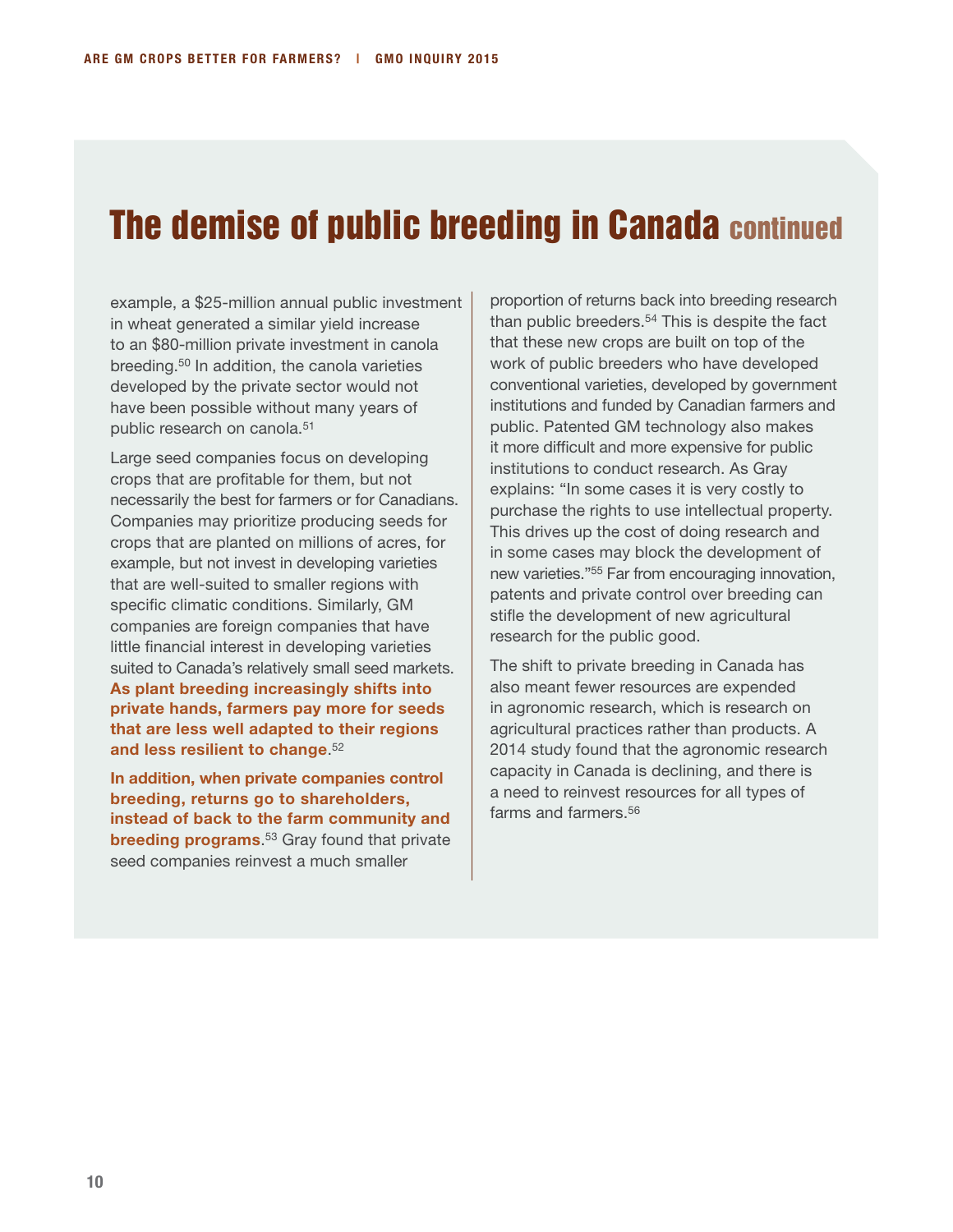# GM CROPS AND YIELDS

e often hear that GM crops are better for<br>
farmers because they produce higher<br>
yields. This claim is linked to the common farmers because they produce higher assumption that higher yields lead to higher incomes for farmers. However, GM crops do not provide these benefits. This section counters the claims that GM crops increase yields, and the next section explores the ways in which GM crops have affected farm incomes.

**There are no GM crops engineered to produce higher yields.** All claims that GM crops produce higher yields than non-GM crops are based on the assumption that the predominant GM traits of herbicide tolerance and insect resistance will decrease crop losses. Scientist Doug Gurian-Sherman explains the lack of GM traits specifically for yield by distinguishing between "intrinsic yield" and "operational yield."57 Intrinsic yield is the potential or highest yield a crop can achieve under ideal conditions, while operational yield is the yield obtained in actual field conditions, with all the variable on-the-ground impacts of environmental factors, weeds and pests. There are no GM crops that have improved intrinsic yield.

## Figure 2: Global GM crops and traits



#### **GM traits as percent of total GM area**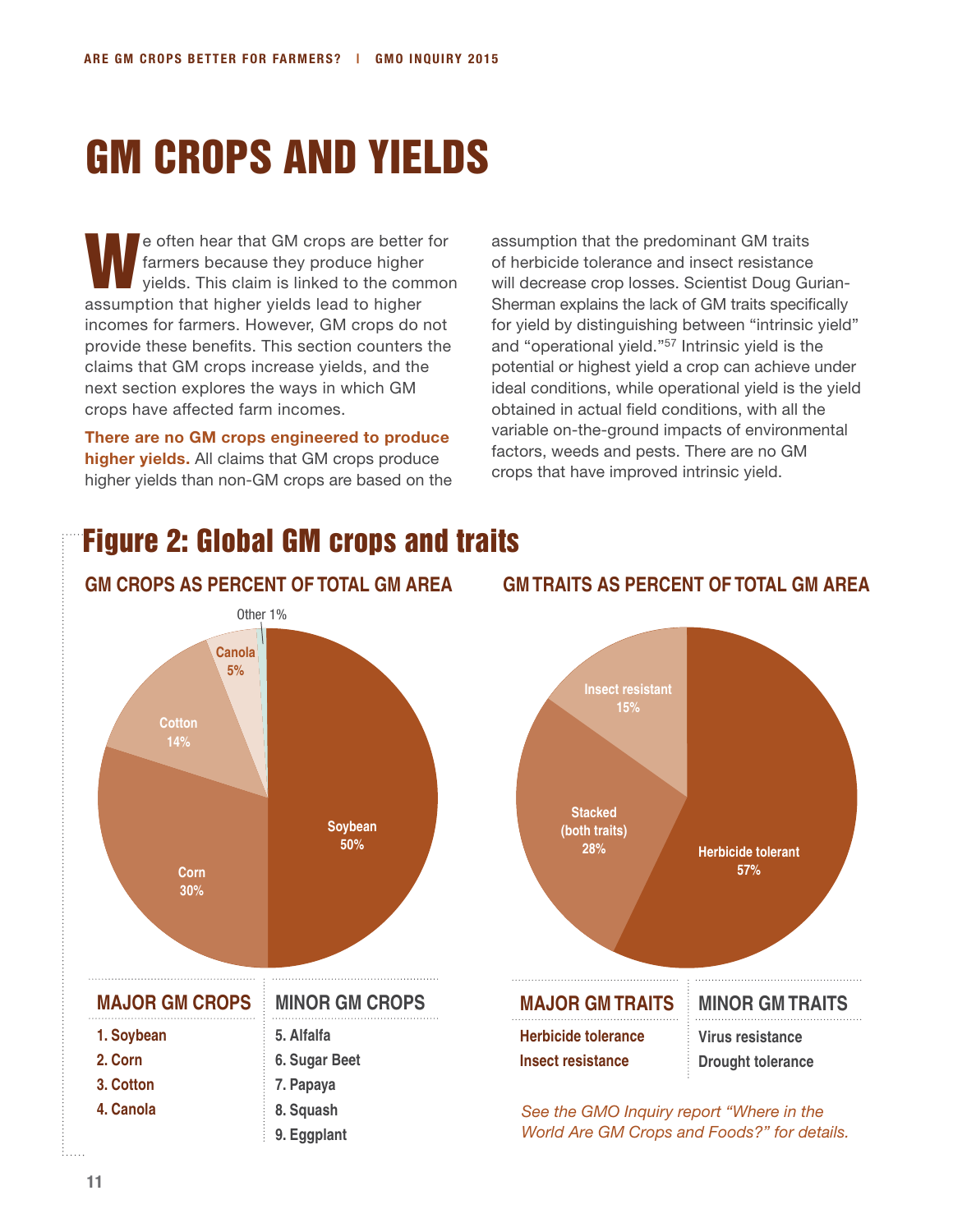Biotechnology and seed companies start with highyielding non-GM crops, to which they then add GM traits. If a gene for insect resistance is added to a plant, for instance, it will be responsible only for making the plant toxic to certain insects. The yield traits of that plant are still determined by the pre-existing genetic characteristics of the non-GM variety into which the genetic sequence was inserted, and that was developed through conventional breeding methods. As Claire Robinson of GMWatch summarizes, "A high-yielding GM crop is a highyielding non-GM crop with a GM trait added."58

**Yields of a number of major crops have increased over the past century, in Canada** 

#### **and around the world. However, these increases are not due to the introduction of**

**GM traits**. Biotechnology companies claim that herbicide-tolerant and insect-resistant crops reduce losses to weeds and pests, and hence indirectly increase yields. However, this promise has not stood the test of the past twenty years. The clearest evidence of this is that the yields of GM and non-GM crops have increased at a similar rate in Canada, where GM crops are grown, and in other countries where they are not. These crop yield increases can be explained by improvements made through conventional breeding, in infrastructure, and in our understanding of agronomy and farm management.

**The degree to which a farmer enjoys increased yields** because of insect and herbicide tolerance traits will in large part be determined by how effective the farmer's weed and insect control programs were before planting a crop with these traits. If weeds and insects had been controlled well, then the insect and herbicide tolerance traits will not be the primary factor in increasing yield.

 $-$  Monsanto<sup>59</sup>

## Crop yield patterns in Canada

**GM** crops generally have higher yields due to both breeding and biotechnology.

 $-$ Monsanto $60$ 

Twenty years ago, when GM crops were first approved in Canada, famers were promised increased yields because of reduced losses to weeds and insect pests. Today, although new GM varieties continue to be commercialized with similar claims, these promises have not stood the test of time.

**There is no independent, overarching analysis of the impact that GM crops have had on crop yield and productivity in Canada over the past twenty years**. It is beyond the scope of this paper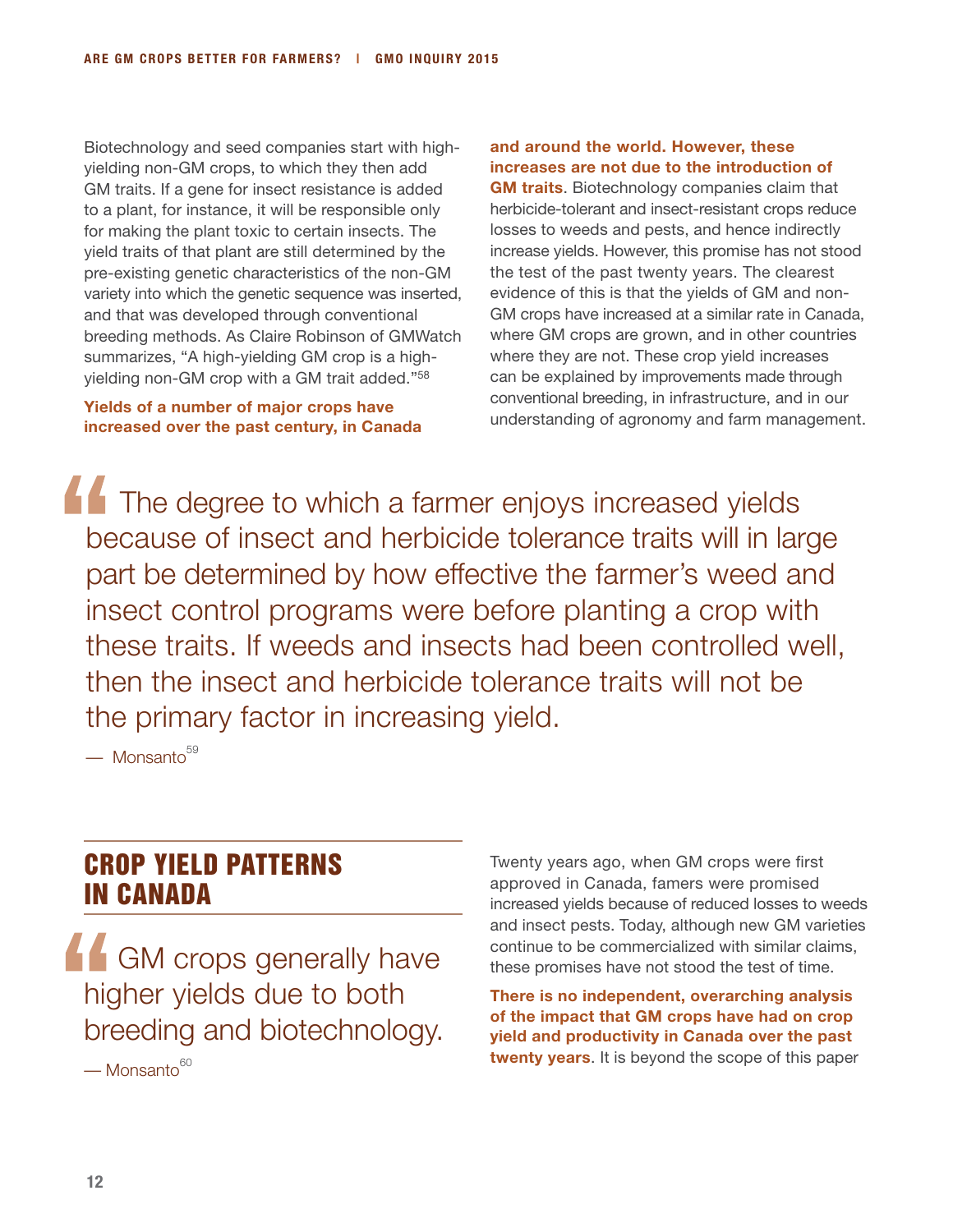to provide a full literature review of existing studies or to do a complete statistical analysis. However, we can outline some preliminary information on trends in major crop yields in Canada over the past two decades, and experiences with GM crops in other countries. **This information challenges widely held assumptions about the benefits of GM crops on yields, and indicates that increases in crop yields over the past twenty years are due to conventional (non-GM) breeding and other factors, not GM traits. It also points to the need for further research and evaluation**.

We know that yields of major field crops in Canada – corn, soy, canola, wheat, barley and peas – have increased since the 1960s.<sup>61</sup> However, a comparison of yields, using 1964 as a base, shows that all these crops – those that have GM varieties and those that do not – show a very similar trend, with an increase of about 60%.62 According to authors Richard Gray and Terrence Veemen, researchers at the Universities of Saskatchewan and Alberta respectively, the fact that yields for all these crops have increased so similarly, "is remarkable

considering the varying locations, biological properties, farming systems, and research institutions associated with each crop."63

**Data from Statistics Canada shows that, in the past twenty years, yields of crops with GM varieties – corn, canola and soybean – have not increased significantly more than those of major non-GM crops such as wheat, oats and barley**. Between 1995 (when GM crops were approved in Canada) and 2014, for instance, yields of corn increased at a lower rate than yields of wheat. Soybean yields increased at a lower rate than wheat and oats, and at the same rate as barley yields. *(See Table 1)*.

Using Statistics Canada data, we can also compare the rate of yield increase before and after the introduction of GM traits. For instance, **in the case of soybean, average crop yields increased at a higher rate in the twenty years** *before* **GM crops were introduced than in the twenty years since**. Non-GM crops, such as wheat, continue to show significant yield increases, despite the fact there are no GM wheat varieties.

## Table 1: Rates of crop yield increase per year in Canada

| <b>CROP</b> | 1975-1994<br>(BEFORE THE INTRODUCTION OF GM) | 1995-2014<br>(AFTER THE INTRODUCTION OF GM) |     |
|-------------|----------------------------------------------|---------------------------------------------|-----|
| Corn        | 1.2%                                         | 1.9%                                        |     |
| Canola      | 0.7%                                         | 2.4%                                        | GIM |
| <b>So</b>   | 1.6%                                         | 0.8%                                        |     |
| Wheat*      | 0.6%                                         | 2.1%                                        |     |
| Barley*     | 1.4%                                         | 0.8%                                        | GM  |
| ี<br>วลtร*  | 1.3%                                         | 1.6%                                        |     |

\* There are no GM wheat, oats or barley varieties on the market.

Based on data from Statistics Canada, 2015<sup>64</sup>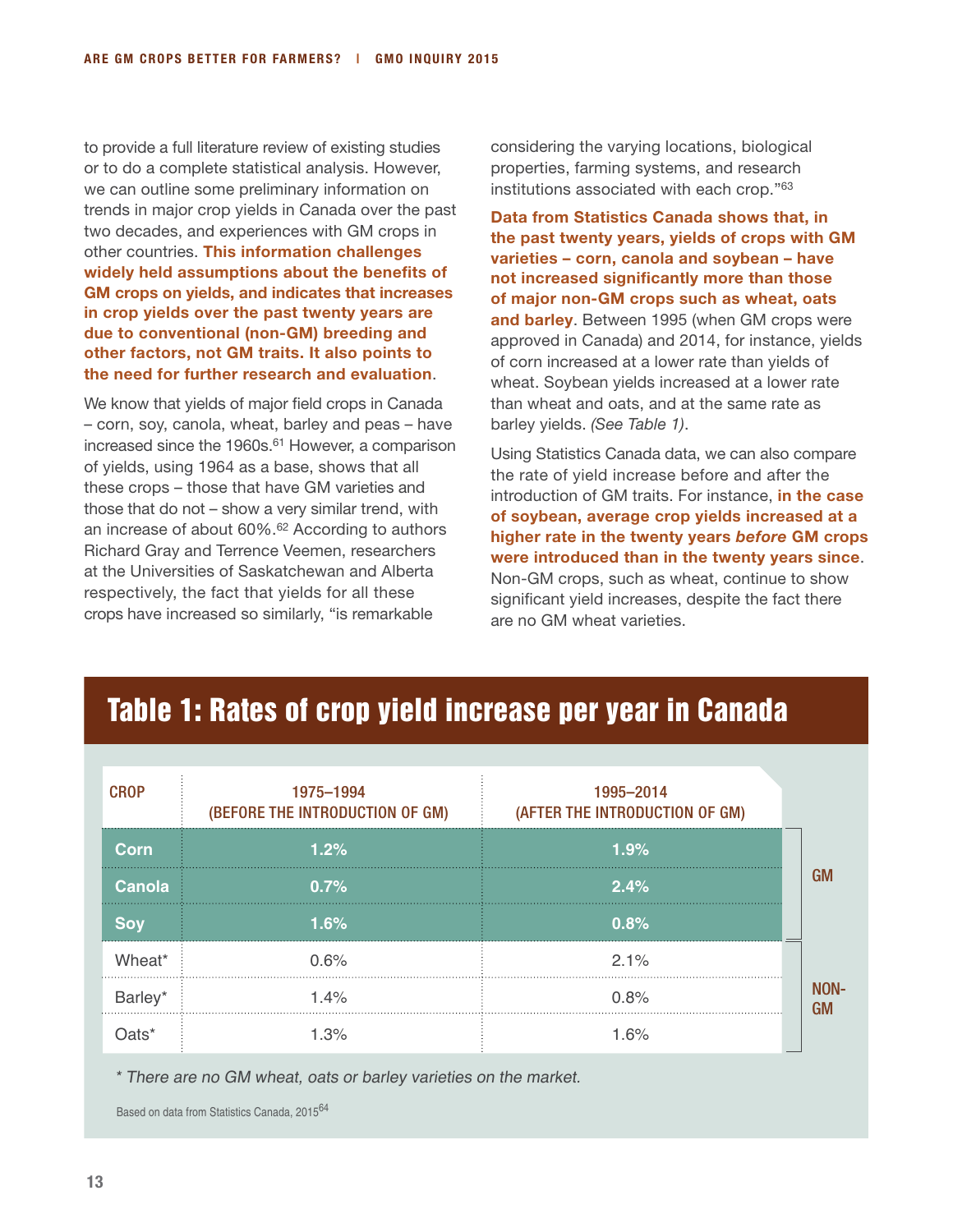It is worth noting that there is more than one way to calculate average rates of yield increase, and different methods reveal different results.<sup>65,b</sup> However, preliminary calculations show that **yields of GM crops have not increased at a higher rate than non-GM crops in Canada, and the introduction of GM varieties is not necessarily responsible for yield improvements**. These calculations and other research also show that **yields of non-GM crops like wheat have not stagnated without GM varieties**. 66 Moreover, they point to a need for an overarching and thorough evaluation of the impact that the introduction of GM varieties has had on crop yields in Canada over the past twenty years.

Although there is no evaluation of overall impact of GM crops on yields, there are studies on the yield effects of particular crops. In 2005, for instance, scientists in Canada found that Bt corn varieties produced up to 12% lower yields than their non-GM counterparts, took longer to mature, and had higher moisture rates.<sup>67</sup> They also found that the Bt varieties did not give any yield advantage over the non-GM varieties when damage by the European corn borer (the insect to which the Bt plant is engineered to be toxic) was low to moderate.

#### **Yield gains in major crops can be explained by a number of factors other than GM traits**. Corn

yields, for instance, have increased significantly in the past sixty years. $68$  According to a study published by the University of Guelph, these increases were due to a number of improvements in plant characteristics, such as an increased number of kernels per plant, more erect leaves and increased leaf area that can intercept light, and a longer period during which the plant stays green.69 These improvements were achieved through conventional breeding. Changes in

agronomic practices, such as earlier planting and longer growing periods, reduced row widths, fertilizer and pesticide use, and increased plant population densities, have also contributed to increased corn yields. Scientists estimate that, in general, 60% of yield increases in corn are due to improvements in plant breeding and genetics, and 40% due to agronomic practices.70 On the ground, however, all yield increases are realistically due to the interaction between these factors.71

#### **It is clear that improvements in crop yields in Canada cannot be assumed to be a result of**

**GM traits**. Retired University of Saskatchewan oat and barley breeder Brian Rossangel also makes this point. The reason that crop yields increased in Canada, he explains, is because of improvements in "plain old plant breeding."72 In the case of corn, for example, plant breeding developed varieties in which the leaves were more upright, allowing farmers to seed a lot more plants per acre. "The fact is that corn yields in Europe have gone up dramatically more than wheat yields in Europe and there sure as hell aren't no GMOs involved in those European corn crops." While Rossnagel believes GM crops do offer certain benefits, he also holds that "overzealous GM promoters" who claim that wheat yields are lagging because they do not have GM varieties, or that GM wheat will boost yields by 20-25%, are "overstating the case."73

Overall yield patterns also do not reflect differences in crop performance from one region to another, or even from one field to another. For this reason, some farmers have seen yields increase in some years, while others may have seen a different pattern. Yield is affected by a number of factors including changes in the environment, fertiliser and pesticide use, agronomic practices and farm machinery.74 Weather, for instance, has a major impact on yield, and weather differences are not always factored into yield calculations from one year to another. While genetics are often credited with increasing yields in good seasons and weather is often blamed for poor yields, the reality is a more complex mix of all these factors.

#### **The figures discussed here show that there is a need for a broad and independent study to assess the impact of each of the four major**

b The percentages discussed above are the result of exponential curve fitting analysis. When the same data are analyzed with a linear regression model, we see that corn yields have increased by 2.38 bushels per acre since 1995, in comparison to 1.18 bushels per acre in the twenty years before GM crops were introduced. In the past twenty years, wheat yields have increased by 0.80 bushels/acre on average, while canola yields have increased by 0.69 bushels/ acre. The results are affected by typical yields for each crop and the time periods considered. In this research, we have considered the twenty-year periods before and after 1995, when GM crops were first approved. However, other moments in the history of crop development in Canada are also significant. In the early 1980s, for example, and again around 2000, new varieties of canola and wheat were introduced. (Graf. 2013. See endnote number 66). Dividing the time periods differently affects results.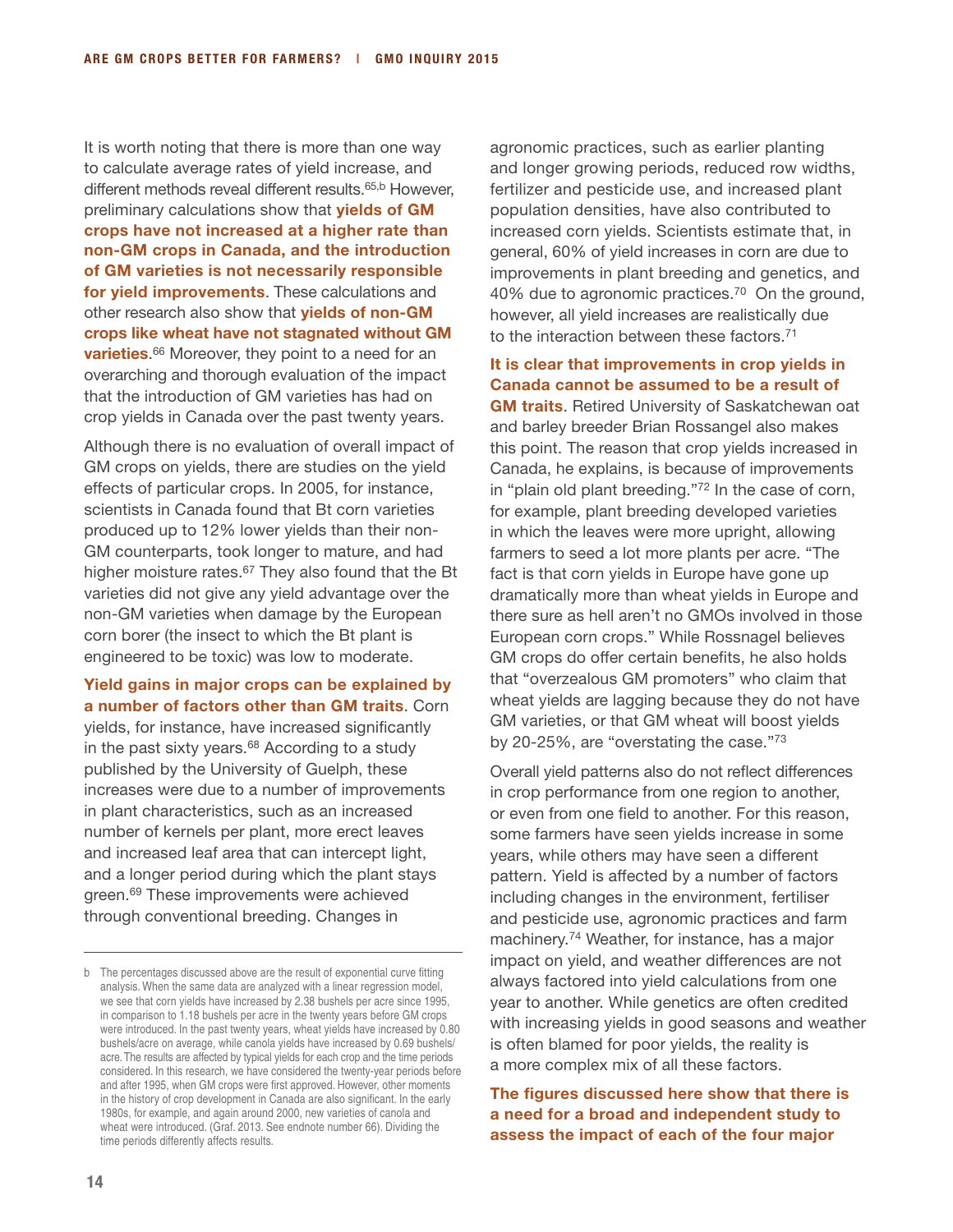#### **GM crops individually, and of the overall impact of GM crops, on crop yields and productivity in Canada over the past twenty years**. Such an

analysis needs to separate out the effects of various factors – such as environmental conditions, crop genetics and production practices – on overall yields, in order to assess the possible contribution of GM traits to overall crop performance. This would allow farmers to assess whether possible benefits of GM crops outweigh their risks and costs. This analysis is also critical to assessing what role, if any, GM technology should play in our food and farming systems.

One of the challenges of evaluating the true impact of GM traits on crop productivity is that there are few non-GM acres left in Canada for the four major GM crop types. Approximately 95% of canola acres, over 80% of corn acres, and at least 60% of soybean acres in Canada are now GM.75 GM sugar beet was introduced more recently, in 2009, and now all the white sugar beet grown in Canada is genetically modified to be herbicide-tolerant. Because of these high adoption rates, comparable data on the yields and performance of non-GM varieties of these crops is scarce. *See the GMO Inquiry report "Where in the World are GM Crops and Foods?" for more information*.

Studies from the US that explicitly look at the relationship of GM crops to yield and productivity patterns, and comparative studies on crop yields from North America and Europe, help fill in some of this missing information on the ways in which GM crops have affected crop yields.

Yield gains in major crops can be explained by a number of factors other than GM traits

## Crop yield patterns in the US

In 2012, scientist Doug Gurian-Sherman published the first study assessing the overall yield impact of the 13-year period of GM commercialization in the US.76 This study found that GM crops had largely failed to live up their promise of increasing yields. While corn and soy yields in the US increased significantly in the past decades, these increases were due to improvements in traditional breeding and other agricultural practices, not GM traits.

GM herbicide-tolerant traits in the US have not increased – and may have decreased – overall soy yields. Gurian-Sherman concludes, "The typical pesticide regimes and combinations of several herbicides used prior to the introduction of glyphosate-tolerant soybeans were generally effective, if inconvenient, in controlling weeds. Glyphosate has been effective against many species of weeds, and therefore more convenient because farmers can often avoid using several different herbicides and spraying schedules, but it does not necessarily provide better weed control than several other herbicides combined."<sup>77</sup> Similarly, GM herbicide-tolerant corn did not provide a yield advantage over conventional corn varieties.78

In the case of GM insect-resistant Bt corn, Gurian-Sherman found that Bt corn provided 7-12% higher yields in years when infestations of European corn borer (ECB) were high, but no yield advantage when infestations were low to moderate, even when compared to conventional corn varieties that were not treated with insecticide. Overall, Bt corn (including with traits for rootworm resistance and ECB resistance) provided a 3-4% yield advantage over 13 years, or 0.2-0.3% yield increase per year.79 This means that Bt corn is only economical for farmers in years of heavy infestation, because the Bt seed is more expensive. However, since infestation is not always predictable, farmers may often choose to buy Bt seed as a preventative measure, which may mean that they are buying more expensive seed for no yield advantage.80

A longer-term view of crop yield increases also shows that much of the historical yield increase in the US took place before the commercialization of GM crops, and was therefore due to conventional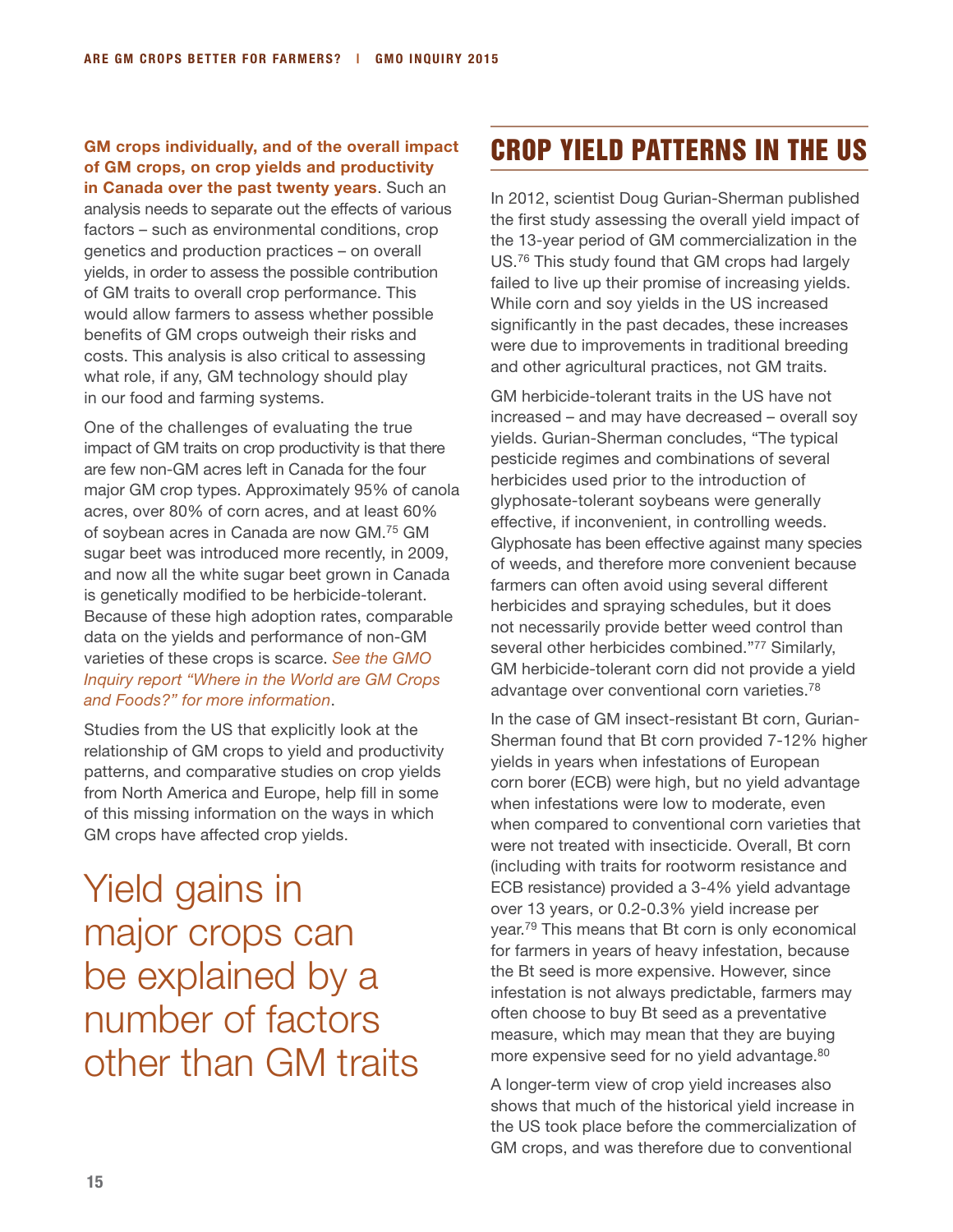methods that bred traits such as several types of disease resistance.81 These increases have also been attributed to improvements in irrigation. mechanization and fertilizer use.82

Studies of trial plots specifically comparing GM and non-GM crops have found similar results. In university trials of GM soybean conducted in the US in 2001, researchers found that GM glyphosateresistant varieties gave 5%-10% lower yields than non-GM varieties.<sup>83</sup> The researchers found that this yield decline was due to the gene or its insertion process. Some years later, in 2009, to counter claims of low yields in GM soybeans, Monsanto released a new generation of high-yielding GM glyphosate-tolerant soybeans called Roundup Ready 2. However, a study found that growers and seed distributors felt the new variety did not meet their expectations.<sup>84</sup> In 2010, the state of West Virginia began an investigation of Monsanto for falsely advertising that Roundup Ready 2 soybeans gave higher yields.<sup>85</sup> The probe was part of a broader anti-trust investigation of Monsanto by the US Justice Department, but the investigation was closed in 2012, without reporting any findings.<sup>86</sup>

Similarly, a study of GM and non-GM corn grown in test plots at the University of Wisconsin between 1990 and 2010 found that, although some GM varieties reduced yield risk (by reducing the variation between crops grown in different conditions, for example by reducing the risk of loss to pests), most had the same or lower mean yields than the conventional varieties.87 With the exception of Bt corn engineered to be toxic to the European corn borer, the authors say they "were surprised not to find strongly positive transgenic yield effects."88 Several crops with multiple stacked GM traits also showed lower yields than their conventional counterparts, and several showed lower yields than the sum of yields from varieties with the corresponding single traits.

In a 2006 evaluation of GM crops in the US, the US Department of Agriculture (USDA) also found that GM traits themselves do not increase yields: "Currently available GE crops do not increase the yield potential of a hybrid variety. In fact, yield may even decrease if the varieties used to carry the

herbicide-tolerant or insect-resistant genes are not the highest yielding cultivars."89 An updated USDA report in 2014 says, **"Over the first 15 years of commercial use, GE seeds have not been shown to increase yield potentials of the varieties. In fact, the yields of herbicide-tolerant [HT] or insect-resistant seeds may be occasionally lower than the yields of conventional varieties if the varieties used to carry the HT or Bt genes are not the highest yielding cultivars, as in the earlier years of adoption."**90 The 2014 report concluded that some Bt crops can reduce yield loss to pests, while Ht crops have had a mixed effect on yields; several studies have shown that Ht crops have no impact on yields, some have found a positive impact, and others have found decreased yields.91 The USDA studies also found that US farmers primarily adopt GM crops to increase yields. Other reasons include decreasing pesticide input costs, saving management time, and making other farm practices easier.92

**11** Commercial GE crops have made no inroads so far into raising the intrinsic or potential yield of any crop. By contrast, traditional breeding has been spectacularly successful in this regard; it can be solely credited with the intrinsic yield increases in the United States and other parts of the world that characterized the agriculture of the twentieth century.

— Doug Gurian-Sherman<sup>93</sup>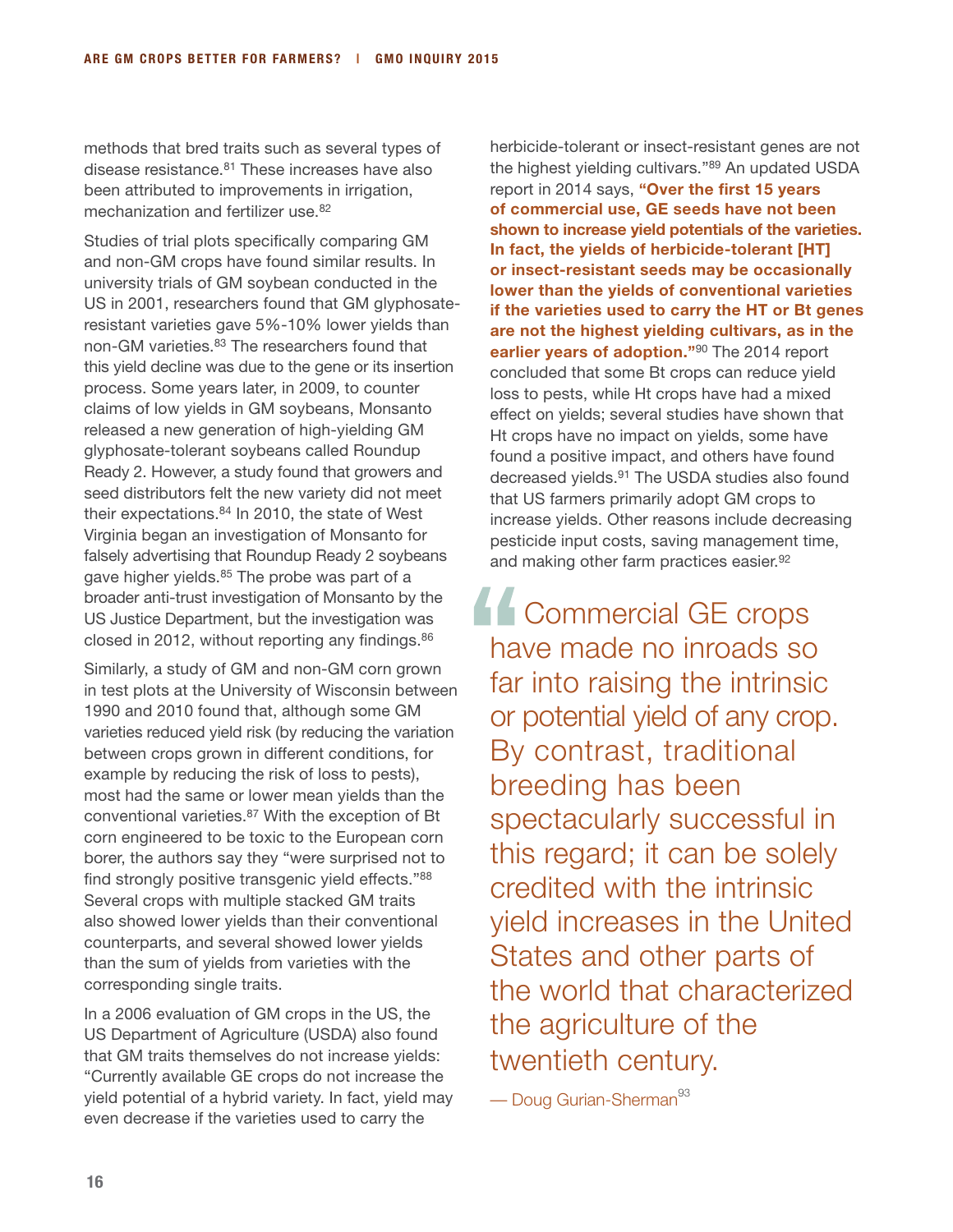Unlike traits for herbicide tolerance and insect resistance, most crop traits, including yield and drought tolerance, are more complex and determined by several genes and the interactions between them, not by any one gene or trait. $94$  This is part of the reason why there are few crops with these GM traits in the pipeline, and even fewer that have been commercialized. Where they do exist, as in the case of drought-tolerant corn, the GM varieties are less effective and efficient than varieties developed through conventional breeding. In fact, farmers in Africa are already growing non-GM drought-tolerant corn varieties that show yield improvements of 20- 30% over previous varieties.95 Another 153 non-GM varieties that yield up to 30% more than existing commercial varieties under drought conditions are currently being trialled.96 In comparison, Monsanto's GM drought-tolerant corn shows a 5-6% yield increase in the US, and only under conditions of moderate (not severe) drought.<sup>97</sup>

The fact that GM crops have not increased yields in the US – where the largest GM area in the world (40%) is grown, and where farmers have access to irrigation, fertilizers, pesticides and other inputs – throws doubt on the claim that GM crops will help smaller-scale and resource-poor farmers in the Global South.

## Crop Yield patterns in Europe

In Europe, where GM crops are not being grown (except for some areas in Spain, and very small areas in Portugal, Czech Republic, Romania and Slovakia, all of which cumulatively account for 0.08% of total global GM area), **patterns of yield increase in corn and canola over the past twenty years have been very similar to those in the US and Canada**.

A 2013 study by Jack Heinemann and others compared overall yield trends for corn and canola in North America and Western Europe (Austria, Belgium-Luxembourg, France, Germany, Netherlands and Switzerland), to assess whether yield trends showed any significant differences between years, locations, and the percentage of GM crops grown.<sup>98</sup> Both regions are at similar latitudes, have similar climate and other agricultural conditions, and corn is an important crop in both regions; the only major

difference between the areas is that Western Europe is not growing GM varieties of corn and canola, while North America is growing very large amounts of both.

The authors found that between 1961 and 1985, the US had higher average yields for corn than Western Europe but that between 1986 and 2010, Western Europe had slightly higher average yields. For the entire period between 1961 and 2010, average corn yields in the US and Western Europe did not show any significant difference. **The authors conclude that "these results suggest that yield benefits (or limitations) over time are due to breeding and not GM … because W. Europe has benefitted from the same, or marginally greater, yield increases without GM."**<sup>99</sup>

The authors found similar results even when they just analyzed the period during which a significant quantity of GM corn was grown in the US. Between 2001 and 2012, annual yields in the US were similar across the years.100 In this same period, corn yields in Western Europe increased by more than five times the US rate. Between 2005, when over half of US corn hectares were GM,<sup>101</sup> and 2012, when 88% of corn hectares were GM,102 average corn yields in the US declined, while they continued to rise in Western Europe. This means that even if a yield comparison were to "concentrate only on the period when the US was growing essentially all its GM maize [corn], we would find that the yields were decreasing or static, while Western Europe's yields increased significantly over this same period."103

**In the case of canola, the authors found that the yield gap**<sup>c</sup> **is increasing in Canada, and yields continue to be higher in Western Europe**.

In fact, the overall yield difference has grown in the years since GM crops have been commercialized: Between 1961 and 1985, Canadian canola yields were lower by 1,100 kg/ha on average, while between 1986 and 2010, this difference grew to 1,730 kg/ha. This is despite the fact that approximately 95% of Canada's canola acres are planted with GM canola.104 According to Heinemann, "Our research showed rapeseed (canola) yields increasing faster in Europe without GM than in the GM-led package chosen by Canada and decreasing chemical herbicide and even larger declines in insecticide use without sacrificing yield gains."105

c Yield gap is the difference between the estimated yield potential and the actual yield.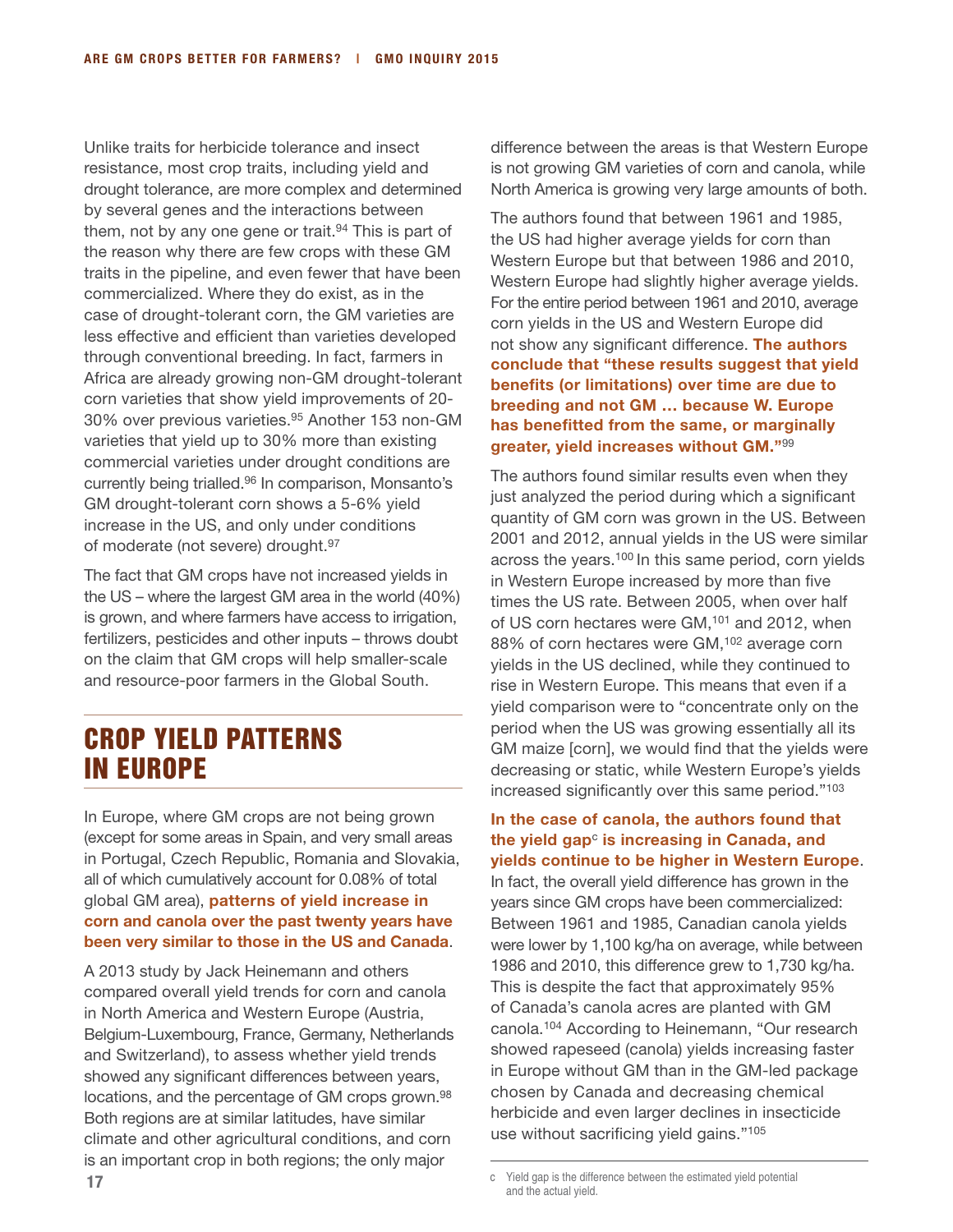# GM CROPS AND FARMER INCOMES

T he overall profitability of farming is not based only on yields and the productivity of crops, but also on a number of broader, dynamic factors such as global and domestic commodity prices, currency exchange fluctuations, trade decisions, and other political and economic factors. The profitability of a crop depends on how far any benefits outweigh the costs of seed, pesticides and other inputs such as fertilizer and fuel, and land.

## GM crops and farmer incomes in Canada

Growing GM crops is not putting more money into the pockets of Canadian farmers. Statistics Canada data shows that, although gross farm income in Canada has increased over the past two decades,

realized net income (the income remaining after farm expenses are paid) has not changed significantly. As figure 3 shows, when adjusted for inflation, net farm income since 1990 has been lower than in the previous decades, and is lower today than it was in the late 1970s.

Farm expenses and debt in Canada have been climbing steadily since the early 1990s (See fig 3).106 Over the past twenty years, expenses for farmers have more than doubled – from \$25-billion in 1995 to \$50-billion in 2014 (not adjusted for inflation).107 In addition, farm debt has more than tripled in the same period. **Over the past twenty years, between 87% and 99% of gross farm income has gone towards paying farm expenses every year. In other words, net farm incomes have ranged from being just 1% to 13% of gross farm income**.

## Fig. 3: Farm income, expenses, and debt in Canada (1975-2014)

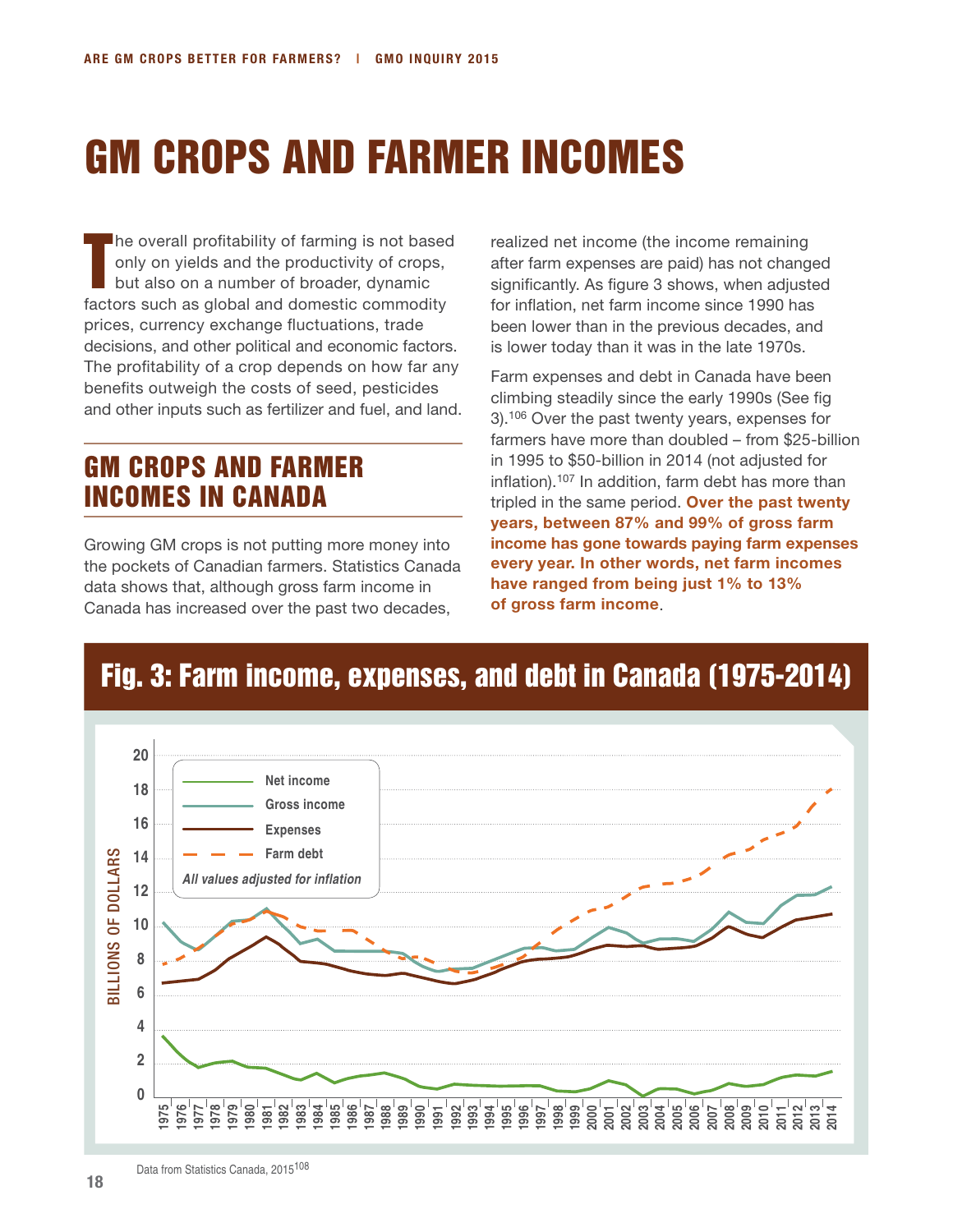## Farm income in Canada in 2014

| <b>Total gross farm income:</b> | \$57.4 billion |
|---------------------------------|----------------|
| <b>Total farm expenses:</b>     | \$50.2 billion |
| <b>Total net farm income:</b>   | \$7.3 billion  |
| <b>Total farm debt:</b>         | \$84.4 billion |

Data from Statistics Canada, 2015<sup>109</sup> All values are in 2014 dollars.

This trend of low farm income can be explained, at least in part, by the fact that rising input prices have pushed farm expenses up. The increase in gross farm income has been absorbed by the growing costs of inputs such as fertilizers, chemical pesticides and other technologies, including expensive GM seeds. GM seed is significantly more expensive than conventional seed.

GM crops have also introduced new costs, from problems such as GM contamination and the faster evolution of herbicide-resistant weeds. These costs threaten to reverse or eliminate any benefits that GM crops may have offered farmers. *(See page 30 for more on the costs of contamination and page 24 for the costs of herbicide-resistant weeds*).

The cost of patented GM seed has climbed much faster than the cost of non-GM seed

## Seed Prices in Canada

**11** The value of farmsaved seed cannot be overstated… Without control of our seed, we really do not have control of our farms.

 $-$  National Farmers Union<sup>110</sup>

The cost of seed in Canada has been rising steadily and accounts for a large portion of total farm expenses. In 1981, seed costs accounted for 2.5% of total expenses.111 By 2014, this number had risen to 4.6% and is continuing to climb. In Saskatchewan, the cost of seed increased seven-fold between 1981 and 2011, from \$50 million to \$350-million.112 **In 2014, Canadian farmers paid \$2.3-billion for commercial seeds. Their total realized net farm income in the same year was \$7.3-billion**. 113

Seed costs are growing faster than the costs of other goods in Canada,<sup>114</sup> and have not gone up equally in all crops. **The cost of patented GM seed has climbed much faster than the cost of non-GM seed.** For instance, figure 4 shows the per-acre seeding cost in Alberta for wheat, barley, non-GM canola and GM herbicide-tolerant canola from 1994 to 2011. Costs for all four crops were similar until 2000, when canola prices started to rise much faster than wheat and barley. After 2007, GM canola seed prices continued to rise, while the price of non-GM canola did not. By 2009, almost all canola grown in Canada was GM (herbicidetolerant), and by 2011, Alberta stopped reporting non-GM canola prices. The price of wheat and barley seeds has remained fairly constant over this entire period.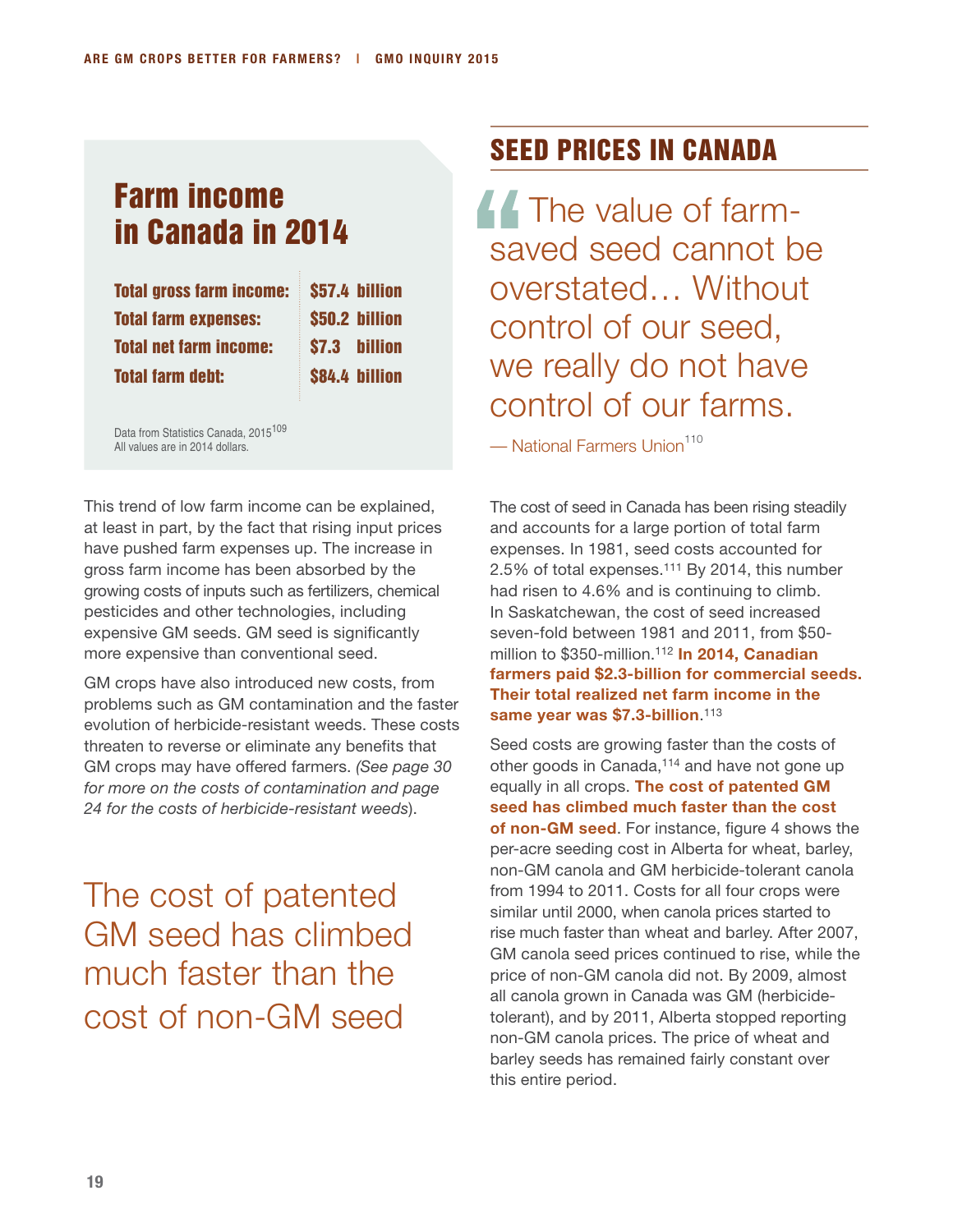## Fig. 4: Rising cost of seed prices in Canada



Graph from the National Famer's Union, 2013<sup>115</sup>

Initially, companies also charged a separate "technology use fee" along with GM seeds. Monsanto, for instance, added a \$15/acre fee to its GM canola when it was first introduced in 1996 and this meant that Canadian farmers annually paid at least \$260-million in technology use fees alone.116 In 2012, Monsanto stopped charging this as a separate fee and built it into the cost of the seed instead ("in-the-bag" price).<sup>117</sup>

The practice of maintaining stocks of farm-saved seed can help keep seed prices under control. If commercial seed prices climb too rapidly or are too high, farmers are able to use their own seed.

However, farmers cannot save and replant seed from GM crops because seed companies have exclusive rights to control the use of seed engineered with their patented genetic sequence This means that farmers are forced to purchase seed every year, increasing their overall costs. It also means that seed companies can hike the prices of their seed every year. In addition, an increasing number of non-GM seed varieties are being deregistered and taken off the market by the same companies that market GM varieties, ensuring that farmers continue to buy expensive GM seed.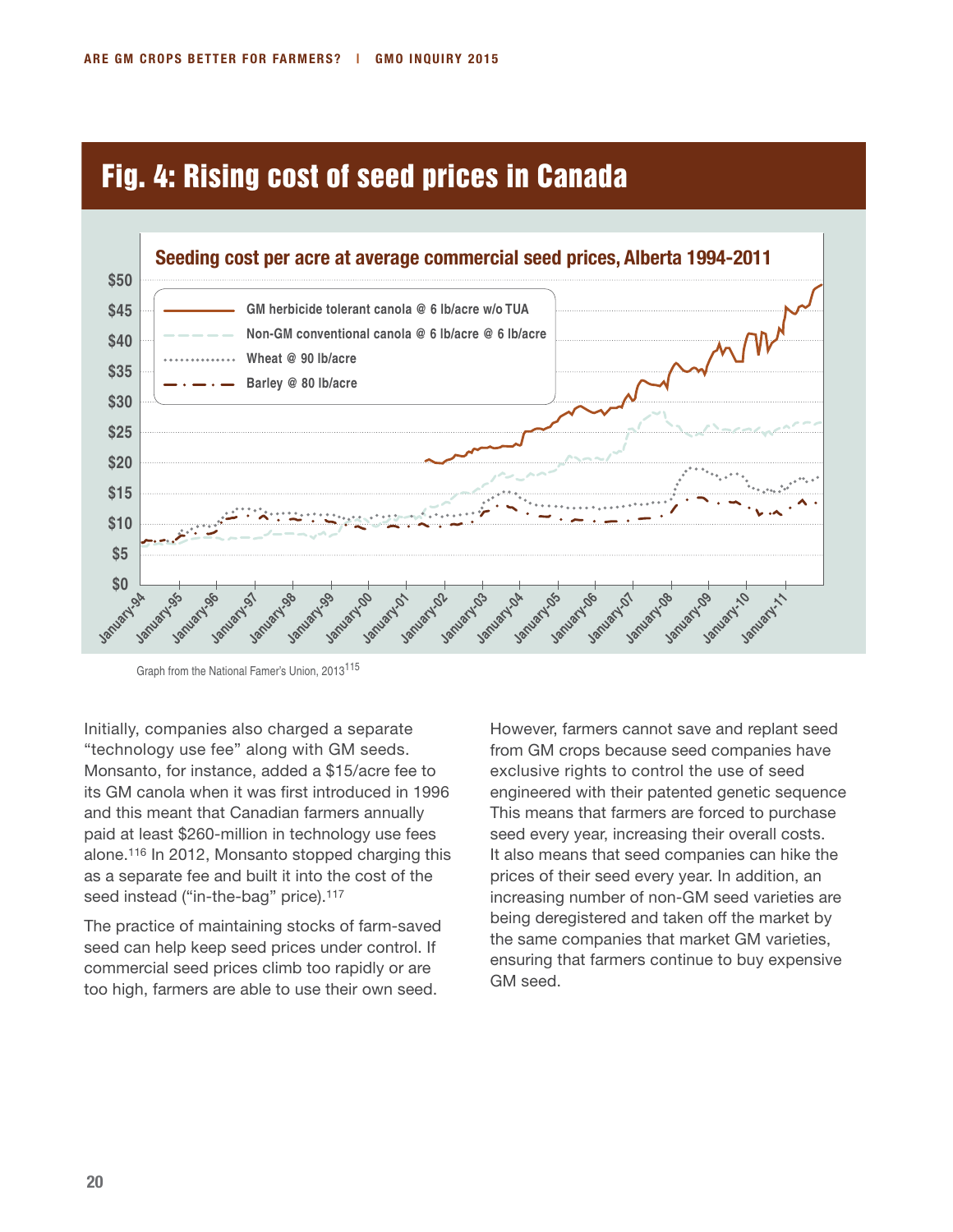# Higher yields  $\neq$ higher income

H igher yields do not necessarily mean more money for farmers. Farm income is shaped by a number of factors. These factors mean that even when yields have increased in Canada, net farm income has not increased apace.

In the current global food system, the prices at which farmers sell their crops are often shaped by global commodity exchanges, which in turn are influenced by a number of factors, including global trade patterns and futures trading. Other industry players in the food chain, such as seed and input companies, grain companies and elevators, food processing companies and retailers often benefit more from yield increases than farmers. Higher yields and abundant stocks can depress prices, and these other players benefit by paying lower prices to farmers when yields are high. This means that if yields are high, farmers do not necessarily directly benefit. Final benefits to farmers are determined more by the margins that farmers make on their crop, than on absolute yield.

Irrespective of yields, only a small portion of our food dollars makes it into farmers' pockets. Of every \$1 that a consumer spends, only 20 cents, on average, reaches the farmer.118 This amount is even lower for processed foods. Wheat growers in Canada, for instance, see only 13 cents for a loaf of bread sold at the grocery store for \$2-3.<sup>119</sup> The difference between the price paid by the consumer and the amount that reaches the farmer is money that goes to wholesalers, retailers, taxes and transportation costs. In 1964, these additional costs accounted for 29% of the total cost of food, but by 2004 they had increased to 43%.120

## GM crops and farmer incomes in the US

GM crops have not consistently increased farm incomes in the US either. Net returns for farmers who grow GM Ht corn and soy, for example, are not significantly different than for those who grow non-GM varieties.121 Similarly, researchers comparing the overall profitability of non-GM and GM varieties of cotton in the US state of Georgia found that non-GM varieties provided the same or better returns as GM varieties.<sup>122</sup> The authors concluded, "The fact that seed cost, which increases dramatically with trait-enhanced cultivars, did not positively influence returns, suggests that technology system per se did not provide greater returns."123 In some cases, the production cost savings provided by the Bt and stacked GM varieties were only enough to cover the technology use fees that came with them.

The price of GM corn and soy seed in the US increased by 50% between 2001 and 2010, while GM cotton prices rose even faster.124 **Overall, seed prices in the US have increased by 140% relative to 1994, while other input prices have increased by 80%**. 125

## **Cost of a bushel of seed**

| Non-GM soybean in 1996: | \$14.80 |
|-------------------------|---------|
| Non-GM soybean in 2010: | \$33.70 |
| GM soybean in 2010:     | \$49.60 |

#### GM soybean seed: 47% higher than non-GM soybean seed

### **Cost of seed for an acre**

| Non-GM corn in 1996:    | \$26.65          |
|-------------------------|------------------|
| Non-GM corn in 2010:    | \$58.13          |
| <b>GM corn in 2010:</b> | $$108.50 - $120$ |

#### GM corn seed: 87-106% higher than non-GM corn seed

From Benbrook, 2012; based on data from the USDA.126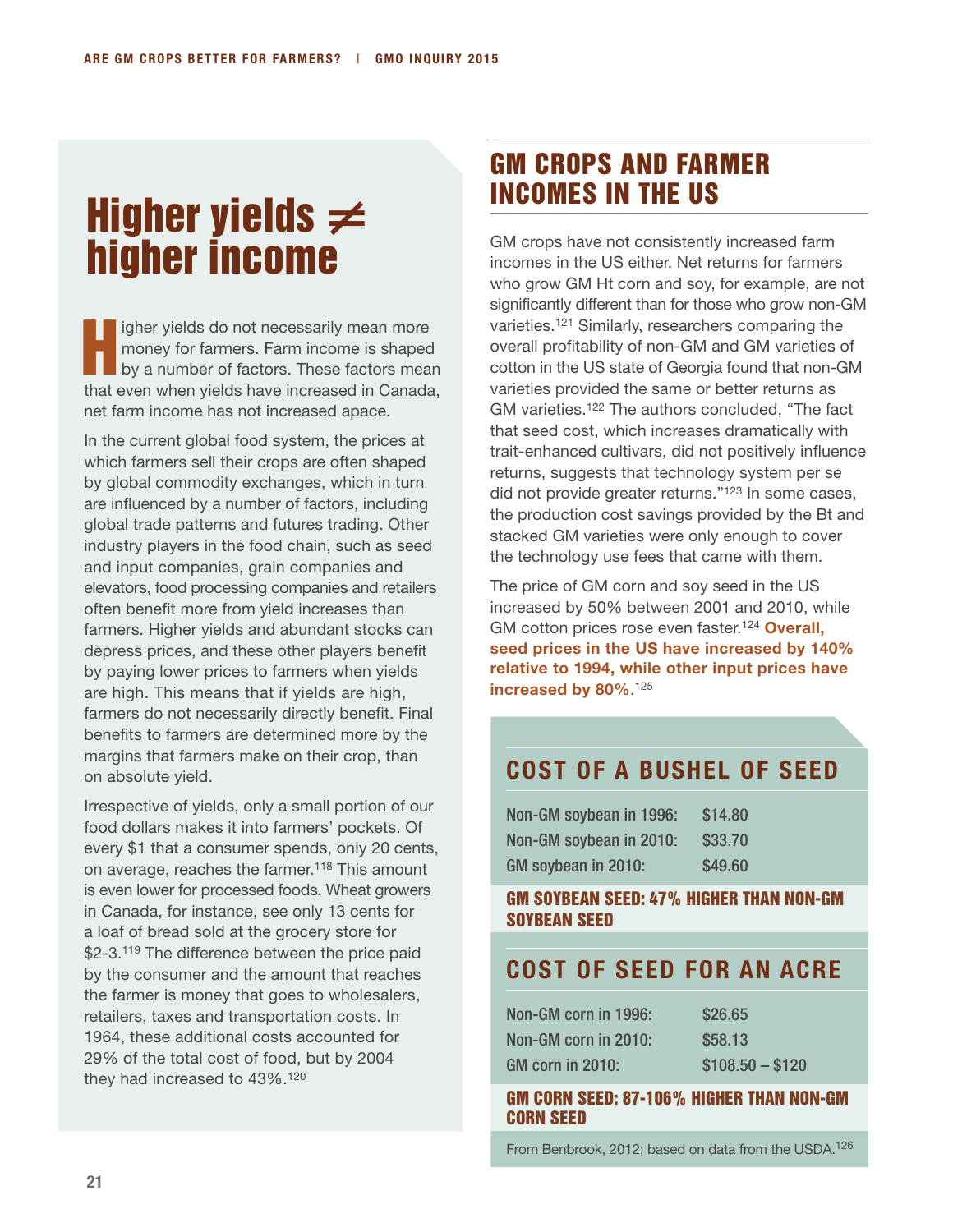Monsanto's GM virus-resistant papaya is widely credited with saving Hawaii's papaya industry from a serious outbreak of the papaya ringspot virus.<sup>127</sup> Though the GM papaya protected the plants against this virus, its introduction resulted in lost export markets, dramatically lower prices for farmers, and widespread contamination of organic and non-GM trees. When GM papaya was introduced in 1998, the price of papaya declined by 35% and production fell by almost 34%.128 By 2006, the total value of the Hawaiian papaya industry was half of what it was in 1995.<sup>129</sup> Even now that the major export market of Japan allows GM papaya, exports to Japan were only \$1-million in 2011 – they were \$15-million in 1996. When the outbreak of the virus was at its worst, production was still higher than it was ten years after GM papaya was introduced.130

## GM crops and farmer incomes around the world

GM crops have not met their promise to increase farmer incomes in the Global South either. In fact, GM crops, and especially Bt cotton, were promoted in Asia and Africa as being particularly helpful to small-scale, poor farmers. However, the reality on the ground has been very different. This is partly because – as is the case in other countries – yields have not consistently increased with GM crops, and because seed and input prices are significantly higher for GM crops.

In India, for instance, a packet of GM Bt cotton seeds can cost anywhere from three to eight times as much as the cost of non-GM hybrid seed.131 Native non-GM cotton varieties are even cheaper. A study that compared the economic impact of a Bt cotton variety and non-GM cotton variety, both in rain-fed conditions in one Indian state, found that both generated similar net revenues.<sup>132</sup> When the GM cotton variety was cultivated with irrigation, it had higher yields than non-GM cotton varieties grown in rain-fed conditions, but net revenues were

not significantly higher because farmers spent significantly more on seeds and inputs. Similarly, another study found that expensive GM seed and the irrigation needed to make it perform well both increase risks for small scale rain-fed cotton cultivation (which accounts for most cotton in India).133

In addition, Monsanto's virtual monopoly over the Indian cotton seed market means that farmers cannot find non-GM seed.134 Few farmers have any choice but to buy Monsanto's Bt cotton. A number of farmers in the study mentioned above – 40% of the farmers in each group – said that the reason they did not grow the non-GM variety is because the seed is very hard to access.<sup>135</sup>

**Farmers often have to take out loans in order to afford costly GM seed**, and, if yields are low and they are unable to pay back their loans, they are pushed deeper into a cycle of poverty and dependency. This cycle, which began with the shift from traditional, farmer-saved cotton seed to more expensive, proprietary hybrid seeds, has been exacerbated by the introduction of even higher-priced GM seed.

When crops fail, the consequences can be dire for resource-poor farmers, their families and communities. High prices, debt cycles and crop failures have triggered thousands of farmers in the cotton-growing belt of India to commit suicide. Between 1995 and 2010, a total of a quarter of million farmers committed suicide in India.136 A recent study found that "suicides in rainfed areas of south-central India are inversely related to farm size and yields and directly related to area of Bt cotton adoption, or more likely the combined high costs of Bt seed and insecticide."137 In addition, pesticide use was higher in 2013 than in 2000, despite the fact that Bt cotton's main promise was to reduce the need for insecticides.138

Ten years after it was first commercialized, the Indian Parliamentary Standing Committee on Agriculture (2012) undertook an evaluation of farmers' experiences with Bt cotton in India. Their report concluded: "After the euphoria of a few initial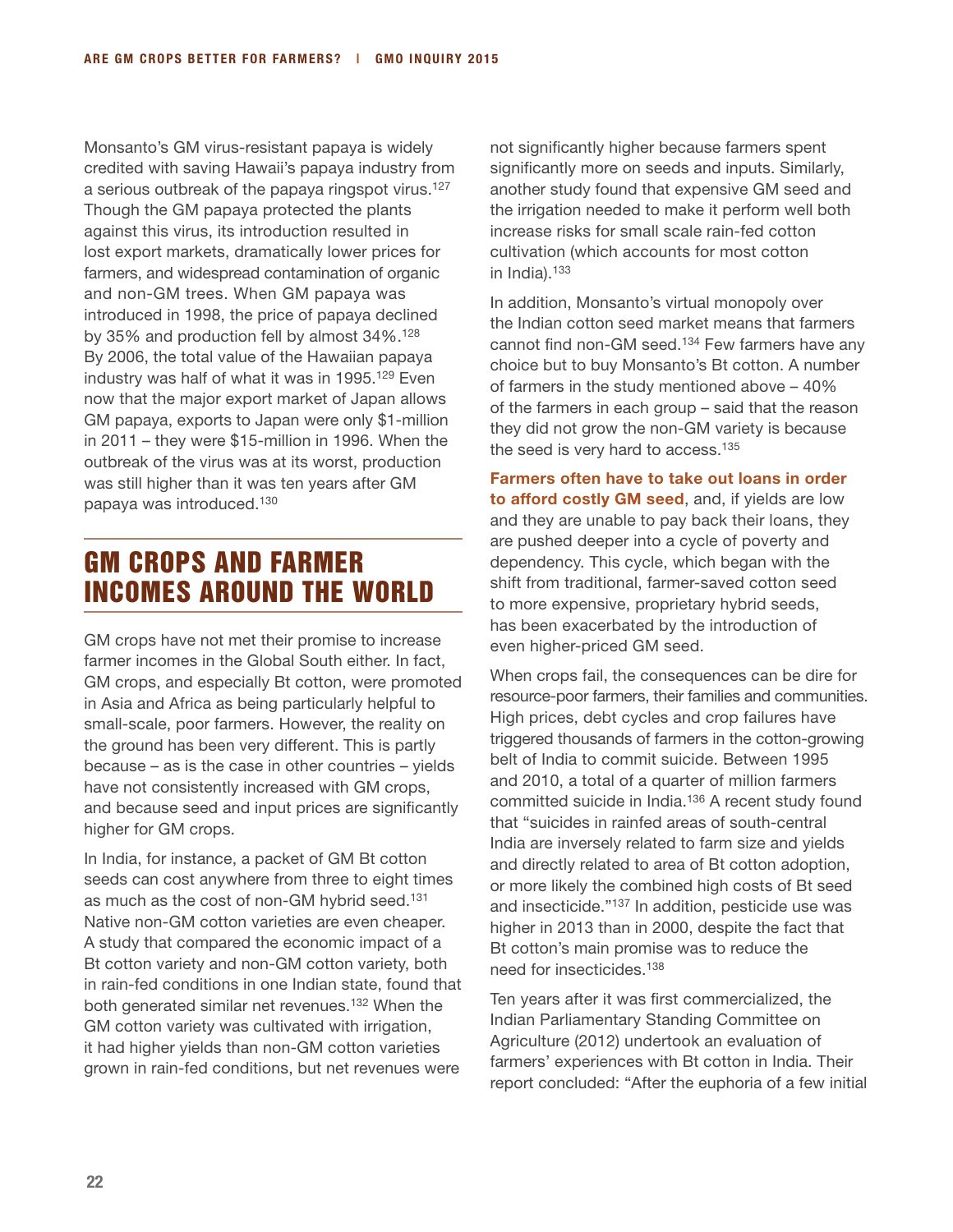years, Bt cotton cultivation has only added to the miseries of the small and marginal farmers." The committee called for a complete ban on open field trials of GM crops in India, until the country was able to develop a better regulatory and monitoring system.139

In South Africa, where GM corn was introduced in 1998, seed costs have steadily increased as the acreage under GM corn has grown. In 2004, when a fifth of corn seed sold was GM, seed costs accounted for 6% of corn farmers' total inputs costs. By 2011, when over three quarters of the total corn seed sold in South Africa was GM, seed costs represented 13% of input costs.140 GM Bt corn in South Africa seed sells for approximately double the price of non-GM hybrid varieties, and five times the price of open pollinated varieties.<sup>141</sup> Seed costs for GM corn increased by 30-35% in just three years, from 2008 to 2011.142

High seed prices for GM Bt corn in South Africa have not been balanced out with higher incomes. Pressure from the stem borer, the insect that Bt corn targets, is extremely variable. In years of low insect pressure, farmers can face economic losses by planting Bt corn instead of non-GM hybrids.<sup>143</sup> In addition, the Bt corn varieties on the market are designed for large scale capital intensive farming that include high quality soil, sufficient rainfall or irrigation, fertilization and good storage conditions. Small-scale farmers often cannot provide such conditions. In fact, locally adapted non-GM hybrids and open-pollinated varieties have been found to perform better than the varieties that GM traits are inserted into.144

These examples show how patented GM crops can chip away at net farm incomes. In this way, **GM crops facilitate a transfer of wealth from farmers to seed companies, and further strengthen corporate control of our seed and food system**.

GM crops facilitate a transfer of wealth from farmers to seed companies, and further strengthen corporate control of our seed and food system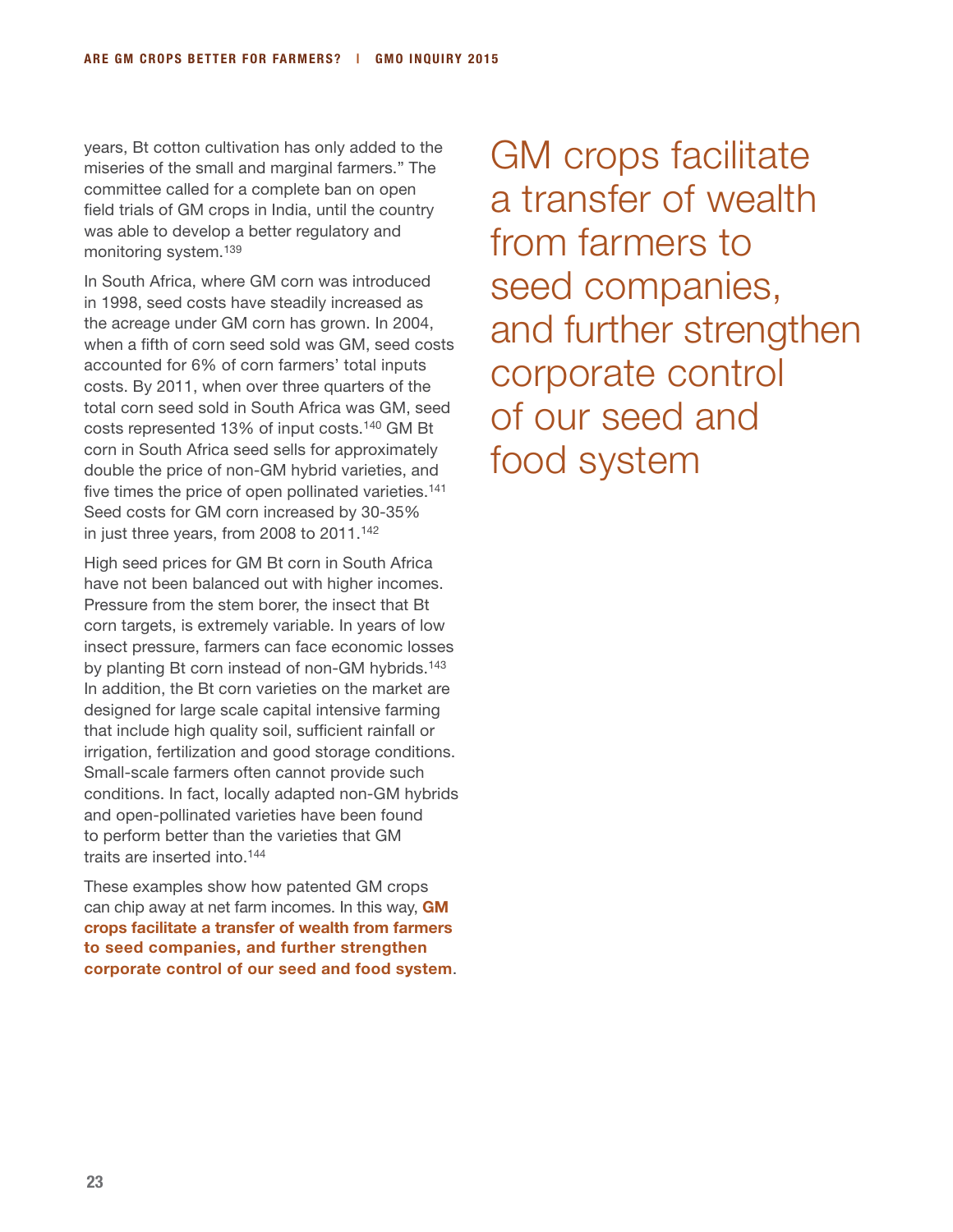# GM CROPS AND HERBICIDE-RESISTANT WEEDS

M herbicide-tolerant (Ht) crops offered farmers<br>a more convenient weed management system.<br>Ht crops simplified herbicide applications for a more convenient weed management system. Ht crops simplified herbicide applications for farmers by allowing them to use a single broadspectrum product (such as glyphosate) across their fields to control a wide range of weeds, rather than managing and calculating the use of a number of different products and management practices. Cost, simplicity and convenience are the top three factors that farmers in the Global North consider when they are deciding which weed management approaches to use.145 However, the emergence of weeds resistant to herbicides such as glyphosate has begun to reverse these management benefits. **Glyphosate-resistant weeds are reducing the effectiveness and convenience of glyphosatetolerant GM crops, reducing yields when weeds are hard to control, and increasing herbicide use and weed management costs**.

The introduction and subsequent widespread adoption of GM herbicide-tolerant crops (which are engineered to withstand the application of a particular herbicide or herbicides, most commonly glyphosate) increased the frequency and amount of certain herbicides. Glyphosate is the top pesticide

sold in Canada, and glyphosate use tripled between 2005 and 2011, climbing from 30.2 million litres to 89.7 million litres in Western Canada, and from 3.8 million litres to 12.3 million litres in Eastern Canada.146 In 2012, more glyphosate was applied to fields in Western Canada than all other herbicides combined. **This increase and repeated use of glyphosate, combined with an overreliance on herbicides in general to control weeds,**<sup>148</sup> **increased the selection pressure on weeds and led to the evolution and spread of a number of glyphosate-resistant weeds**. *For details on the role of GM crops in the emergence of herbicideresistant weeds, and for more information on the use and impacts of glyphosate, see the GMO Inquiry report "Are GM Crops Better for the Environment?"*

There are now 32 species of weeds that have been documented to be resistant to glyphosate in the world. Fourteen of these are found in the US, 10 in Australia, 7 in Argentina and 6 in Brazil.

Five species of glyphosate-resistant weeds have been found in Canada, and this number is increasing. An online survey of farmers in 2013 estimated that more than one million acres of Canadian farmland had glyphosate-resistant weeds.<sup>149</sup>

| <b>NAME</b>                               | <b>LATIN NAME</b>       | <b>PROVINCE</b>                 | <b>DISCOVERED</b> |
|-------------------------------------------|-------------------------|---------------------------------|-------------------|
| Giant ragweed                             | Ambrosia trifida        | Ontario                         | 2008              |
| Canada fleabane                           | Conyza canadensis       | Ontario                         | 2010              |
| Common ragweed                            | Ambrosia artemisiifolia | Ontario                         | 2012              |
| Kochia                                    | Kochia scoparia         | Alberta, Manitoba, Saskatchewan | 2012              |
| Tall waterhemp                            | Amaranthus tuberculatus | Ontario                         | 2014              |
| From weedscience.org, 2015 <sup>150</sup> |                         |                                 |                   |

## Table 2: Glyphosate-resistant weeds in Canada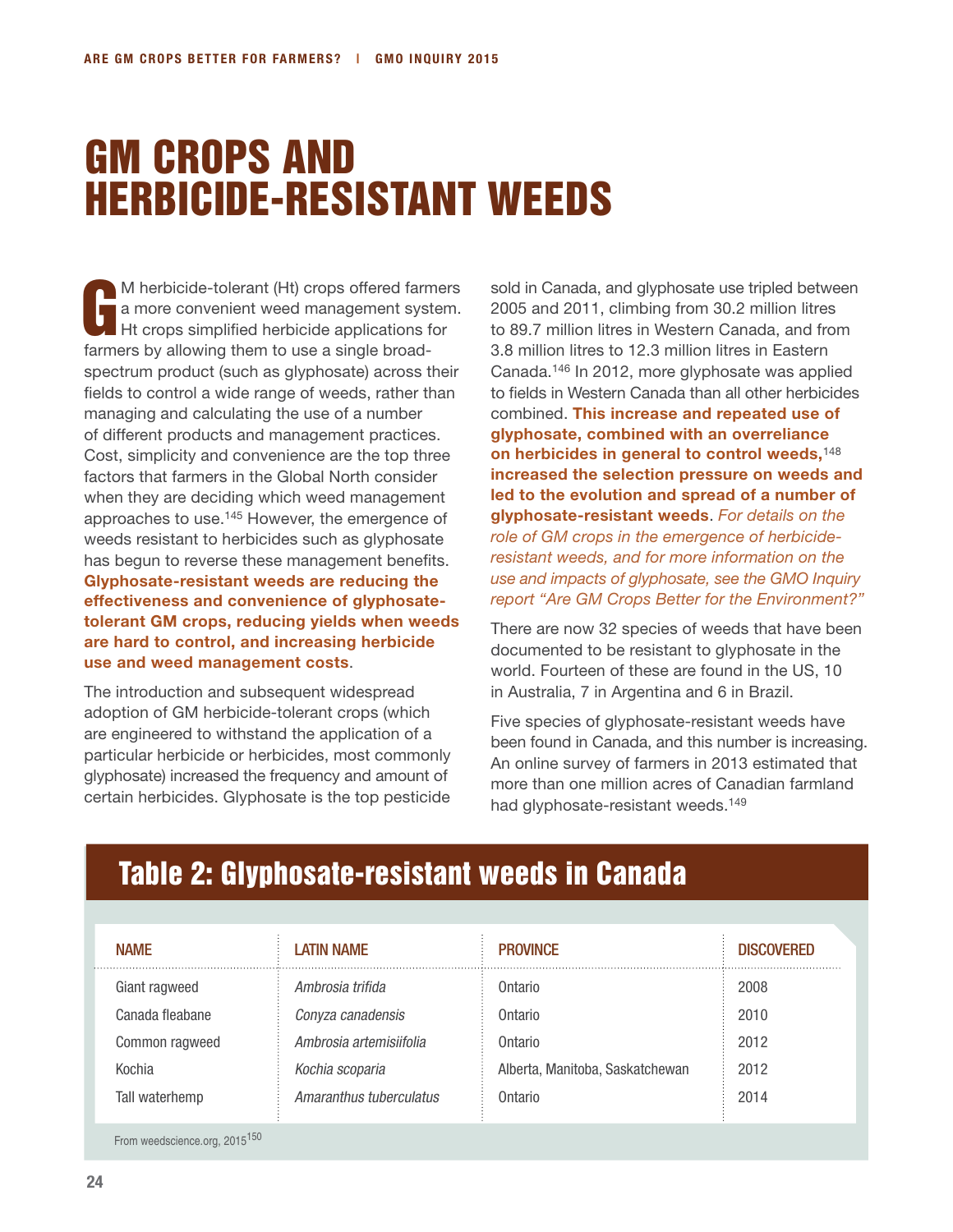The problem of herbicide-resistant (HR) weeds predates GM crops. The first instances of herbicideresistant weeds were observed in the 1950s<sup>151</sup> with the introduction and wider use of industrial farming methods and chemical herbicides. As herbicide use has increased, so has the number and range of herbicide-resistant weeds. GM crops have accelerated and entrenched this pattern because the introduction of herbicide-tolerant crops, particularly glyphosate-tolerant "Roundup Ready" crops, has meant that larger areas of cropland are repeatedly sprayed with the same herbicide – glyphosate.<sup>152</sup> Other farming practices, such as chem fallow, increased use of no-till systems, and tighter crop rotations of herbicide-tolerant corn and soy also encourage the emergence of Hr weeds.<sup>153,154</sup>

The emergence of HR weeds was expected. Scientists, environmentalists and weed experts warned of the probability of weeds developing resistance to herbicides that were being used repeatedly in GM cropping systems when GM crops were first introduced.155 Chemical and GM seed manufacturers however, assured farmers that since glyphosate had already been used for a long time without the development of resistant weeds, this would not be a significant threat. In 1997, for instance, Monsanto's scientists said, "it is reasonable to expect that the probability of glyphosateresistant weeds evolving will not increase significantly over that considered with current use."156 Although several weeds had developed resistance to other herbicides by the 1990s, few cases of glyphosateresistant weeds had been documented, and glyphosate was marketed as a particularly challenging herbicide for weeds to overcome.157

## Costs and impacts of herbicide-resistant weeds

HR weeds create a number of management problems and associated costs for farmers. Using extra herbicides or multiple herbicides together to control HR weeds increases weed management costs. The weeds compete with crop plants, and can decrease yields and increase harvest costs. Weeds that are resistant to multiple herbicides, or that have

grown too large, can be hard to control even with herbicide mixes, and may require manual removal, further increasing farm costs. Volunteer herbicidetolerant crops that emerge in subsequent crop rotations also pose similar problems and have to be managed as HR weeds. In the US and Australia, HR weeds have decreased the value of cropland.<sup>158</sup>

Hugh Beckie, a weed expert and scientist with Agriculture and Agri-Food Canada, estimates that herbicide-resistant weeds cost growers in Canada \$1.1-billion to \$1.5-billion per year.<sup>159</sup> He also warns that herbicide resistance is continuing to spread. Beckie estimates that the number of hectares in the Prairies with at least one HR weed has increased from 4.4 million in the early 2000s to 15.4 million in 2014.160

## Glyphosate-resistant weeds in Canada

Not all weeds are the same. The biology and geographical range of each weed species determines where and in which crops it is most commonly found, whether or not it develops resistance, its impact on the crop, and how easy it is to control.

#### **Giant Ragweed**

In Canada, giant ragweed is typically found only in Southern Ontario.<sup>161</sup> Weed experts believe that changes in crop rotation have encouraged giant ragweed growth.162 Up until the 1990s, when wheat and corn were the major crops in the province, giant ragweed was a minor problem, and was largely confined to ditches. However, when soy, which competes poorly with giant ragweed, became more widespread, the weed became more common in fields, and gradually also developed resistance to glyphosate.<sup>163</sup>

Poor control of giant ragweed can result in large yield losses: one plant per square meter can reduce soybean yields by 77%. In corn, 14 plants per square meter can reduce yields by 90% if the weed and crop emerges at the same time.<sup>164</sup>

Glyphosate-resistant giant ragweed has been found to survive very high doses of glyphosate.165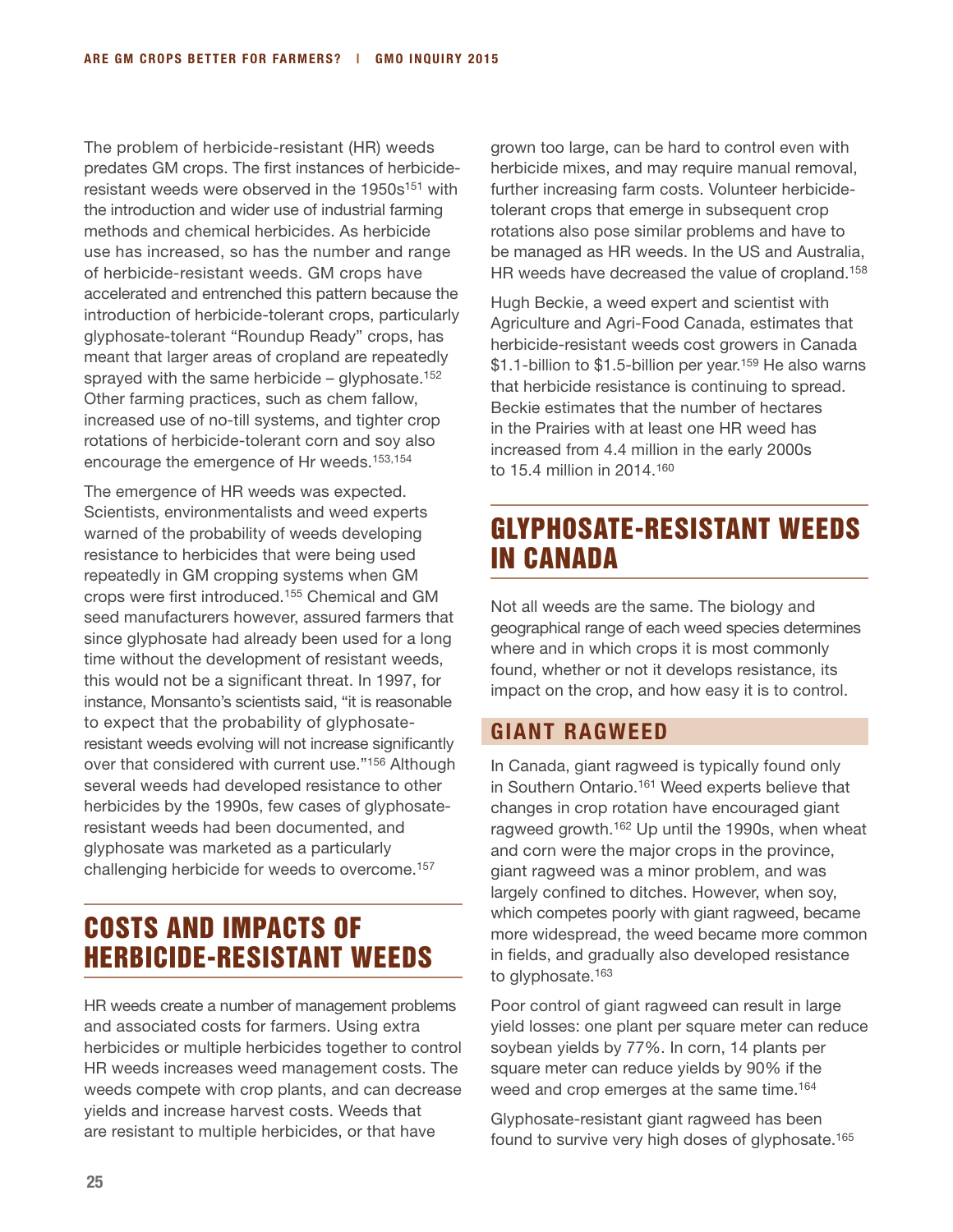Giant ragweed has now developed resistance to multiple herbicides, making it more complicated to control.166

#### **Canada Fleabane**

HR Canada fleabane (also called horseweed, mare's tail, coltsweed and butterweed) has become a major problem for farmers in Ontario. Fleabane has a wide range and spreads rapidly, producing up to one million small seeds per plant, which can travel up to 500 km.167 It was first found to have developed resistance to glyphosate in 2010 and then spread 800 kilometres in just four years.168 In a 2013 online farmer survey, Ontario farmers estimated that 72,800 hectares (179,890 acres) of their farmland was infested with glyphosate-resistant fleabane.<sup>169</sup>

Researchers in Michigan have found that 150 Canada fleabane plants per square metre can reduce soybean yields by 85%.<sup>170</sup> In some parts of Ontario, the weed has developed resistance to paraquat and other herbicides as well,  $171$  making it particularly challenging and costly to control, though it can be controlled with tillage as well.<sup>172</sup>

#### **Common Ragweed**

Common ragweed is a widespread weed in North America. It can produce up to 64,000 seeds per plant, and seeds can stay dormant in the soil for years.

Common ragweed infests soybean, and glyphosateresistant common ragweed can cause substantial soybean yield losses. Four common ragweed plants in 10 square metres have been reported to cause a 132 kg/ha yield loss in soybean.173 Common ragweed has also been found to be resistant to multiple herbicides.174

#### **Kochia**

Herbicide-resistant kochia has been reported in Manitoba, Alberta and Saskatchewan and scientists predict it could have a more negative impact on crop yields than palmer amaranth has had on US crops.175 Kochia can grow up to 6-8 feet, and glyphosate-resistant kochia can eventually destroy a crop.176 If allowed to reach maturity, a kochia plant can produce 25,000 seeds,<sup>177</sup> making it a

very fast-spreading weed. The stem of the plant breaks off in the fall so it can become a tumbleweed, spreading seeds as it rolls.

One kochia plant per 16 feet of sugarbeet can reduce yields by 12%. For other crops, such as flax and pulses, "the plant can be devastating, choking out broadleaf crops for sun and moisture."178 Kochia has also developed resistance to some group 2 pesticides, and in the US, to group 4 and 5 pesticides in some states as well, making it increasingly harder to control.179 A study from the US published in September 2015 confirmed the first case of kochia that is resistant to four herbicide sites of action.180

#### **Tall waterhemp**

Waterhemp can produce 300,000 seeds per plant, and one plant has been documented to produce as many as 5 million seeds.181 It has been found to survive up to six times the normal application rate of glyphosate.182 Seeds can stay viable for four years. Waterhemp can reduce corn yields by 15% and soybean yields by 44%.

Waterhemp has also developed resistance to other herbicides in Canada. In the US, it is the first broadleaf weed species that has been found to be resistant to all five classes of herbicides, and according to weed specialist Aaron Hager, it "has the potential to become an unmanageable problem."183

#### **Even more Glyphosate-Resistant weeds**

Canadian weed scientist Hugh Beckie predicts that there are other weeds that may be at risk of developing resistance to glyphosate. There are a number of factors that make some weeds more likely to develop resistance than others, of which herbicide selection pressure – how much of a herbicide is applied, how long it lasts in the soil, and how often it is applied – is the most important. This is why GM glyphosate-tolerant crops pose a significant risk: the GM technology encourages the use of glyphosate in large quantities and over large areas, and often several times a year.184

Beckie predicts that wild oats may be the next weed to develop resistance to glyphosate. Wild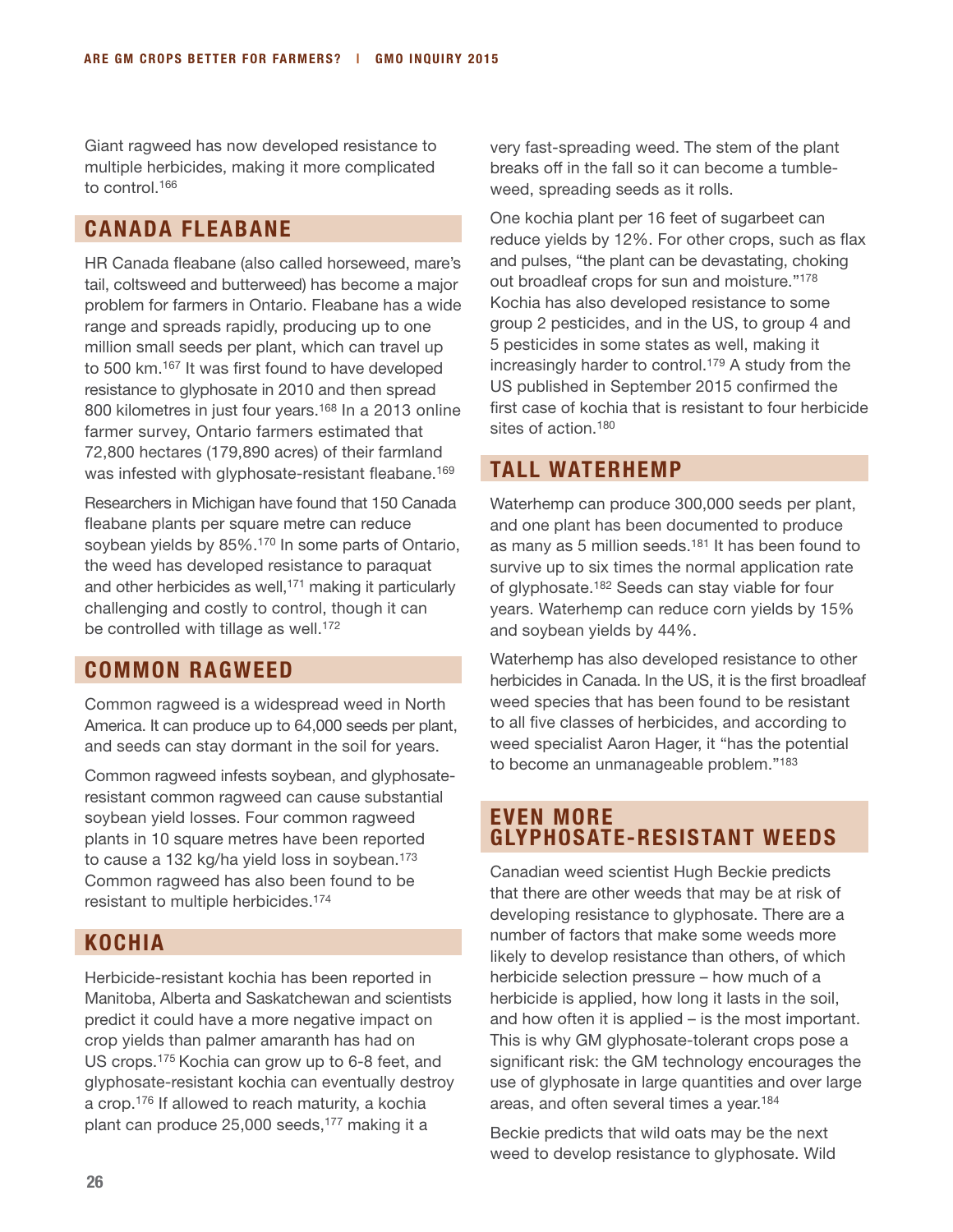oats are already resistant to a number of other herbicide classes in Canada and will be very difficult to control if they also develop glyphosate resistance. Other weeds that are at risk of developing resistance in Canada include green foxtail, cleavers, and wild buckwheat.185

Some weed experts predict that palmer amaranth, which is not currently found in Canada, is also heading northwards. Herbicide-resistant palmer amaranth has become a major problem for farmers in the US, and weed experts warn that it will be in Canada within the next two or three years.186 Palmer amaranth can produce more than one million seeds per plant and spreads very fast. The seeds from a single glyphosate-resistant plant can completely take over small fields in just two years<sup>187</sup> and can cause 78% yield loss in soybean and 91% yield loss in corn.188 Often, the spread of the weed can make a crop impossible to harvest, causing complete crop loss.189

## Glyphosate-resistant weeds in the US

Glyphosate-resistant (GR) weeds emerged earlier in the US and are more widespread than in Canada. The impacts they have had act as a warning for farming systems north of the border. In 2013, the USDA estimated that 70 million acres of US farmland had GR weeds.<sup>190</sup> In 2014, the industry association CropLife reported that approximately half of US growers said that hard-to-kill weeds were a "major problem" in their crop fields during the 2013 growing season.<sup>191</sup>

Some of these weed species can grow to be very large (8-10 feet) and have strong stems that can damage farm equipment. Some can produce hundreds or even thousand of seeds, and some seeds can remain viable for up to 50 years.<sup>192</sup> In 2011, farmers in the Midwest were forced to hire workers to manually cut weeds whose stems were four inches in diameter.<sup>193</sup>

The rapid spread in GR weeds over the past decade in the US has been a costly problem for farmers. Many buy extra herbicides to try to control resistant weeds. In 2014, Monsanto's net sales for herbicides grew by 13% from the year before, and their prices spiked by 10%.<sup>194</sup> CropLife reported that an Arkansas farmer's weed management costs grew from \$12-\$15 an acre in a few years to \$65-\$80 by 2010, due to increased herbicide, labour and fuel costs.195 Similarly, herbicide costs to control palmer amaranth in cotton fields have climbed from \$23 an acre in 2004 to \$100 per acre in 2012.196 Overall, researchers estimate that **controlling herbicide-resistant weeds costs growers in the US approximately \$2-billion**. 197 Infestations of glyphosate-resistant weeds in some cotton growing areas in the US were severe enough to force farmers to leave fields unharvested, and weed management costs in infested fields were 50-100% higher per hectare than in fields without GR weeds.<sup>198</sup> In 2008, Monsanto began offering farmers in the US rebates towards the costs of buying the non-glyphosate herbicides they needed to control and prevent the spread of glyphosate-resistant weeds.<sup>199</sup>

Glyphosate-resistant palmer amaranth now infests 61% of Arkansas soy acres and 87% of its cotton acres.200 Fifty percent of Arkansas' cotton fields are now hand weeded. Some farmers have lost their fields entirely. Now some Arkansas cotton growers pay up to \$250 an acre to get their fields hand weeded.201 Similarly, scientists at the University of Tennessee studied farms in that state and found that for soybeans and cotton, herbicide-resistant weeds cost farmers at least \$200-million in additional herbicide and application costs and yield loss. They called this "an absolutely staggering figure."202

Agriculture Canada weed scientist Neil Harker explains that Canada is a few years behind the US in terms of selection pressure on weeds: "If we go to the same intensity with one, single-trait rotation like RR (Roundup Ready) corn, RR cotton, RR soybean like they have, which we have the potential to do in Western Canada… we're going to be in a similar situation."<sup>203</sup> Harker also argues that it is important to take action soon: "We're approaching a cliff…. If we don't take steps to stop weed resistance we'll fall back on a time when all weeds were hand weeded. Every time herbicides are used in any setting, weeds evolve by developing resistance."<sup>204</sup>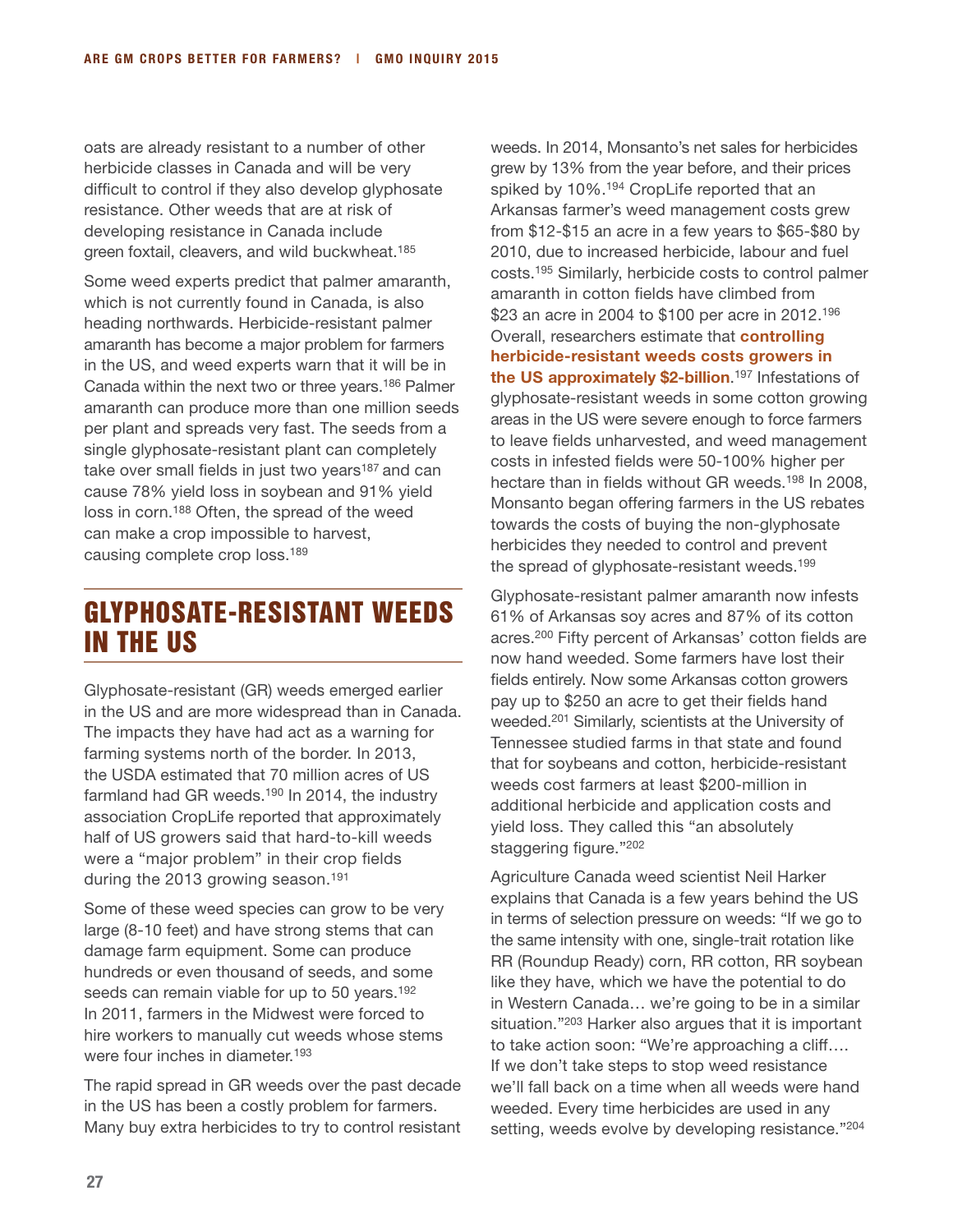## Looking ahead

The spread of glyphosate-resistant weeds is reducing the efficacy of glyphosate, and in time may make it useless. As they spread, resistant weeds are undoing any weed management benefits that herbicide-tolerant crops may have offered farmers, and any environmental benefits that associated conservation tillage may have presented.205

In addition, no new synthetic herbicides have been commercialized in the past two decades, and there are none that will be commercialized any time soon.206 The widespread adoption of herbicide-tolerant crops and glyphosate's consequent capture of the market have meant that pesticide companies have not been investing to develop new herbicides since the mid-1990s.<sup>207</sup>

According to Charles Benbrook, "The reality of weed management without the silver bullet of glyphosate is that we need to revert to a manyhammers approach — crop rotations, cultivations, tillage, appropriate herbicide application...It's going to take more time, it will take more management care, and it will probably cost more money."208 Other scientists agree. According to scientists Dale Shaner and Hugh Beckie, "Attempting to manage herbicide resistance solely with herbicides is doomed to failure."209 Farmers also seem to feel similarly. According to the polling company Stratus Ag Research, "Eighty-nine percent of [Canadian] farmers are willing to change their farming practices on their farm to prevent resistance."210

Weed scientists are increasingly recommending an "integrated weed management" approach to replace the current over-reliance on a few herbicides. Such an approach includes a number of nonherbicide strategies for weed management such as diverse crop rotations, use of cover crops and green manure crops, higher crop seeding rates and other practices to slow the evolution of resistant weeds.211 Other scientists, including Orla Nazarko, Rene Van Acker and Martin Entz, argue that there are definite possibilities for herbicide reduction in Canada. They hold that the only long-term approach to sustainable weed management lies in shifting to a fundamentally different agricultural system; one that is more diverse, integrated and

resilient, and that uses a multitude of nonchemical practices to preventatively reduce weed populations.212 Ecological and organic farmers already employ a number of these practices, such as timely tillage, management of soil nutrients, cover cropping and longer crop rotations, to control weeds.

One barrier to the wider adoption of non-herbicide based management approaches is that few researchers are studying these strategies. Another is that despite what weed scientists recommend, growers are not always willing or able to adopt such strategies if they appear costly or time consuming. This can be because many large farming operations rely on maintaining cash flow, which often requires large amounts of land, and in turn requires increasingly simple management approaches. Dale Shaner and Hugh Beckie argue, "Because of the risky nature of farming, it is difficult for many growers to think long-term when the economic viability of their farm enterprise is at stake."213

The US Environmental Protection Agency is assessing a proposed management plan that includes restrictions on the use of glyphosate, to prevent further spread of glyphosate-resistant weeds. However, US weed scientist Mike Owen says such a plan may be too little, too late. "That horse has already left the barn," he said. "We probably needed this about 15 years ago."214

## Response to resistance: 2,4-D and dicamba-tolerant crops

As glyphosate-tolerant crops become increasingly ineffective due to the emergence of glyphosateresistant weeds, and with no new herbicides on the horizon, the seed and pesticide industry is encouraging farmers to use other herbicides, and to adopt new GM Ht crops that are tolerant to older herbicides such as 2,4-D and dicamba (often these are also stacked with tolerance to other herbicides, including glyphosate).

Canada was the first country in the world (in 2012) to approve 2,4-D-tolerant crops (corn and soy developed by the company Dow AgroSciences) and dicamba-tolerant soy (developed by Monsanto). Dow has genetically engineered "Enlist" corn and soy to tolerate its "Enlist Duo" herbicide that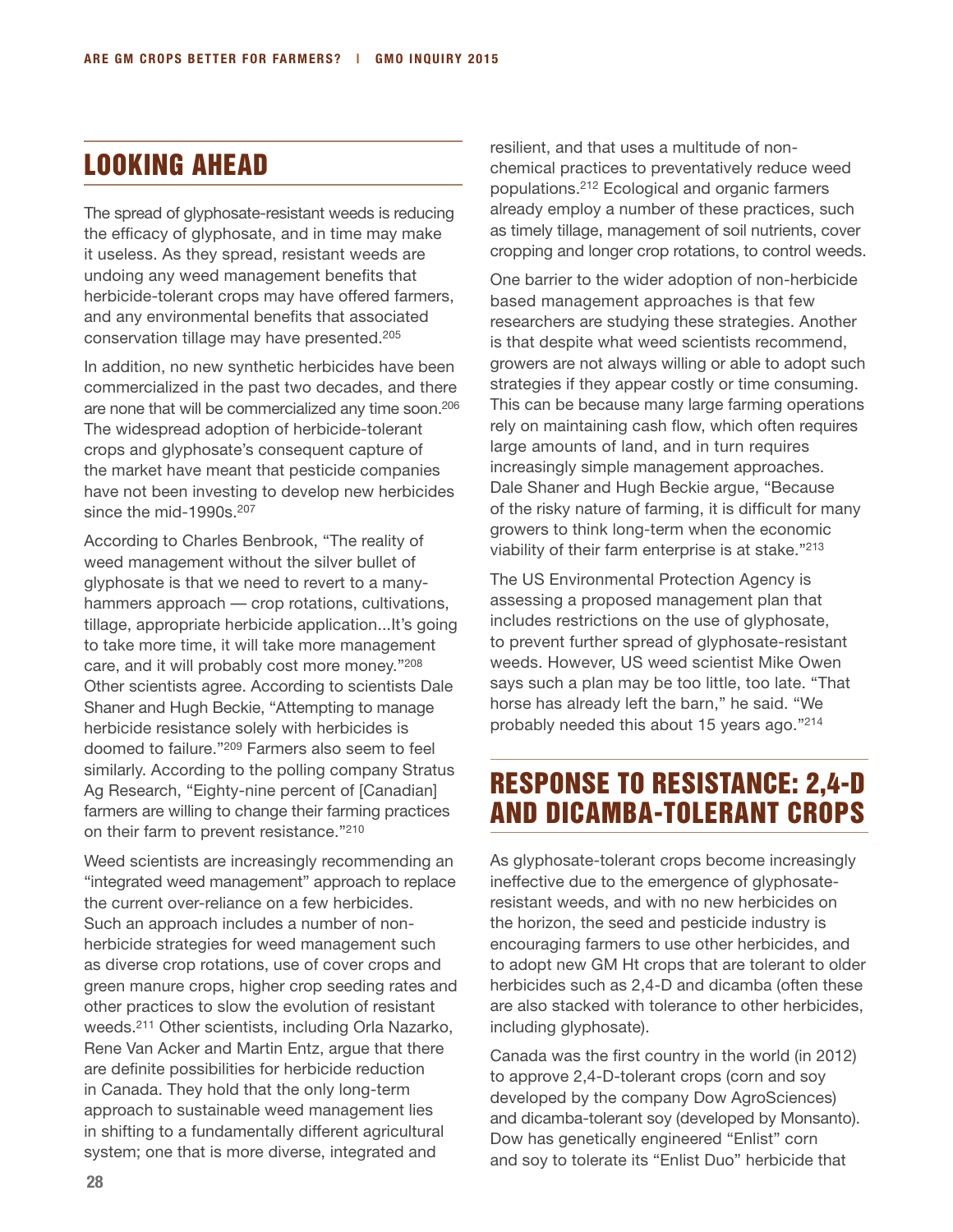combines glyphosate and 2,4-D choline. The Enlist corn seeds will also be stacked with Monsanto's Roundup Ready Corn 2 and SmartStax.215 (So far, the 2,4-D-tolerant corn has only been in limited production in Canada and the US, restricted to on-farm use for livestock feed,<sup>216</sup> and while Monsanto's dicamba-tolerant soy has been approved, it is not yet on the market).  $217$ 

According to the U.S. commercial leader for Enlist, "Enlist Duo herbicide will help solve the tremendous weed control challenges growers are facing."218 However, weed scientists do not agree.

Charles Benbrook has predicted that widespread use of 2,4-D-tolerant crops in the US could increase herbicide use by another 50%, and lead to weeds developing resistance.219 According to the USDA, cultivation of 2,4-D-tolerant corn and soy in the US will increase 2,4-D use by 75%-300% by 2020.220 Weed experts warn that weeds will, in fact, become resistant to 2,4-D, further perpetuating the pesticide treadmill that GM crops are encouraging.221 Environmental scientists have argued that increased use of 2,4-D could have a number of environmental impacts on mammals, plants and pollinators.<sup>222</sup> In 2012, seventy doctors, nurses and health professionals submitted a letter to the US Environmental Protection Agency, warning that 2,4-D could be linked to a number of serious potential health impacts, and requesting the GM crops not be approved.<sup>223</sup>

Reminiscent of Monsanto's promises for glyphosatetolerant crops, Dow says that weeds are unlikely to develop resistance to 2,4-D, and to crops with stacked herbicide tolerances.<sup>224</sup> However, there are already 16 species of 2,4-D-resistant weeds around the world (four in the US and two in Canada) and six species resistant to dicamba, (two in the US and two in Canada).<sup>225</sup> Weed scientists warn that the usefulness of the new herbicide-tolerant crops will consequently be limited and short-lived. According to Canadian scientists Hugh Beckie and Linda Hall, "Cultivars with stacked-HR traits (e.g., glyphosate, glufosinate, dicamba or 2,4-D) will provide a short-term respite from HR weeds, but will perpetuate the chemical treadmill and selection of multiple-HR weeds."226

Using herbicide mixes and growing crops that are tolerant to multiple herbicides will exacerbate and speed up the spread of weeds that are resistant to multiple herbicides.227 In an opinion piece published in 2014, six Canadian and US scientists asked: "Why are so many weed scientists and extension personnel recommending more herbicides to mitigate herbicide resistance problems?... Are we as a discipline so committed to maintaining profits for the agrochemical industry that we cannot offer up realistic long-term solutions to this pressing problem?" The authors warned that crops stacked with multiple herbicide tolerances will lead to weeds with multiple tolerances, and can also lead to a number of environmental impacts. They call for research on alternative weed management methods and conclude: "…weed resistance to glyphosate and other herbicides is a 'tsunami' still out to sea but approaching land. The time has come to consider herbicide-frequency reduction targets in our major field crops – not just for environmental reasons but for economic reasons."228

**The widespread cultivation of GM glyphosatetolerant crops has driven the spread of glyphosateresistant weeds. Replacing glyphosate-tolerant crops with others that are tolerant to different herbicides will only perpetuate a pesticide treadmill that is costly for farmers, and will worsen over time.**

# Bt-resistant insects

armers around the world who are growing GM<br>insect-resistant (Bt) crops are also facing costly<br>problems as insects are developing resistance I insect-resistant (Bt) crops are also facing costly problems as insects are developing resistance to the Bt toxin. We have not seen Bt-resistant pests in Canada yet. However, Canada has a number of similar crop pests to those found in the US where resistance has developed, and much of the GM grain corn we grow in Canada is stacked with a Bt trait. Researchers in Canada have warned that there is no reason that resistance could not develop in insects in Canada as well, if the use of Bt crops continues. *See GMO Inquiry's report "Are GM Crops Better for the Environment?" for more details on the emergence of Bt-resistant insects*.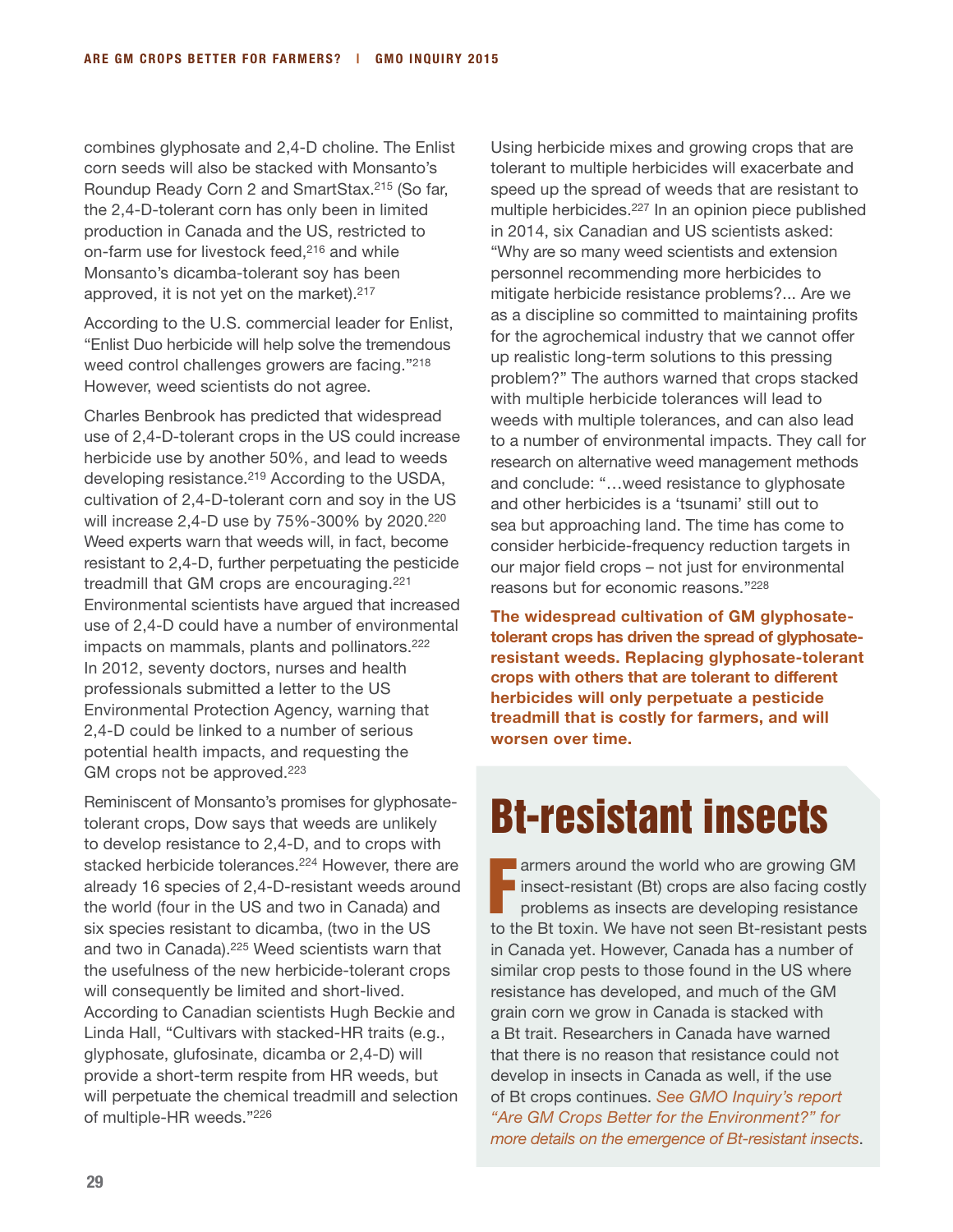# GM CROPS AND CONTAMINATION COSTS

enes from GM crops can escape and spread<br>to other plants and fields. Once released<br>into our environment, genetically modified to other plants and fields. Once released Into our environment, genetically modified organisms can be difficult, even impossible, to control and recall. This GM contamination – which the industry calls adventitious presence – can come with a number of serious economic consequences for farmers. Contamination means that farmers can lose control over their seeds, fields and farms. They can lose their own seed stock and often bear the costs of testing, removing contamination, and preventing further contamination. Farmers also risk losing markets, including important export markets, if the contaminating GM crops are not approved in importing countries.

Farmers and scientists have identified a number of ways in which different GM organisms can escape and proliferate. Over time, it is hard – and often impossible – to completely prevent GM traits from escaping. The cost of prevention is borne by those farmers whose livelihoods are threatened by contamination. Organic farmers, for example, implement extra measures to prevent GM contamination (use of GMOs is prohibited in organic farming).

#### **Each GM crop presents a unique contamination risk because each crop has different biological mechanisms that facilitate or hamper contami-**

**nation**. The contamination risk is also determined by the level of commitment on the part of industry and farmers to contain GMOs. In the case of soybeans, for example, farmers in Canada have been able to maintain non-GM soy production because of the plant's biology (soy is self-pollinating and has big seeds) and Canada's identity preservation system, which segregates certain high-value soy varieties for important international markets. Canola is considered a "high risk" crop for contamination since it is pollinated by wind and insects, can cross with volunteer and feral plants, and can spread through seed, while corn, which is wind pollinated,

is considered "medium to high risk."229 However, there are some common risk factors across all crops, the most obvious of which is human error. 230

There have been a number of cases of GM contamination in Canada, and hundreds recorded across the world. Some of these incidents have had serious negative impacts on farmers. These cases offer important warnings about the contamination that can be expected with the release of genetically modified organisms, and the possible impacts on farmers and the environment.

## GM Flax

The GM "Triffid" flax was developed at the Crop Development Centre at the University of Saskatchewan in Canada, to be resistant to soil residues of sulfonylurea herbicides such as DuPont's "Glean" herbicide. It was approved in Canada (and the US) in 1998.

However, Canadian flax farmers were concerned that the GM flax would contaminate exports bound for Europe where the GM flax was not yet approved. To avoid the risk of market rejection, by 2001, farmers convinced the University to de-register the GM variety, effectively removing it from the market. At the time, GM flax seed was being prepared for its first sale to farmers – about 40 seed growers had multiplied around 200,000 bushels of the GM flax seed for future use – but these stocks were ordered to be crushed.231

Despite these measures, almost 10 years later, in September 2009, Triffid was discovered in Canadian flax export shipments, and ultimately reached at least 35 countries that had not approved the GM flax for environmental release or human consumption.232 The source of the GM flax contamination has not been established.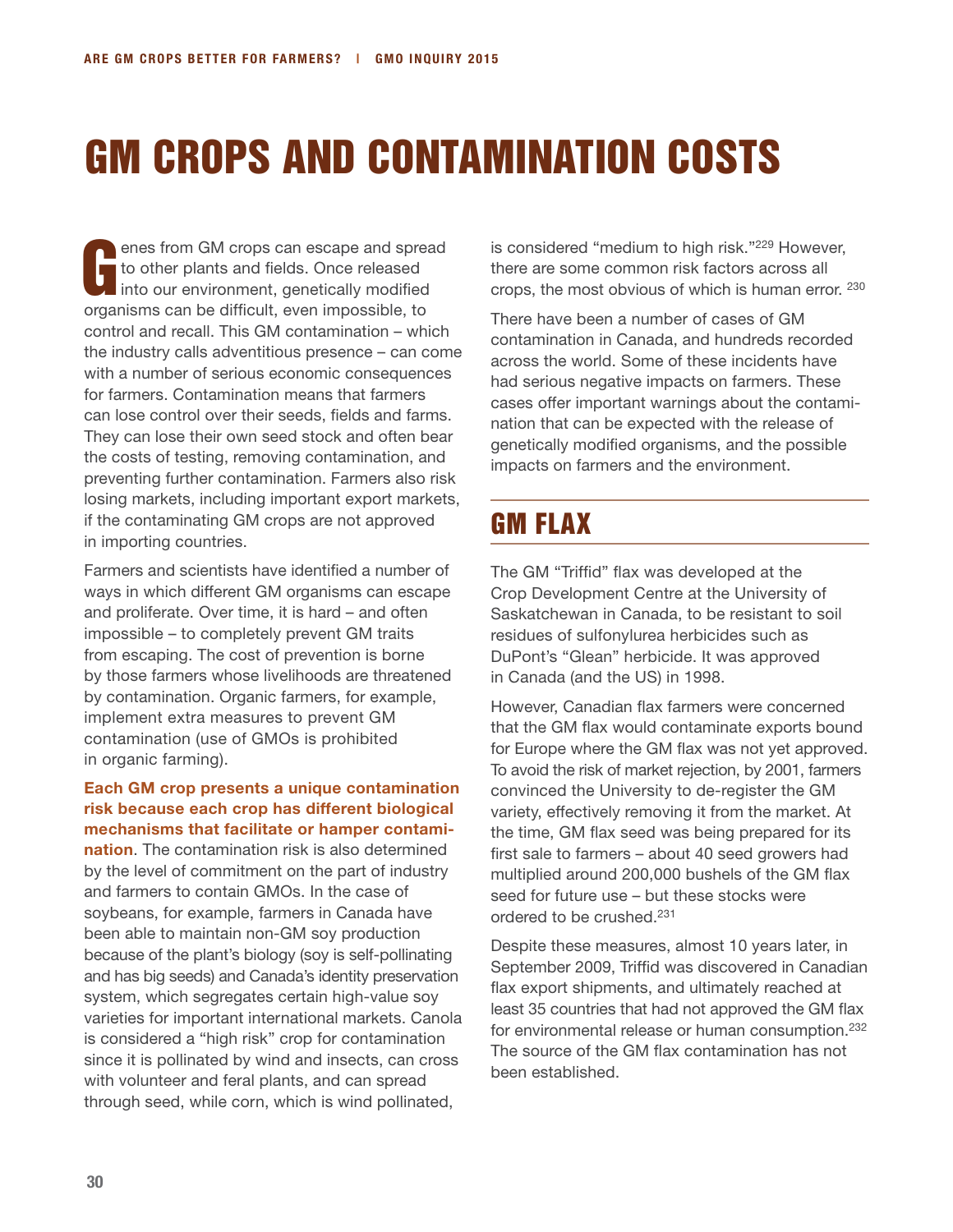#### **Impact on Export Markets**

The economic consequences of flax contamination were severe for Canadian growers. Canada is the world's leader in flax production and export; flax is one of Canada's five major cash crops, along with wheat, barley, oats and canola. In late 2009, the European market, which accounted for 68% of Canada's flax exports, was closed to Canadian flax.233 Cash bids for flax in Manitoba dropped from about \$9.90 a bushel to \$6.78 a bushel (a 32% reduction) even before contamination was officially confirmed.234 Flax acreage in Canada was down by 47% the year after contamination was found<sup>235</sup> and has not entirely recovered.<sup>236</sup> After five years, Canada is still struggling to regain its European market (25% of Canada's export in 2012/13).<sup>237</sup> The total cost of this contamination incident to the Canadian industry is estimated at \$29.1-million.238

In 2010, the Canadian government pledged \$1.9-million to develop methods to test flax seed for GM contamination.239 For a time, thanks to subsidies, approved labs were providing a 50% discount to farmers for testing costs.240 However, farmers are still bearing the long-term costs of GM flax contamination. Farmers have to pay to test all seed before they plant it, or buy new, certified seed, surrendering their farm-saved seed.

Under the auspices of cleaning up the contamination, grain company Viterra attempted, but failed, to require flax farmers to buy and plant only certified seed<sup>d</sup> for the 2010 crop destined for the European market.241 Part of the reason farmers were ultimately not required to buy certified seed was because Triffid was discovered in pedigree and breeder seed as well.<sup>242</sup> However, the industry began a process of rebuilding its flax varieties and in 2013 released its "Reconstituted Flax Seed Program," which encouraged farmers to buy seed from certified re-constituted supplies.243 Before 2009, about 75% of Canada's flax farmers used their own farmsaved seed.<sup>244</sup>

#### **www.cban.ca/flax**

## GM Canola

Herbicide-tolerant canola was the first GM crop approved for growing in Canada, in 1995. The early adoption of GM canola by farmers in Canada was high, and so was contamination of non-GM canola. GM traits were found in volunteer canola plants as early as 1998 and testing found that by 2003 Canada's pedigreed canola seed production system had high contamination levels.245 By 2007, GM traits were documented in escaped and feral roadside populations,<sup>246</sup> and by 2010, feral canola was widely found to be tolerant to both glyphosate and glufosinate in the Prairies, where it is produced $247$ as well as in ports such as Vancouver, from where it is shipped overseas.<sup>248</sup> Approximately 95% of Canada's canola is now GM.249

Contamination from GM canola was so widespread in Canada that, by 2002, most, if not all, pedigreed seed growers in Saskatchewan would not warrant their canola seed stocks as GM-free.<sup>250</sup> Furthermore, most, if not all, grain farmers in Saskatchewan could not guarantee that their canola crop, even if planted with GM-free seed, was free from GM contamination.251

In 2002, government researchers found 59% of the lots of certified canola seed they tested in Saskatchewan were contaminated.252 A year later, certified canola seed stocks were tested and 14 of the 27 unique, commercial certified canola seedlot samples failed the 99.75% cultivar purity guideline for certified canola seed.253 The case of GM canola shows that, even with the pedigreed seed sector's strict varietal purity management control systems and the economic incentive to ensure that these controls work, the seed industry was unable to prevent contamination.

A 2003 survey of Canadian farmers growing genetically modified canola found that most farmers felt that it was not possible to control herbicide-tolerant traits from spreading in the environment and that methods like segregation, good farm practices - and even the idea of Terminator sterile-seed technology - could not control contamination.254 **Farmers ranked loss of markets as the most important risk of growing GM canola**.

d Certified seed is seed that is certified to be true-to-type. It is inspected by a third-party agency, to meet quality assurance requirements of varietal purity, germination and freedom from impurities.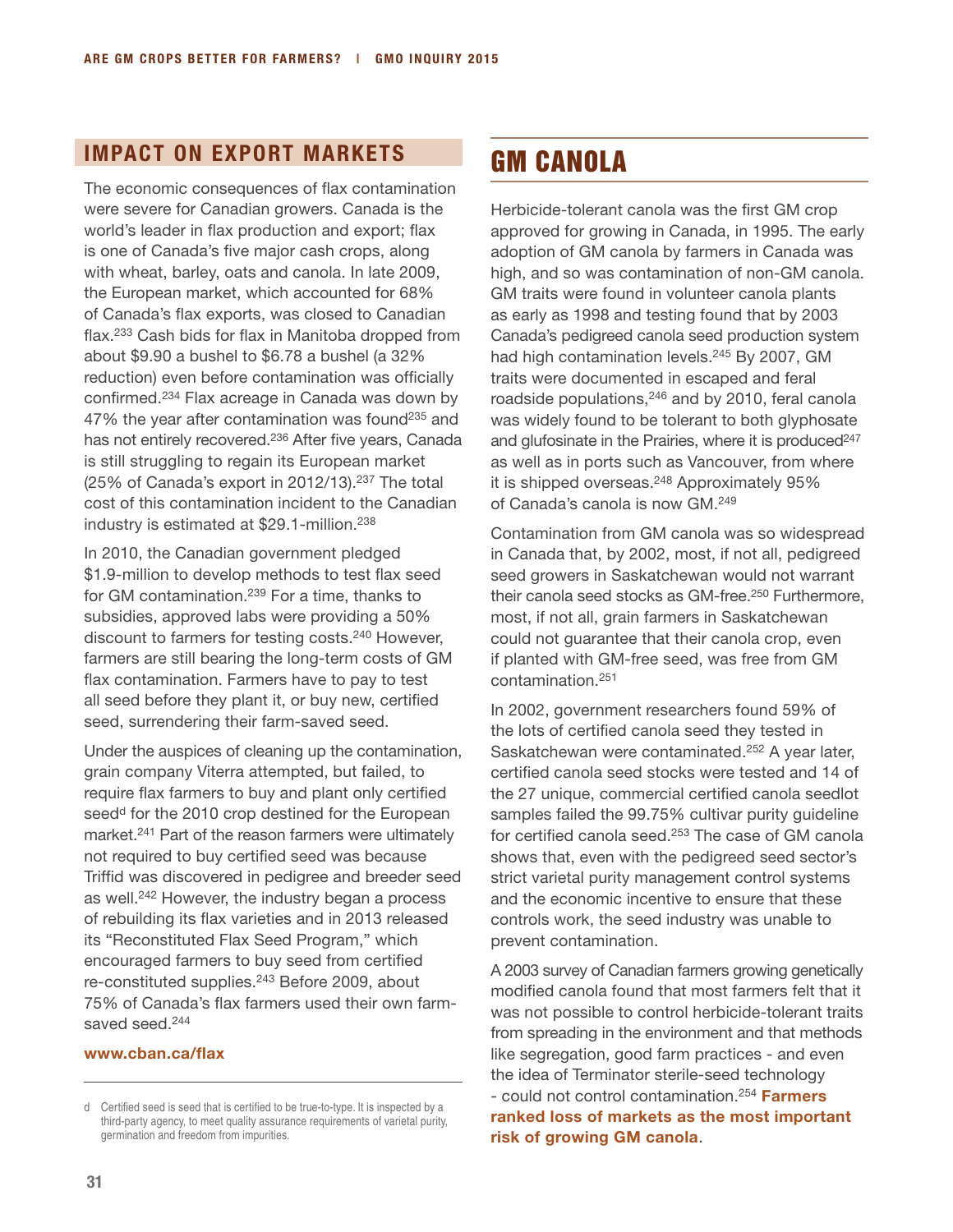**The loss of [European]** markets due to GM's had a huge financial impact. This was likely larger than cost of controlling volunteers or benefit of easy weed control.

—Manitoba farmer, 2003 survey<sup>255</sup>

#### **Impact on Organic Farmers**

The unintended presence of GM canola in organic canola fields in Canada could not be detected before harvest, nor could it be prevented because of the biology of canola and its prevalence on Prairie farms. Buyers in the organic market tested for the presence of GM canola and did not accept contaminated lots. Seed contamination also quickly became an issue. Ultimately, except for a few isolated areas where other farmers do not grow canola, certified organic farmers lost the ability to grow, sell and export organic canola.

GM canola from neighbouring farms also increasingly appeared in certified organic fields where other crops such as wheat, oats or peas were being grown. In order to maintain or re-establish certified organic status for their crops, fields or farms, organic farmers had to manually remove the GM canola plants as well as implement additional measures to avoid contamination of current or future crops. The costs of implementing these measures were borne by the affected farmers.

GM canola contamination spurred a legal case from farmers seeking redress for contamination. In 2002, the Organic Agriculture Protection Fund (OAPF) of the Saskatchewan Organic Directorate filed for certification of a farmer class action lawsuit seeking compensation from Monsanto and Bayer (formerly Aventis) for GM canola contamination.258 The claim alleged that when Monsanto and Aventis introduced their GM canola varieties, they knew, or ought to have known, that the genetically modified canola would spread and contaminate the environment, and that the companies had no regard for the damage these crops would cause to organic agriculture. The OAPF held that the loss of canola as an organic crop robbed organic farmers of a high-paying and growing market.259 The class action was not certified in Saskatchewan and the Supreme Court would not hear the appeal, and so, in 2007, the legal action ended without actually being heard in the courts.

# GM contamination costs for organic farmers

N ot all farmers pay equally when GM contamination occurs. Non-GM farmers are largely responsible for preventing contamination from taking place, and when it does, have to bear the brunt of its impacts. Organic farmers, in particular, can pay a heavy toll for GM contamination because organic farming prohibits the use of GM seed.

Organic grain farmers in Canada have largely stopped growing canola due to contamination from GM varieties. GM alfalfa, which has been approved in Canada and could be put on the market in the near future, also poses serious risks for organic farmers. Such GM contamination threatens the future of organic farming; and so threatens the future of an important and growing sector. Between 2001 and 2011, for instance, while total farms in Canada declined by 17%, the number of organic farms grew by 66.5%.256 The value of the organic food market has tripled since 2006 and currently accounts for \$3-billion a year.<sup>257</sup>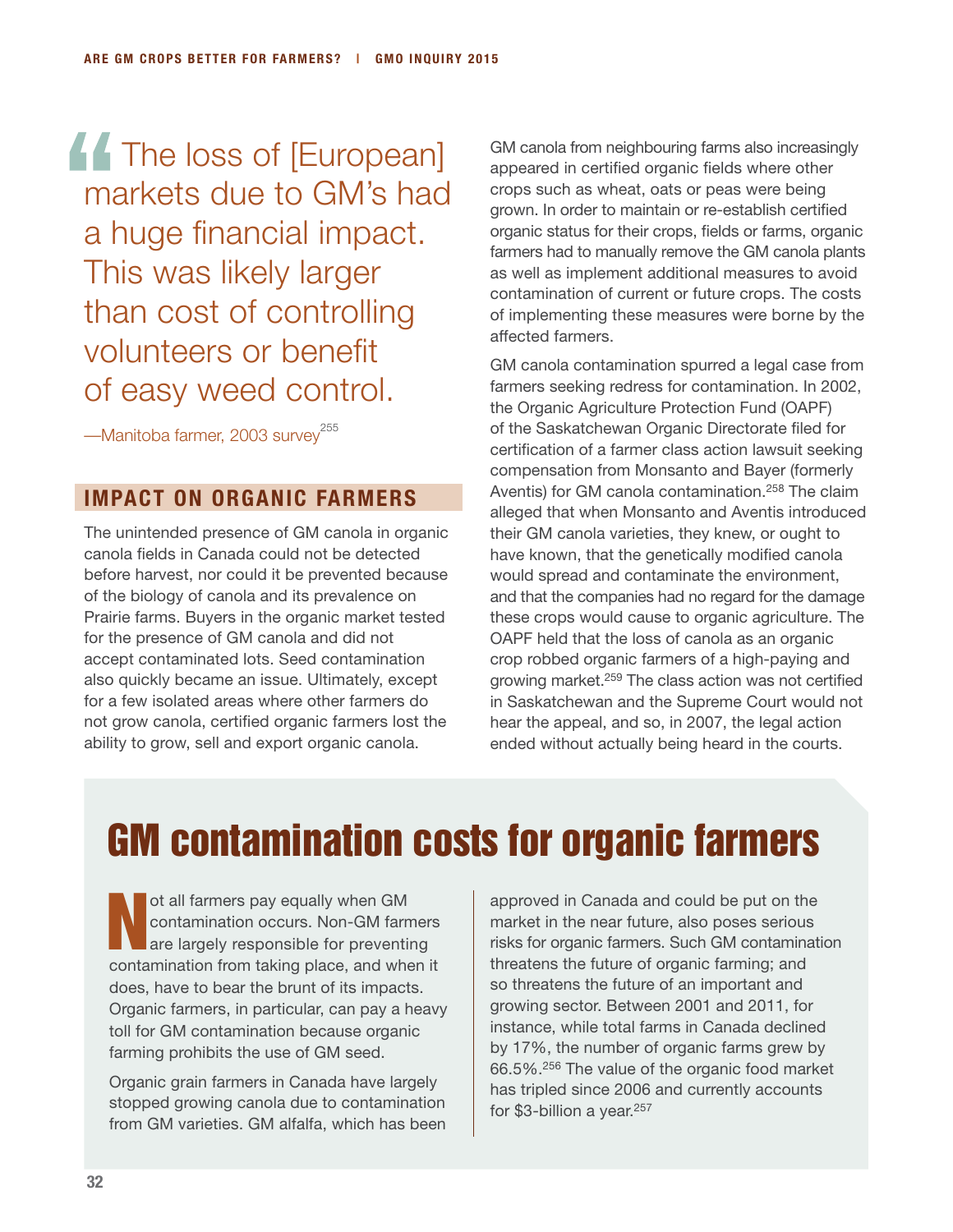## Farmers in the courts

**AC** What it means to farmers all around the world is the loss and right to use your own seed… My rights as a farmer have been taken away because now I can no longer grow canola under fear of a lawsuit.

 $-$  Saskatchewan farmer<sup>260</sup>

If biotech companies are entitled to monopoly rights over their patented genes wherever they occur, according to the Canadian Supreme Court Schmeiser vs. Monsanto decision, then we assert that these companies must also be liable for the losses due to the unwanted presence of these patented genes.

— Organic Agriculture Protection Fund<sup>261</sup>

T he liability issues raised by Saskatchewan organic farmers have still not been resolved in any court in Canada. As the lawyer for the class action described at the time, "This case seeks to ask whether biotechnology companies incur responsibility when their patented genetically modified seed, pollen and plants infiltrate farmland, causing harm. While Monsanto Canada Inc. v. Schmeiser confirmed that these companies have significant exclusive rights to GMO seed and plants – the question remains whether they have any corresponding duties."262

The *Monsanto Canada Inc. v. Schmeiser* case refers to the famous case brought by Monsanto against Saskatchewan canola farmer Percy Schmeiser.263 The farmer was found guilty of having Monsanto's patented genetic sequence in canola on his land, and not having advised Monsanto to come and remove the GM plants. The court held that Monsanto had the right to their patented genetic material, even though the company could not prove how it got onto the farm. In this case, the courts were not ruling on the question of liability for accidental contamination. The case did, however, confirm that the patent over a genetic sequence applies to the whole organism that hosts it.264

A 2011 court challenge brought by over 60 family farmers, seed businesses and organic agricultural organizations in the US, and some from Canada, attempted to pre-emptively sue Monsanto, in order to protect themselves from being accused of patent infringement should they ever become contaminated (*Organic Seed Growers and Trade Association, et al., v. Monsanto Company, et al.*).265 In 2014, the US Supreme Court upheld Monsanto's claims on GM seed patents and Monsanto's lawyers reiterated that, "Monsanto never has and has committed it never will sue if our patented seed or traits are found in a farmer's field as a result of inadvertent means."266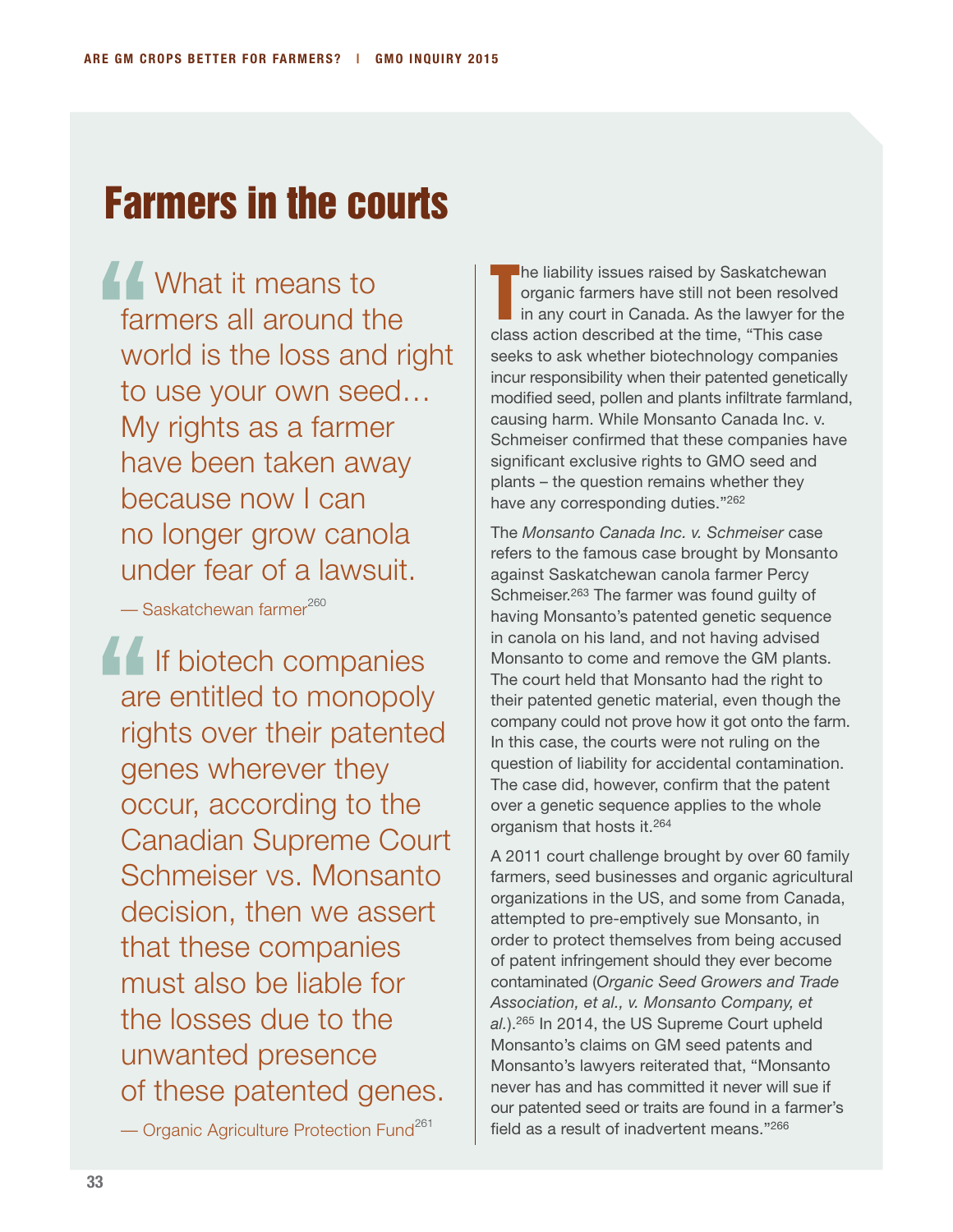## The costs of future GM crops

#### **GM Wheat**

In 2002, Monsanto submitted applications for approval of its GM herbicide-tolerant (Roundup Ready) wheat in Canada and the US. However, two years later the company withdrew its requests because of ongoing global market rejection and pressure from farmers across North America who were concerned about the future of their wheat export markets.267

Although wheat is predominantly self-pollinating and GM wheat has never been commercially released, GM wheat contamination has already become an issue for growers in the US. In 2013, Monsanto's GM wheat was found growing in a field in the state of Oregon.268 Japan, the US' largest export market for wheat, suspended imports of US wheat after the contamination was discovered.<sup>269</sup> The source of this contamination was not determined.270 In 2014, GM wheat was also found growing on a former field trial site at a university research centre in Montana.271

Industry groups that support the commercialization of GM wheat are advocating for a policy called "Low Level Presence" (LLP),272 which would mean that countries would accept some level of GM contamination in imports, even when the GM crop in question was not yet approved as safe by regulators in the importing country. *For more information see www.cban.ca/llp* 

#### **GM Alfalfa**

GM alfalfa is grown in the US, but not yet in Canada. US plantings of GM glyphosate-tolerant alfalfa were first allowed in 2005, suspended until 2007, and then allowed again in 2011 after years of court challenges.273

The flow of genes and traits from GM to non-GM alfalfa is unavoidable. Farmers who grow alfalfa, use alfalfa products, or sell their alfalfa products to markets that have not approved GM alfalfa could be severely affected by this contamination. Even with limited plantings before 2007, the US has already seen contamination from GM alfalfa.274

In 2013, a Washington farmer's hay export was rejected because of GM alfalfa contamination.275 The US Department of Agriculture did not investigate the source of this contamination, calling it a "commercial issue" that should be addressed by the marketplace, not by government.

Alfalfa is the first genetically modified perennial crop, and the biology and use patterns of alfalfa make it particularly susceptible to contamination through seed escape, cross-pollination, as well as through the emergence of volunteer and feral alfalfa.276 Alfalfa seed is very small and the likelihood that seed may spill during planting, transport and harvest, or be spread by animals, is very high. Alfalfa is also an outcrossing plant that relies on insects for pollination. Furthermore, alfalfa survives well as feral populations in unmanaged habitats such as ditches, further exacerbating the risk of contamination from GM to non-GM fields.277

In 2013, the Canadian Seed Trade Association (CSTA) released what it called a "coexistence plan" for alfalfa hay in Eastern Canada.<sup>278</sup> The plan set out "best management practices" that the CSTA claimed would allow GM and non-GM alfalfa to coexist. However the plan was widely opposed by farmers in Canada<sup>279</sup> and described as "fiction".<sup>280</sup>

Alfalfa is a very important crop in farming systems across Canada. It is used as a high quality feed for livestock and to build soil fertility for growing other crops. Canada is among the top five global exporters of alfalfa products, which are used for animal feed in other countries. In Canada, contamination from GM alfalfa would come at a high price for organic and conventional farmers who do not wish to use or grow GM alfalfa, and to alfalfa product exporters. **The only way to prevent contamination from GM alfalfa is to stop its market release**.

In 2013, the National Farmers Union-Ontario called for a national Day of Action to Stop GM alfalfa that spurred rallies in 38 communities.<sup>281</sup> In 2015, the producer group Forage Seed Canada said that Canadian regulators had "failed to do a complete due diligence assessment in the approval of GE alfalfa for release into Canada, by neglecting to factor in potential market losses or market impact by allowing GE traits in alfalfa into Canada before widespread market acceptance."282

**www.cban.ca/alfalfa**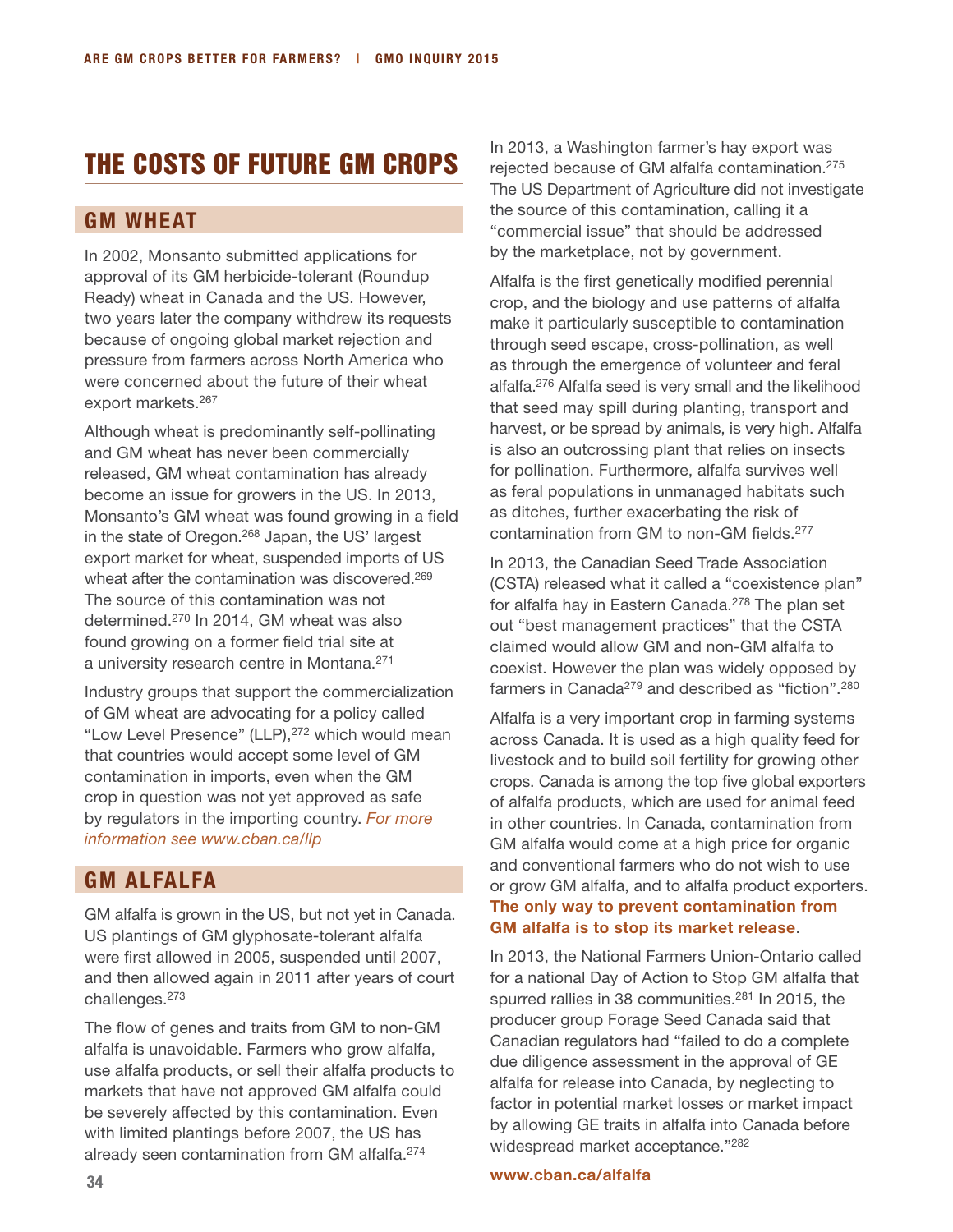#### **For More on GM Alfalfa Contamination Risks and Costs**

- *Application for Review: Under Part IV, Environmental Bill of Rights, Ontario, Request for Environmental Assessment of Genetically Engineered Roundup Ready Alfalfa, "Question 4: A summary of the evidence that supports our Application for Review"* Submitted to the Environmental Commissioner of Ontario, July 2013.
- *The Canadian Seed Trade Association's so-called "Coexistence Plan" is a gateway to GM alfalfa contamination*. Canadian Biotechnology Action Network and National Farmers Union. July 2013.
- *The Inevitability of Contamination from GM Alfalfa Release in Ontario: The case for preventing the introduction of Roundup Ready alfalfa.* Canadian Biotechnology Action Network. April 2, 2013.

Few countries monitor and publicly record contamination or illegal releases of GMOs within their borders, or internationally. However, the European Union tracks and maintains a registry of all contamination incidents.283 In 2005, a civil society initiative called the GM Contamination Register was set up by Greenpeace International and GeneWatch UK to compile all contamination incidents that have been publicly documented.284 According to the register, **434 incidents of GM contamination have been recorded** as of July 2015.285 These include illegal plantings, unintentional releases of GM seeds, and incidents where GM plants have crossed with wild and feral relatives.

A number of these GM contamination incidents have had very serious economic and social consequences. In 2000, for instance, GM "Starlink" corn, which was approved for animal feed but not

human consumption, was found to have widely contaminated the food chain, in North America and internationally.286 The USDA called for removal of the existing 350,000 acres of Starlink corn<sup>287</sup> and paid out between \$172-million and \$776-million to compensate producers.288

Contamination can have particularly profound consequences in areas that are centres of diversity or origin for particular crops. This was the case in Mexico, in 2000, when researchers found GM contamination of native Mexican corn (maize) landraces.289 Indigenous and farming communities in Mexico have since called for a halt on GM corn imports and a continued moratorium on growing GM varieties.290 The GM contamination resulted in unpredictable traits in corn plants for local farmers. According to Baldemar Mendoza, an indigenous farmer from Oaxaca, "We have seen many deformities in corn, but never like this. One deformed plant in Oaxaca that we saved tested positive for three different transgenes. The old people of the communities say they have never seen these kinds of deformities."291

**GM contamination can and does occur even in cases of crops that have not been approved and/or commercialized**. In 2006 and 2007, contamination from three varieties of Bayer's unapproved GM herbicide-tolerant "Liberty Link" rice was found in US export shipments and several countries closed their doors to US rice.292 **Bayer eventually paid \$750-million to resolve claims from about 11,000 U.S. farmers**. 293 GM rice, which has not been commercialized anywhere in the world, accounts for a third of all contamination incidents.294 Corn accounts for another 25% of GM contamination incidents, and soy and canola another 10%.

Human error, crop biology, pollinator and wind movement, and other factors make contamination incidents inevitable, and it is very difficult to predict exactly when and how particular transgenes will escape, and how they will then spread and interact with the environment. Once GM contamination takes place, it is difficult or impossible to reverse. **Experience shows that the only way to prevent contamination from GM crops is to not release GM crops into the environment**.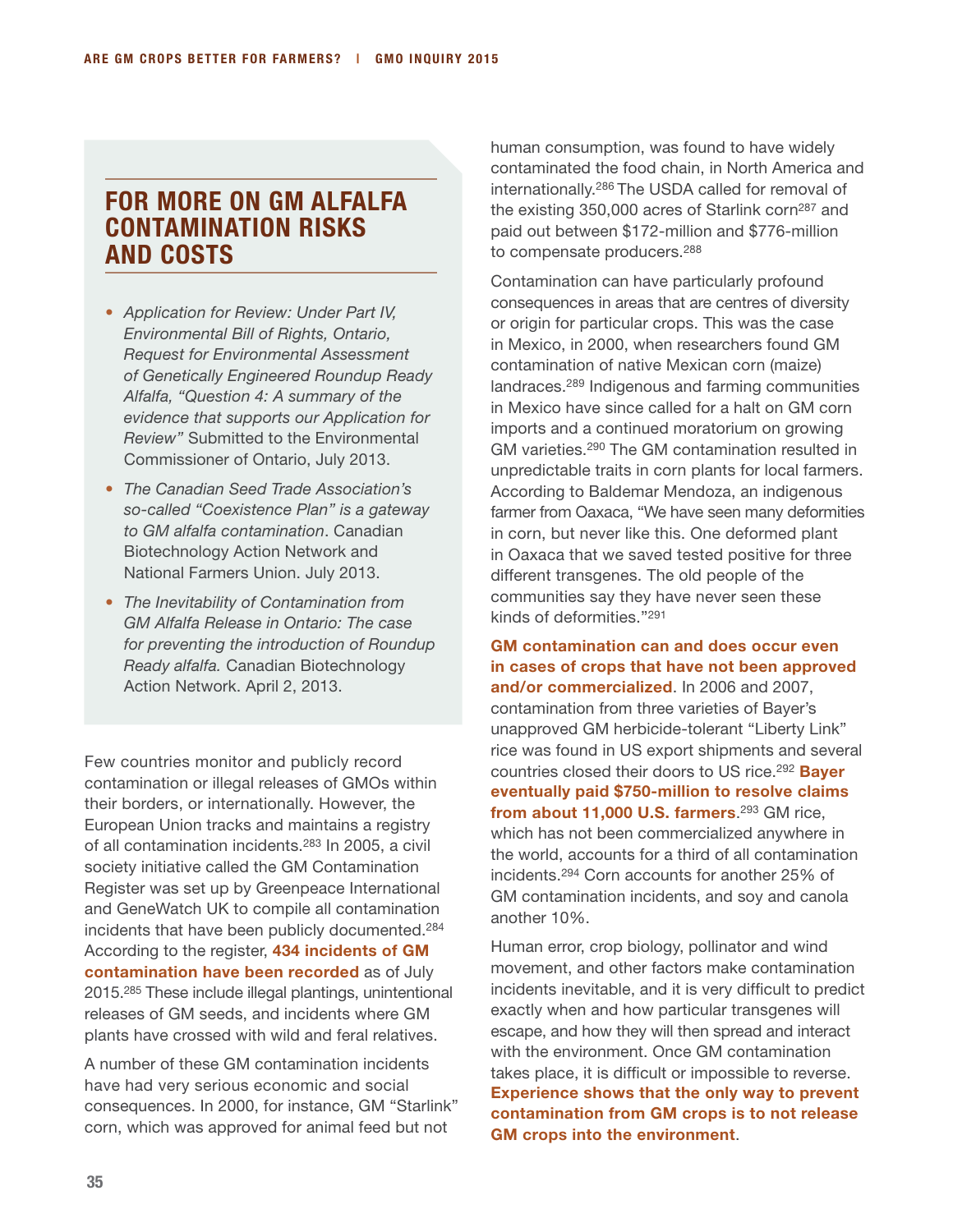# **CONCLUSION** REFERENCES CITED

T he high level of corporate consolidation in the seed market has been partly facilitated by the use of GM technology. This corporate concentration has meant that seed prices have risen at a faster rate than other farm inputs, while farm incomes in Canada have not increased. The choices available to farmers in the market have decreased, and legal control, in the form of patents that prevent farmers from reusing seed, has increased.

Farmers have not yet benefitted from increased yields or rising net incomes because of GM traits. The benefits that GM herbicide-tolerant crops may have offered farmers are now being reversed due to the new management costs of herbicide-resistant weeds.

In Canada, there is no assessment of the potential economic consequences of introducing new GM crops. For example, potential GM contamination is only assessed in relation to a narrow set of questions about environmental impacts, not in relation to potential economic costs, despite the fact that farmers can pay a high price. Farmers in Canada are not consulted before genetically modified crops are approved, for field trials or commercial release.

Twenty years of GM crops have benefitted the companies that sell GM seeds, but have not always benefitted farmers.

**Farmer experiences regarding this** technology have yet to be fully studied for Canada, the United States, and Argentina as the first countries to commercialize GM crops, or are restricted to the benefits. The role and potential contribution of farmer knowledge also has yet to be systematically evaluated for any GM crops and, indeed, risk research as a whole<sup>295</sup>

— Mauro and McLachlan, 2008

- 1 Fuglie, Kieth, et al. 2011. Research Investments and Market Structure in the Food Processing, Agricultural Input, and Biofuel Industries Worldwide. United States Department of Agriculture, Economic Research Service, Economic Research Report Number 130. December.
- 2 ETC Group. 2015. Mega-Mergers in the Global Agricultural Inputs Sector: Threats to Food Security & Climate Resilience, Presentation. October 30. http://etcgroup.org/content/mega-mergers-global-agricultural-inputs-sector
- 3 ETC Group. 2013. Putting the Cartel before the Horse...and Farm, Seeds, Soil and Peasants etc: Who Will Control Agricultural Inputs, 2013? http://www.etcgroup.org/putting\_the\_cartel\_be- fore\_the\_horse\_2013
- 4 ETC Group. 2015. Mega-Mergers in the Global Agricultural Inputs Sector: Threats to Food Security & Climate Resilience, Presentation. October 30. http://etcgroup.org/content/mega-mergers-global-agricultural-inputs-sector
- 5 Ibid.
- 6 ETC Group. 2013. Gene Giants Seek "Philanthrogopoly". ETC Group Communiqué. http://www.etcgroup.org/sites/www.etcgroup.org/files/ETC-CommCharityCartel\_March2013\_final.pdf
- 7 Ibid.
- 8 ETC Group. 2015. Mega-Mergers in the Global Agricultural Inputs Sector: Threats to Food Security & Climate Resilience, Presentation. October 30. http://etcgroup.org/content/mega-mergers-global-agricultural-inputs-sector
- 9 ETC Group. 2013. Gene Giants Seek "Philanthrogopoly". ETC Group Communiqué. http://www.etcgroup.org/sites/www.etcgroup.org/files/ ETCCommCharityCartel\_March2013\_final.pdf
- 10 Fuglie, Kieth, et al. 2011. Research Investments and Market Structure in the Food Processing, Agricultural Input, and Biofuel Industries Worldwide. United States Department of Agriculture, Economic Research Service, Economic Research Report Number 130. December.
- 11 ETC Group. 2015. Mega-Mergers in the Global Agricultural Inputs Sector: Threats to Food Security & Climate Resilience, Presentation. October 30. http://etcgroup.org/content/mega-mergers-global-agricultural-inputs-sector
- 12 Fuglie, Kieth, et al. 2011. Research Investments and Market Structure in the Food Processing, Agricultural Input, and Biofuel Industries Worldwide. United States Department of Agriculture, Economic Research Service, Economic Research Report Number 130. December.
- 13 Fuglie, Kieth, et al. 2011. Research Investments and Market Structure in the Food Processing, Agricultural Input, and Biofuel Industries Worldwide. United States Department of Agriculture, Economic Research Service, Economic Research Report Number 130. December. Page 25.
- 14 ETC Group. 2013. Putting the Cartel before the Horse...and Farm, Seeds, Soil and Peasants etc: Who Will Control Agricultural Inputs? http://www. etcgroup.org/putting\_the\_cartel\_be- fore\_the\_horse\_2013
- 15 ETC Group. 2015. Mega-Mergers in the Global Agricultural Inputs Sector: Threats to Food Security & Climate Resilience, Presentation. October 30. http://etcgroup.org/content/mega-mergers-global-agricultural-inputs-sector
- 16 Monsanto Company and Dow AgroSciences LLC. 2006. Dow AgroSciences and Monsanto Reach Global Agreement, Creating New Choices for Farmers, Press Release. January 18. http://news.monsanto.com/press-release/ dow-agrosciences-and-monsanto-reach-global-agreement-creating-newchoices-farmers
- Monsanto Canada. Identifying See Piracy in Your Community. http://www.monsanto.ca/ourcommitments/Pages/ IdentifyingIssuesofSeedPiracyinyourCommunity.aspx Accessed Nov 2, 2015
- 18 Food and Water Watch. 2013. Monsanto: A Corporate Profile. http://www. foodandwaterwatch.org/reports/monsanto-a-corporate-profile/
- 19 Center for Food Safety. 2012. Monsanto v. U.S. Farmers: 2012 Update. http://www.centerforfoodsafety.org/files/monsanto-v-us-farmer-2012-updatefinal\_98931.pdf
- 20 Ban Terminator Campaign. http://www.banterminator.org/
- 21 ETC Group. 2015. Brazil Aims to Torpedo International Moratorium on Terminator Seeds: Farmers' Rights and Food Sovereignty Under Fire, Press Release. October 2. http://www.etcgroup.org/content/brazil-aims-torpedointernational-moratorium-terminator-seeds
- 22 National Farmers Union. 2013. Farmers Before Corporate Profit. http://www. nfu.ca/sites/www.nfu.ca/files/Farmer%20Handout%20for%20April%209%20 Rallies.pdf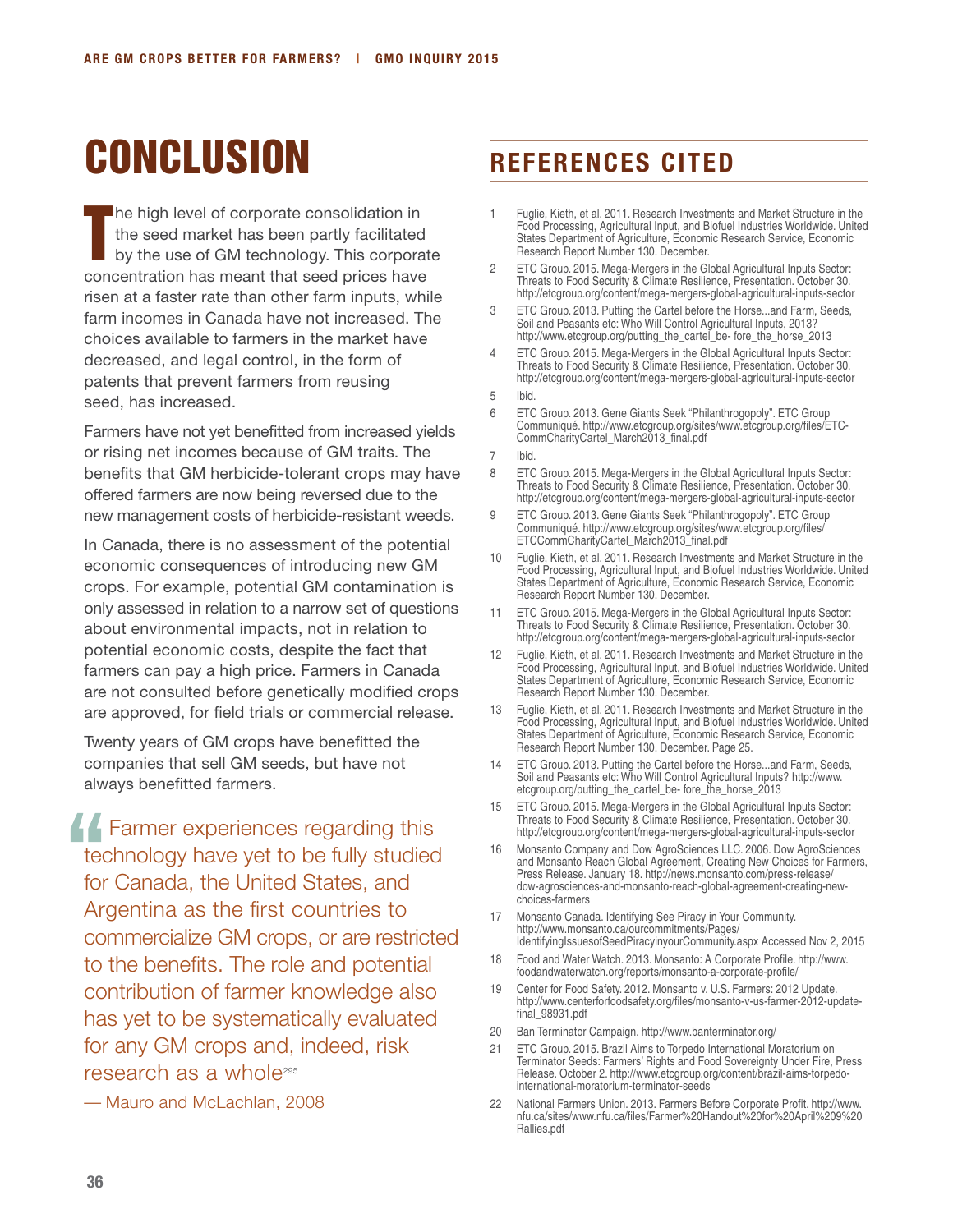- 23 Gray, M.E. 2011. Relevance of Traditional Integrated Pest Management (IPM) Strategies for Commercial Corn Producers in a Transgenic Agroecosystem: A Bygone Era? *Journal of Agricultural and Food Chemistry* 59(11), pp. 5852–5858
- 24 The Organic and Non-GMO report 2008. Finding non-GMO soybean seed becoming more difficult. http://www.non-gmoreport.com/articles/jul08/nongmo\_soybean\_seed.php. Accessed: 7 October 2015.
- 25 Ibid.
- 26 Richardson, J. 2013. Study: Monsanto GMO food claims probably false. *AlterNet*. http://www.salon.com/2013/06/27/study\_monsanto\_gmo\_food\_ claims\_probably\_false\_partner/. Accessed: 2 September 2015
- 27 Witt, H. et al. 2006. Can the Poor Help GM Crops? Technology, representation & cotton in the Makhathini flats, South Africa. *Review of African Political Economy* 33(109), pp. 497–513.
- 28 *Wall Street Journal*. 2010. The Pros and Cons of Genetically Modified Seeds. March 15. http://www.wsj.com/articles/SB126862629333762259
- 29 Stone, G.D. 2011. Field versus Farm in Warangal: Bt Cotton, Higher Yields, and Larger Questions. *World Development* 39(3), pp. 387–398
- 30 Hilbeck, A. et al. 2013. Farmer's choice of seeds in four EU countries under different levels of GM crop adoption. *Environmental Sciences Europe* 25(1), p. 12.
- 31 ETC Group. 2015. Mega-Mergers in the Global Agricultural Inputs Sector: Threats to Food Security & Climate Resilience, Presentation. October 30. http://etcgroup.org/content/mega-mergers-global-agricultural-inputs-sector
- 32 David E. Schimmelpfennig, Carl E. Pray and Margaret F. Brennan. 2004. The impact of seed industry concentration on innovation: a study of US biotech market leaders. *Agricultural Economics* 30, p. 157–167.
- 33 Vishwanatha, Aruna. 2010. DOJ Confirms Seed Probe. *Main Justice*. http://www.mainjustice.com/2010/01/14/doj-confirms-seed-industry-probe/
- 34 United States Court of Appeals for the Federal Circuit 04-1532, 05-1120,- 1121 Monsanto Company, Plaintiff-Appellee, v. Mitchell Scruggs, Eddie Scruggs, Scruggs Farm & Supplies, LLC, Scruggs Farm Joint Venture, Hes Farms Inc, Mes Farms Inc and MHS Farms Inc.
- 35 Whoriskey, Peter. 2009. Monsanto's dominance draws antitrust inquiry. *The Washington Post*. November 29. http://www.washingtonpost.com/ wp-dyn/content/article/2009/11/28/AR2009112802471.html
- 36 Philpott, Tom. 2012. DOJ Mysteriously Quits Monsanto Antitrust Investigation. *Mother Jones*. December 1. http://www.motherjones.com/tom-philpott/ 2012/11/dojs-monsantoseed-industry-investigation-ends-thud
- 37 National Farmers Union. 2012. Under Attack Again: Farmers' rights to save, re-use, exchange and sell seeds. NFU Seeds Factsheet #6. http://www.nfu. ca/sites/www.nfu.ca/files/NFU\_Seeds\_Factsheet\_6.pdf
- 38 Gray, R and Malla, S. 2007. The rate of return to agricultural research in Canada. Canadian Agricultural Innovation Research Network (CAIRN) Policy Brief Number 11.
- 39 Loyns, RMA and Begleiter, AJ. 2004. An examination of the potential economic effects of plant breeders' rights on Canada, Working Paper for Consumer and Corporate Affairs Canada, 1984, p.109. As cited in Stolen Seeds: the Privatization of Canada's Agricultural Biodiversity by Devlin Kuyek, 2004, p. 10.
- 40 National Farmers Union. 2004. Plant Breeding in Canada: Public or Private? NFU Seeds Factsheet #3. http://www.nfu.ca/sites/www.nfu.ca/files/NFU\_ Seeds\_Fact\_Sheet\_3\_0.pdf
- 41 Sonnenberg, M. 2012. Delhi Research Station set to close. *Tillsonburg News*. April 12. http://www.tillsonburgnews.com/2012/04/12/delhi-research-stationset-to-close
- 42 CBC News. 2013. New Brunswick's experimental farm to close Monday. March 30. http://www.cbc.ca/news/canada/new-brunswick/new-brunswicks-experimental-farm-to-close-monday-1.1344029
- 43 Young, M. 2013. Ag Centre will be missed, but hope exists for future. *Kamloops Daily News*. http://www.kamloopsnews.ca/news/city-region/ ag-centre-will-be-missed-but-hope-exists-for-future-1.1225474
- 44 MacArthur, M. 2014. Northern Alta. eager to retain local ag research. *The Western Producer.* June 26. http://www.producer.com/2014/06/northernalta-eager-to-retain-local-ag-research/
- 45 Tait, Glenn. 2014. Push to private plant breeding shameful. *The Western Producer*. 17 April. http://www.producer.com/2014/04/push-to-privateplant-breeding-shameful/
- 46 Agriculture and Agri-Food Canada. Cereal Research Centre, Morden, Manitoba. Agriculture and Agri-Food Canada. http://www.agr.gc.ca/eng/ science-and-innovation/research-centres/manitoba/cereal-researchcentre/?id=1180643854086
- Galushko, V. and Gray, R. 2008. Benefits from Wheat Breeding Research in Western Canada. Canadian Agricultural Innovation Research Network (CAIRN), http://www.ag-innovation.usask.ca/Publications\_for%20Download/ Wheat\_rateofreturn\_Galushko\_and\_Gray\_2008.pdf.
- 48 Gray, R., A Guzel and C Nagy. 2012. Returns to Research: Western Grains Research Foundation Wheat and Barley Varietal Development. Report for the Western Grains Research Foundation, October 2012. http://westerngrains. com/wp-content/uploads/2012/11/Final-WGRF-ROR-STUDY2.pdf
- 49 Gray, R and Malla, S. 2007. The rate of return to agricultural research in Canada. Canadian Agricultural Innovation Research Network (CAIRN) Policy Brief Number 11.
- 50 Graf, R.J. .2013. Crop Yield and Production Trends in Western Canada. http://www.pgdc.ca/pdfs/wrt/Crop%20Yield%20Trends%20FINAL.pdf
- 51 Gray, R and Malla, S. 2007. The rate of return to agricultural research in Canada. Canadian Agricultural Innovation Research Network (CAIRN) Policy Brief Number 11
- 52 National Farmers Union. 2004. Plant Breeding in Canada: Public or Private? NFU Seeds Factsheet #3. http://www.nfu.ca/sites/www.nfu.ca/files/NFU\_ Seeds\_Fact\_Sheet\_3\_0.pdf
- 53 Tait, G. 2013. Push to private plant breeding shameful. *Western Producer.* Available at: http://www.producer.com/2014/04/push-to-private-plantbreeding-shameful.
- 54 Gray, R and Malla, S. 2007. The rate of return to agricultural research in Canada. Canadian Agricultural Innovation Research Network (CAIRN) Policy Brief Number 11.
- 55 Ewins, Adrian. 2005. Public research studied. *Western Producer.* http://www.producer.com/2005/05/public-research-studied/
- Toma and Bouma Management Consultants. 2014. Fertile Ground: Agronomic Research Capacity In Western Canada. Western Grains Research Foundation.
- 57 Gurian-Sherman, D. 2009. *Failure to Yield: Evaluating the Performance of Genetically Engineered Crops*. Union of Concernced Scientists. http://www.ucsusa.org/sites/default/files/legacy/assets/documents/food\_ and\_agriculture/failure-to-yield.pdf
- 58 GM Watch. Owen Paterson claims 1000% yield increase from GM. http://www.gmwatch.org/news/latest-news/16464-owen-paterson-claims-1000-yield-increases-from-gm
- 59 Monsanto. 2012. Do GM crops increase yield? http://www.monsanto.com/ newsviews/pages/do-gm-crops-increase-yield.aspx
- 60 Ibid.
- 61 Gray, R and Terrence S. Veeman, T. 2010. Agricultural Production and Productivity in Canada. *Choices Magazine*. www.choicesmagazine.org/ magazine/print.php?article=92
- 62 Ibid.

- 64 Statistics Canada. 2015. Table 001-0017 Estimated areas, yield, production, average farm price and total farm value of principal field crops, in imperial units, annual. CANSIM (database).
- 65 Graf, R.J. 2013. Crop Yield & Production Trends in Western Canada. Presentation. http://www.pgdc.ca/pdfs/wrt/Crop%20Yield%20Trends%20FINAL.pdf
- 66
- 67 Ma, B.L. and Subedi, K.D. 2005. Development, yield, grain moisture and nitrogen uptake of Bt corn hybrids and their conventional near-isolines. *Field Crops Research* 93(2-3), pp. 199–211
- 68 Lee, E.A. and Tollenaar, M. 2007. Physiological Basis of Successful Breeding Strategies for Maize Grain Yield. *Crop Science* 47(Supplement\_3), p. S–202.
- 69 Ibid.

- 71 Ibid.
- 72 Pratt, Sean. 2014. Breeder annoyed GM given credit for yield hikes. *Western Producer.* http://www.producer.com/2014/11/breeder-annoyed-gm-givencredit-for-yield-hikes/.
- $73$
- 74 Graf, R. 2013. Crop Yield & Production Trends in Western Canada. Presentation. http://www.pgdc.ca/pdfs/wrt/Crop%20Yield%20Trends%20FINAL.pdf
- 75 CBAN. 2015. Where in the world are GM crops and foods? GMO Inquiry 2015. www.gmoinquiry.ca/where.
- 76 Gurian-Sherman, D. 2009. *Failure to Yield: Evaluating the Performance of Genetically Engineered Crops*. Union of Concerned Scientists. http://www. ucsusa.org/sites/default/files/legacy/assets/documents/food\_and\_agriculture/ failure-to-yield.pdf
- 77 Gurian-Sherman, D. 2009. *Failure to Yield: Evaluating the Performance of Genetically Engineered Crops*. Union of Concerned Scientists. p. 16. http://www.ucsusa.org/sites/default/files/legacy/assets/documents/food\_and\_ agriculture/failure-to-yield.pdf

<sup>63</sup> Ibid.

<sup>70</sup> Ibid.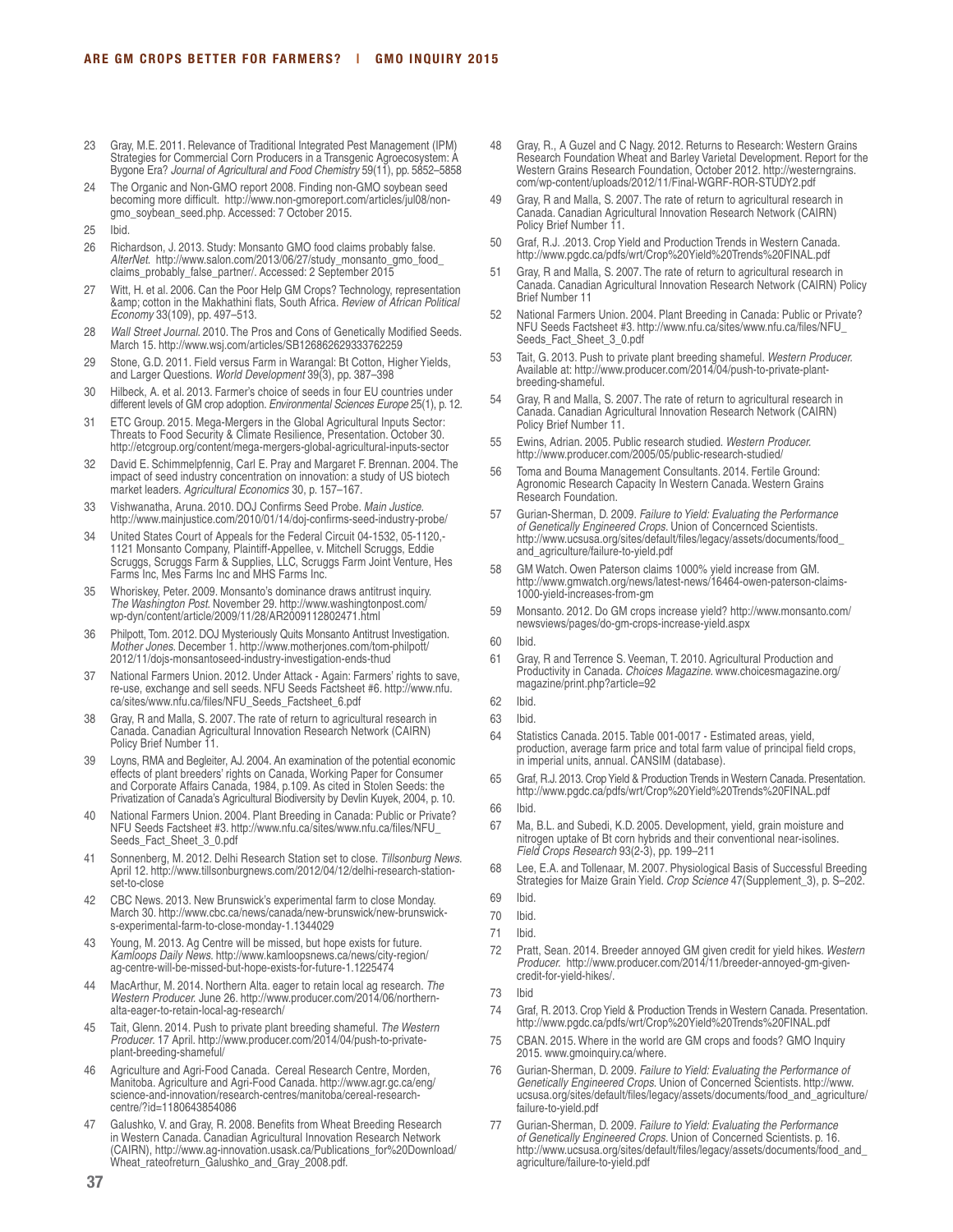- 78 Gurian-Sherman, D. 2009. *Failure to Yield: Evaluating the Performance of Genetically Engineered Crops*. Union of Concerned Scientists. http://www. ucsusa.org/sites/default/files/legacy/assets/documents/food\_and\_agriculture/ failure-to-yield.pdf
- 79 Ibid.
- 80 Ibid.
- 81 Ibid.
- 82 Duvick, D.N. 2005. The contribution of breeding to yield advances in maize (*Zea mays L.*). *Advances in Agronomy*. 86:83–145
- 83 Elmore RW, et al. 2001. Glyphosate-resistant soyabean cultivar yields compared with sister lines. *Agronomy Journal*. 93:408-412.
- 84 Kaskey, J. 2009. Monsanto facing 'distrust' as it seeks to stop DuPont. *Bloomberg*. http://www.bloomberg.com/apps/news?pid=newsarchive&sid=aii \_24MDZ8SU&pos=13
- 85 Gillam, C. 2010. Virginia probing Monsanto soybean seed pricing. *Reuters*. http://www.reuters.com/article/idUSN2515475920100625. June 25
- 86 Khan L. 2013. How Monsanto outfoxed the Obama administration. *Salon. com.* March 15. http://www.salon.com/2013/03/15/how\_did\_monsanto\_ outfox\_the\_obama\_administration/.
- 87 Shi et al. 2013. Commercialized transgenic traits, maize productivity and yield risk. *Nature Biotechnology* 31(2).
- 88 Ibid.
- 89 Fernandez-Cornejo, J. and Caswell, M. 2006. *The first decade of Genetically Engineered Crops in the United States*. USDA Economic Research Service - EIB11
- 90 Fernandez-Cornejo, J. et al. 2014. *Genetically Modified Crops in the United States*. United States Department of Agriculture. Economic Research Report No. (ERR-162). http://www.ers.usda.gov/publications/err-economic-researchreport/err162.aspx
- 91 Ibid.
- 92 Ibid.
- 93 Gurian-Sherman, D. 2009. *Failure to Yield: Evaluating the Performance of Genetically Engineered Crops*. Union of Concerned Scientists. http://www. ucsusa.org/sites/default/files/legacy/assets/documents/food\_and\_agriculture/ failure-to-yield.pdf
- 94 Gurian-Sherman, D. 2014. Plant Breeding vs. GMOs: Conventional Methods Lead the Way in Responding to Climate Change. http://civileats. com/2014/10/10/plant-breeding-vs-gmos-conventional-methods-lead-theway-in-responding-to-climate-change/.
- 95 Ibid.
- 96 Gilbert, N. 2014. Cross-bred crops get fit faster. *Nature* 513(7518), pp. 292–292
- 97 Gurian-Sherman, D. 2012. High and Dry: Why genetic engineering is not solving agriculture's drought problem in a thirsty world. Union of Concerned Scientists. http://www.ucsusa.org/sites/default/files/legacy/assets/documents/ food and agriculture/high-and-dry-report.pdf
- 98 Heinemann, JA., et al. 2014. Sustainability and Innovation in Staple Crop Production in the US Midwest. *International Journal of Agricultural Sustainability* 12 (1): 71–88.
- $99$
- 100 Heinemann, J.A., et al. 2014. Reply to comment on sustainability and innovation in staple crop production in the US Midwest. *International Journal of Agricultural Sustainability* 12(4), pp. 387–390
- 101 James, Clive. 2005. Global Status of Commercialized Biotech/GM Crops. ISAAA briefs No. 34. International Service for the Acquisition of Agri-biotech Applications (ISAAA): Ithaca, NY
- 102 James, Clive. 2012. Global Status of Commercialized Biotech/GM Crops. ISAAA briefs No. 43. International Service for the Acquisition of Agri-biotech Applications (ISAAA): Ithaca, NY.
- 103 Heinemann, J.A., et al. 2014. Reply to comment on sustainability and innovation in staple crop production in the US Midwest. *International Journal of Agricultural Sustainability* 12(4), pp. 387–390
- 104 Heinemann, JA., et al. 2014. Sustainability and Innovation in Staple Crop Production in the US Midwest. *International Journal of Agricultural Sustainability* 12 (1): 71–88
- 105 University of Canterbury. 2013. GM a failing biotechnology in modern agro-ecosystems. Press release. http://www.gmwatch.org/index.php/news/ rss/14802
- 106 National Farmers Union. 2015. NFU brief to Senate Agriculture and Forestry Committee. Study on international market access priorities for the Canadian agricultural and agri-food sector. June 2.
- 107 Statistics Canada. Table 002-0005 Farm operating expenses and depreciation charges, annual (dollars). CANSIM (database).
- 108 Statistics Canada. Tables 002-0005 Farm operating expenses and depreciation charges, annual (dollars); 002-0008 - Farm debt outstanding, classified by lender, annual (dollars); 002-0009 - Net farm income, annual (dollars); Table 002-0001 - Farm cash receipts, annual (dollars). CANSIM (database).
- 109 Ibid.
- 110 National Farmers Union. 2013. The price of patented seed the value of farm saved seed. *Union Farmer Newsletter* 61(1). March.
- 111 Ibid.
- 112 Ibid.
- 113 Statistics Canada. 2015. Table 002-0009 Net farm income, annual (dollars). CANSIM (database).
- 114 National Farmers Union. 2013. The price of patented seed the value of farm saved seed. *Union Farmer Newsletter* 61(1). March.

- 116 Ibid.
- 117 Pratt, Sean. 2012. Monsanto Nixes Separate Fee for Canola Technology Use. *Western Producer*, July 20. http://www.producer.com/2012/07/monsantonixes-separate-fee-for-canola-technology-use%e2%80%a9/.
- 118 Davison, J. 2011. Food eats up less of our spending, but costs us more. *CBC News.* http://www.cbc.ca/news/canada/food-eats-up-less-of-our-spendingbut-costs-us-more-1.1054574. Accessed: 9 September 2015
- 119 Ibid.
- 120 Statistics Canada. 2009. Human Activity and the Environment: Annual Statistics: Section 1: Food in Canada. http://www.statcan.gc.ca/pub/16- 201-x/2009000/part-partie1-eng.htm. Accessed: 9 September 2015.
- 121 Fernandez-Cornejo, J., et al., 2014. Adoption of Genetically Engineered Crops by U.S. Farmers Has Increased Steadily over 15 Years. United States Department of Agriculture Economic Research Service, Economic Research Report Number 162. http://www.ers.usda.gov/amber-waves/2014-march/ adoption-of-genetically-engineered- crops-by-us-farmers-has-increasedsteadily-for-over-15-years.aspx - .U5tgEF\_ 4BaQ
- 122 Jost et al. 2008. Economic comparison of transgenic and nontransgenic cotton production systems in Georgia. *Agronomy Journal* 100:42–51.
- 123 Ibid.
- 124 Fernandez-Cornejo, J., et al., 2014. Adoption of Genetically Engineered Crops by U.S. Farmers Has Increased Steadily over 15 Years. United States Department of Agriculture Economic Research Service, Economic Research Report Number 162.
- Zilberman, D. et al. The Economic Impact of Genetically Engineered Crops. *Choices Magazine*. http://www.choicesmagazine.org/magazine/print. php?article=129. Accessed: 31 August 2015.
- 126 Benbrook, C., 2012. Impacts of genetically engineered crops on pesticide use in the U.S. – the first sixteen years. *Environmental Sciences Europe*, 24.
- 127 Andrew Hashimoto. 2004. How UH helped save Hawai'i's papayas, *The Honoluluadvertiser.com.* October 17. http://the.honoluluadvertiser.com/ article/2004/Oct/17/op/op08p.html
- 128 Center for Food Safety. 2013. Genetically Engineered Trees: The New Frontier of Biotechnology. November 4. http://www.centerforfoodsafety.org/files/ ge\_pages\_final\_nov-1\_80728.pdf

- 130 Greenpeace International. 2006. Papaya The Failure of GE Papaya in Hawaii. May 25. http://www.greenpeace.org/international/en/publications/ reports/FailureGEPapayainHawaii/
- 131 Nemana, Vivekananda. 2012. In India, GM crops come at a high price. I*ndia Ink, New York Times*. http://india.blogs.nytimes.com/2012/10/16/in-india-gmcrops-come-at-a-high-price/?\_r=0
- Romeu-Dalmau, C. et al. 2015. Asiatic cotton can generate similar economic benefits to Bt cotton under rainfed conditions. *Nature Plants* 1(6), p. 15072.
- 133 Gutierrez, A.P. et al. 2015. Deconstructing Indian cotton: weather, yields, and suicides. *Environmental Sciences Europe* 27(1). http://www.enveurope.com/ content/27/1/12.
- 134 Wall Street Journal. 2010. The Pros and Cons of Genetically Modified Seeds. March 15. http://www.wsj.com/articles/SB126862629333762259
- Romeu-Dalmau, C. et al. 2015. Asiatic cotton can generate similar economic benefits to Bt cotton under rainfed conditions. Nature Plants 1(6), p. 15072
- 136 Sainath, P., 2011. In 16 years, farm suicides cross a quarter million. *The Hindu.* 29 Oct.
- 137 Gutierrez, A.P. et al. 2015. Deconstructing Indian cotton: weather, yields, and suicides. *Environmental Sciences Europe* 27(1). www.enveurope.com/ content/27/1/12.

<sup>115</sup> Ibid.

<sup>129</sup> Ibid.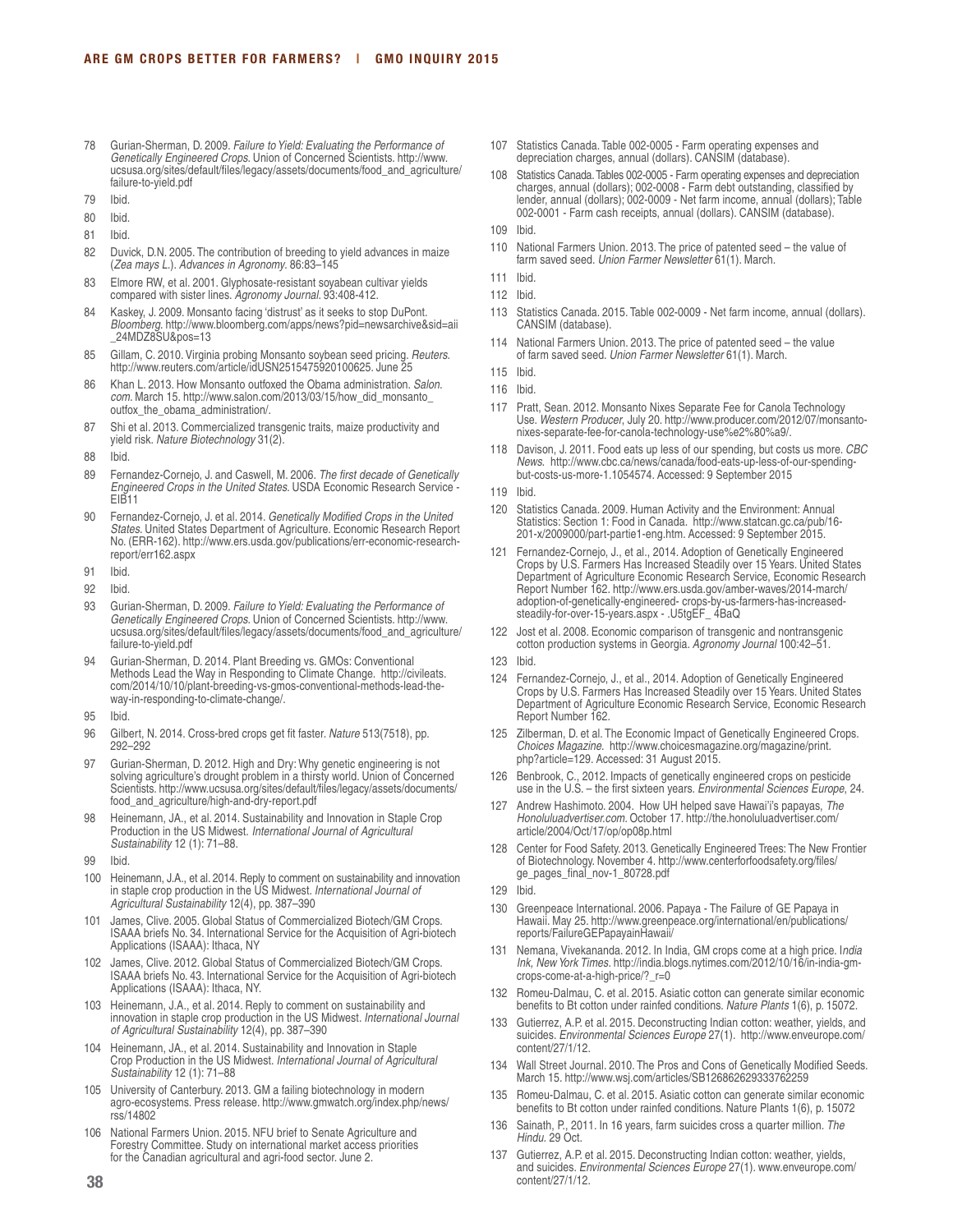- 138 Kranthi KR. 2014. Cotton production systems—need for a change in India. *Cotton Statistics & News*. http://caionline.in/ newsletters/issue\_38\_161214.pdf.
- 139 Standing Committee on Agriculture. 2012. Cultivation of Genetically Modified Food Crops - Prospects and Effects. New Delhi, India: Ministry of Agriculture. Fifteenth Lok Sabha. Thirty Seventh Report. 164.100.47.134/lsscommittee/ Agriculture/GM\_Report.pdf
- 140 Louw, C. & Fourie, P. 24th October, 2011. Seed prices for the 2011/12 production season. GRAIN SA. http://www.senwes.co.za/Article/Seed+price s+for+the+2011%2F2012+production+season.aspx?sflang=en-ZA
- 141 Fischer, K., van den Berg, J., et al. 2015. Is Bt maize effective in improving South African smallholder agriculture? *South African Journal of Science*  111(1/2), pp. 1–2
- 142 African Centre for Biosafety. 2012. Hazardous Harvest. Genetically modified crops in South Arica 2008-2012. http://www.acbio.org.za/images/stories/ dmdocuments/Hazardous%20Harvest-May2012.pdf
- 143 Fischer, K., van den Berg, J., et al. 2015. Is Bt maize effective in improving South African smallholder agriculture? *South African Journal of Science*  111(1/2), pp. 1–2
- 144 Ibid.
- 145 Shaner, D.L. and Beckie, H.J. 2014. The future for weed control and technology. *Pest Management Science* 70(9), pp. 1329–1339
- 146 Beckie, Hugh J., et al. 2014. Environmental Impact of Glyphosate-Resistant Weeds in Canada. *Weed Science* 62 (2): 385–92
- 147 Dawson, Allan. 2014. Glyphosate-resistant weeds a real and present danger. *Manitoba Co-operator*. http://www.manitobacooperator.ca/2014/02/13/ glyphosate-resistant-weeds-a-real-and-present-danger/. Accessed: 30 June 2015
- 148 Shaner, D.L. and Beckie, H.J. 2014. The future for weed control and technology. *Pest Management Science* 70(9), pp. 1329–1339
- 149 Dawson, Allan. 2013. A million acres of glyphosate-resistant weeds in Canada? *Manitoba Cooperator.* May 7. http://www.manitobacooperator. ca/2013/05/07/a-million-acres-of-glyphosate-resistant-weeds-in-canada
- 150 Heap, Ian. 2015. The International Survey of Herbicide Resistant Weeds. www.weedscience.org
- 151 Weed Science Society of America (WSSA). Herbicide Resistance. http://wssa.net/weed/resistance/
- 152 Shaner, D.L. and Beckie, H.J. 2014. The future for weed control and technology. *Pest Management Science* 70(9), pp. 1329–1339
- 153 Pratt, Sean. 2014. Herbicide resistant expert dreams of a day with no chem fallow. *Western Producer.* http://www.producer.com/daily/herbicide-resistantexpert-dreams-of-a-day-with-no-chem-fallow/
- 154 Sikkema, P. 2014. Glyphosate resistant weeds in Ontario. http://www1. agric.gov.ab.ca/\$Department/deptdocs.nsf/all/crop14718/\$FILE/au-2014 sikkema-glyphosate-resistant-weeds-in-ontario.pdf
- 155 Luke Anderson. 2000. Genetic Engineering. Food and Our Environment. Chelsea Green Publishing Company. Vermont.
- 156 Bradshaw et al. 1997. Perspectives on Glyphosate Resistance. *Weed Technology* 11, pp. 189-98
- 157 *Nature*. 2014. A growing problem. 510(7504), pp. 187–187. http://www.nature.com/news/a-growing-problem-1.15382
- 158 Arnason, R. 2015. Resistant weeds slash value of cropland. http://www. producer.com/2014/09/resistant-weeds-slash-value-of-cropland/
- Canola Council Of Canada 2015. Watch for herbicide-resistant weeds. *Alberta Farmer Express*. http://www.albertafarmexpress.ca/2015/05/14/ watch-for-herbicide-resistant-weeds/. Accessed: 30 June 2015.
- 160 Ibid.
- 161 Arnason, R. 2013. Giant ragweed out of place in Manitoba. Aug 1. http://www.producer.com/daily/giant-ragweed-out-of-place-in-manitoba/
- 162 Carter, J. 2015. Sybean's popularity blamed for ragweed invasion in fields. *Western Producer*. http://www.producer.com/2015/05/soybeans-popularityblamed-for-ragweed-invasion-in-fields/. Accessed: 29 June 2015.
- 163 Ibid.
- 164 Vink, J.P. et al. 2012. Glyphosate-Resistant Giant Ragweed (Ambrosia trifida L.) in Ontario: Dose Response and Control with Postemergence Herbicides. *American Journal of Plant Sciences* 03(05), pp. 608–617
- 165 Ibid.
- 166 Sikkema, P. 2014. Glyphosate resistant weeds in Ontario. http://www1.agric. gov.ab.ca/\$Department/deptdocs.nsf/all/crop14718/\$FILE/au-2014-sikkemaglyphosate-resistant-weeds-in-ontario.pdf
- 167 Ibid.
- 168 Field Crop News. 2015. Ridgetown Breakfast Meeting Minutes. April 14. http://fieldcropnews.com/2015/04/ridgetown-breakfast-meeting-minutesapril-7-2015/
- 169 Dawson, Allan. 2013. A million acres of glyphosate-resistant weeds in Canada? *Manitoba Cooperator.* May 7. http://www.manitobacooperator. ca/2013/05/07/a-million-acres-of-glyphosate-resistant-weeds-in-canada/
- 170 Raine, M. 2014. Weed of the Week: Fleabane. *Western Producer*. http://www.producer.com/2014/05/weed-of-the-week-canada-fleabane/. Accessed: 30 June 2015.
- 171 Ibid.
- 172 Ibid.
- 173 Van Wely, A.C. et al. 2015. Glyphosate and acetolactate synthase inhibitor resistant common ragweed ( Ambrosia artemisiifolia L.) in southwestern Ontario. *Canadian Journal of Plant Science* 95(2), pp. 335–338
- 174 Heap, Ian. The International Survey of Herbicide Resistant Weeds. www.weedscience.org.
- 175 Arnason, Robert. 2014. It doesn't take many seeds to spread glyphosate resistance. May 12. http://www.producer.com/daily/it-doesnt-take-manyseeds-to-spread-glyphosate-resistance/
- 176 Ibid.
- 177 Raine, M. 2015. Weed of the Week: Kochia. *Western Producer.* http://www. producer.com/2015/06/weed-of-the-week-kochia/. Accessed: 29 June 2015
- 178 Ibid.
- 179 Ibid.
- 180 Varanasi, V.K. Field-evolved resistance to four modes of action of herbicides in a single kochia (Kochia scoparia L. Schrad.) population. 71(9), pp. 1207–1212.
- 181 North Dakota State University. Waterhemp weed of the year. https://www.ag.ndsu.edu/weeds/weed-of-the-year-files/waterhemp
- 182 *Ontario Farmer.* 2015. Add Waterhemp to Ontario glyphosate-resistant list. January 27.
- 183 Bayer Cropscience. Five way resistance. http://www.bayercropscience.us/ learning-center/articles/five-way-resistant-weeds.
- 184 Barker, B. 2014. Predicting the next glyphosate-resistant weed. http://www. agannex.com/energy/predicting-the-next-glyphosate-resistant-weed-new
- 185 Ibid.
- 186 Isaacs, J. 2014. Palmer amaranth is a looming concern. http://www.grainews. ca/2015/01/21/palmer-amaranth-is-a-looming-concern/
- 187 Arnason, Robert. 2014. It doesn't take many seeds to spread glyphosate resistance. May 12. http://www.producer.com/daily/it-doesnt-take-manyseeds-to-spread-glyphosate-resistance/
- 188 Isaacs, J. 2014. Palmer amaranth is a looming concern. http://www.grainews. ca/2015/01/21/palmer-amaranth-is-a-looming-concern/
- 189 Arnason, Robert. 2014. It doesn't take many seeds to spread glyphosate resistance. May 12. http://www.producer.com/daily/it-doesnt-take-manyseeds-to-spread-glyphosate-resistance/
- 190 Gillam, Carey. 2014. U.S. Midwestern farmers fighting explosion of 'superweeds'. *Reuters*. http://www.reuters.com/article/2014/07/23/us-usaagriculture-weeds-idUSKBN0FS1VD20140723
- 191 Sfiligof, E. 2014. The Weed resistance problem: A matter of billions. CropLife. http://www.croplife.com/crop-inputs/herbicides/the-weed-resistance-problema-matter-of-billions/
- 192 Ibid.
- 193 Gustin, G. Resistant weeds leave farmers desperate: Business. http://www. stltoday.com/business/local/resistant-weeds-leave-farmers-desperate/ article\_f01139be-ace0-502b-944a-0c534b70511c.html. Accessed: 30 July 2014
- 194 Gillam, Carey. 2015a. Monsanto's move on Syngenta could mean move away from glyphosate. *Reuters*. http://www.reuters.com/article/2015/05/22/ syngenta-ag-ma-monsanto-glyphosate-idUSL1N0YC1ZC20150522. Accessed: 29 June 2015
- 195 Sfiligof, E. 2011. The high price of weed resistance. CropLife. http://www. croplife.com/editorial/eric\_sfiligoj/the-high-price-of-weed-resistance/
- 196 Sfiligof, E. 2014. The Weed resistance problem: A matter of billions. CropLife. http://www.croplife.com/crop-inputs/herbicides/the-weed-resistance-problema-matter-of-billions/
- 197 Ibid.
- 198 Benbrook, C., 2012. Impacts of genetically engineered crops on pesticide use in the U.S. – the first sixteen years. *Environmental Sciences Europe*, 24.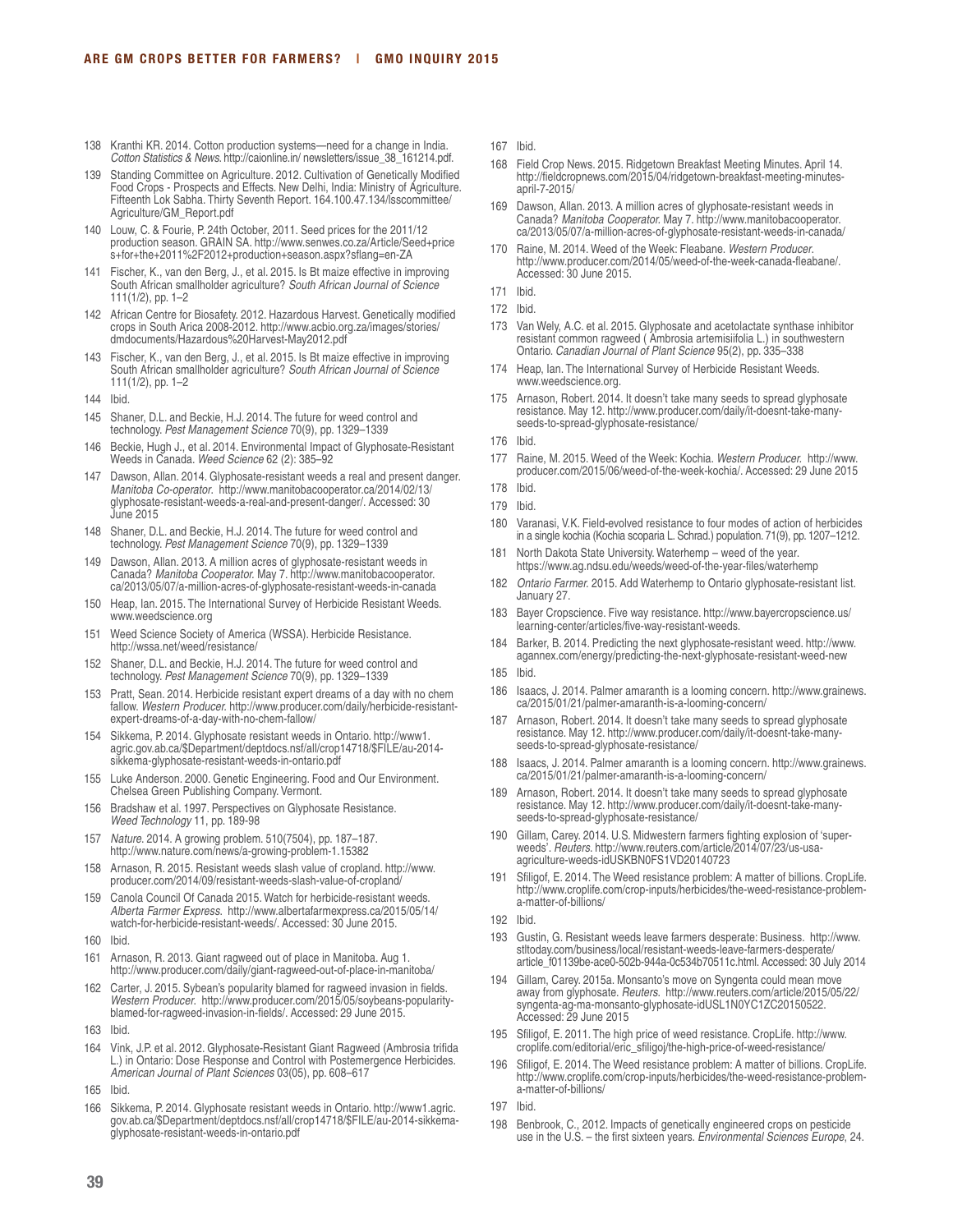- 199 Southeast Farm Press. 2008. Monsanto expanding herbicide rebates. http://southeastfarmpress.com/management/monsanto-expanding-herbiciderebates
- 200 Dawson, A. 2014. Glyphosate-resistant weeds a real and present danger. *Manitoba Co-operator.* http://www.manitobacooperator.ca/2014/02/13 /glyphosate-resistant-weeds-a-real-and-present-danger/. Accessed: 30 June 2015.
- 201 Ibid.
- 202 Brandon, H. 2011. Herbicide resistant weeds cost farmers millions. *Farm Press Blog*. http://deltafarmpress.com/soybeans/herbicide-resistant-weedscost-farmers-millions. Accessed: 30 June 2015
- 203 Dawson, A. 2014. Glyphosate-resistant weeds a real and present danger. *Manitoba Co-operator.* http://www.manitobacooperator.ca/2014/02/13/ glyphosate-resistant-weeds-a-real-and-present-danger/. Accessed: 30 June 2015.
- 204 Ibid.
- 205 Shaner, D.L. and Beckie, H.J. 2014. The future for weed control and technology. *Pest Management Science* 70(9), pp. 1329–1339
- 206 Dawson, A. 2014. Glyphosate-resistant weeds a real and present danger. *Manitoba Co-operator.* http://www.manitobacooperator.ca/2014/02/13/ glyphosate-resistant-weeds-a-real-and-present-danger/. Accessed: 30 June 2015
- 207 Duke SO. 2012. Why have no new herbicide modes of action appeared in recent years? *Pest Management Science*. 68:505-512.
- 208 Benbrook, Charles, quoted in Thompson, H. 2012. War on weeds loses ground. *Nature* 485(7399), pp. 430–430.
- 209 Shaner, D.L. and Beckie, H.J. 2014. The future for weed control and technology. *Pest Management Science* 70(9), pp. 1329–1339
- 210 Arnason, Robert. 2015. How will US glyphosate restrictions affect Canada? *Western Producer.* http://www.producer.com/2015/04/how-will-u-sglyphosate-restrictions-affect-canada. Accessed: 29 June 2015
- 211 Owen, M.D. et al. 2015. Integrated pest management and weed management in the United States and Canada. *Pest Management Science* 71(3), pp. 357–376
- 212 Nazarko, O.M. et al. 2005. Strategies and tactics for herbicide use reduction in field crops in Canada: A review. *Canadian Journal of Plant Science* 85(2), pp. 457–479.
- 213 Shaner, D.L. and Beckie, H.J. 2014. The future for weed control and technology. *Pest Management Science* 70(9), pp. 1329–1339
- 214 Arnason, Robert. 2015. How will US glyphosate restrictions affect Canada? *Western Producer.* http://www.producer.com/2015/04/how-will-u-sglyphosate-restrictions-affect-canada.
- 215 Fleury, Donna. 2014. Enlist weed control system in Canada. AgAnnex. April. http://www.agannex.com/energy/enlist-weed-control-system-in-canada
- 216 Reuters. 2014. Limited launch for new GM crop is unique says Dow official. *Western Producer*. November 20. http://www.producer.com/2014/11/limitedlaunch-for-new-gm-crop-is-unique-says-dow-official/
- 217 RealAgriculture, 2015. With US approval in place, 2016 targeted for launch of dicamba-tolerant soybeans in Canada. January 18. https://www. realagriculture.com/2015/01/u-s-approval-place-2016-targeted-launchdicamba-tolerant-soybeans-canada/
- 218 Keim, B. 2014. The Next Generation of GM Crops Has Arrived—And So Has the Controversy. *Wired*. http://www.wired.com/2014/06/the-future-ofbiotech-crops/. Accessed: 18 September 2015
- 219 Benbrook, C. 2012. Impacts of genetically engineered crops on pesticide use in the U.S. – the first sixteen years. *Environmental Sciences Europe*, 24
- 220 United States Department of Agriculture (USDA). 2013. *Dow AgroSciences Petitions (09 - 233 - 01p, 09 - 349 - 01p , and 11 - 234 - 01p) for Determinations of Nonregulated Status for 2,4 -D-Resistant Corn and Soybean Varieties Draft Environmental Impact Statement — 2013.* USDA APHIS
- 221 Mortensen, D.A. et al. 2012. Navigating a Critical Juncture for Sustainable Weed Management. *BioScience* 62(1), pp. 75–84
- 222 Keim, B. 2014. The Next Generation of GM Crops Has Arrived—And So Has the Controversy. *Wired.* http://www.wired.com/2014/06/the-future-ofbiotech-crops/. Accessed: 18 September 2015
- 223 Letter to EPA from seventy health scientists urging the Agency to reject Dow Chemical's application for commercial sale of 2,4-D resistant corn and soybeans. 2012. http://www.centerforfoodsafety.org/files/epa-24d-letter-from-70-health-scientists-2012june22\_71807.pdf
- 224 *Nature.* 2014. A growing problem. 510(7504), pp. 187–187.
- 225 Heap, Ian. 2014. Weeds Resistant to the herbicide 2,4-D. The International Survey of Herbicide Resistant Weeds. http://www.weedscience.org/summary/ ResistByActive.aspx
- 226 Beckie, Hugh J., and Linda M. Hall. 2014. Genetically-Modified Herbicide-Resistant (GMHR) Crops a Two-Edged Sword? An Americas Perspective on Development and Effect on Weed Management. *Crop Protection* 66 (December): 40–45.
- 227 Thompson, H. 2012. War on weeds loses ground. *Nature* 485(7399), pp. 430–430.
- 228 Harker, K.N. et al. 2012. Our View. *Weed Science* 60(2), pp. 143–144.
- 229 Eastham K, Sweet J. 2002. Genetically Modified Organisms (GMOs): the Significance of Gene Flow Through Pollen Transfer. Expert's Corner Series. European Environment Agency, Copenhagen. http://www.eea.europa.eu/ publications/environmental\_issue\_report\_2002\_28
- 230 In two separate incident, experimental GM pigs were misplaced in Canada. Polaris Institute. 2004. Unapproved Genetically Engineered Pigs Accidentally Used for Animal Feed…Again. Press Release. February 17 http://www.mindfully.org/GE/2004/Pigs-Animal-Feed17feb04.htm
- 231 Warick, J. 2001. GM Flax Seed Yanked Off Canadian Market Rounded Up, Crushed. *The Star Phoenix*. June23. http://www.rense.com/general11/ gm.htm
- 232 The Canadian Biotechnology Action Network monitored the European Commission's Rapid Alert System for Food and Feed in 2009 for reporting of flax contamination. See www.cban.ca/flax
- 233 Flax Council of Canada. 2015. Flax: 2009-2015 the Triffid Years, FlaxFocus. July. http://flaxcouncil.ca/wp-content/uploads/2015/07/Flax-focus-July-2015rev8.pdf
- 234 Klassen, Dwayne. 2009. Prairie flax bids fall over Europe's GMO concerns, Resource News International. *Alberta Farm Express.* September 4. http:// www.albertafarmexpress.ca/issues/ISArticle.asp?aid=1000340063&PC=FBC &issue=09042009
- 235 SJ Thompson, SJT Solutions. 2015. Investigating Value Added Potential of Flaxseed and Straw, Final Report Project for SaskFlax, February 23. http://www.saskflax.com/quadrant/media/Pdfs/Research/150223\_Final\_ Document\_Flax\_Value\_Added.pdf
- 236 See http://flaxcouncil.ca/resources/statistics/
- 237 Penner, Chuck. 2014. Flax Market Factors & Outlook. Presentation. January http://www.cropsphere.com/images/File/wp-content/CropSphere-2014-Flax-Market-Factors-Outlook-Chuck-Penner.pdf
- 238 SJ Thompson, SJT Solutions. 2015. Investigating Value Added Potential of Flaxseed and Straw, Final Report Project for SaskFlax, February 23. http://www.saskflax.com/quadrant/m223edia/Pdfs/Research/150223\_ Final\_Document\_Flax\_Value\_Added.pdf
- 239 Agriculture and Agri-Food Canada. 2010. Canadian government invests in flax industry innovation, Press release. February 19. Available at http:// www.marketwired.com/press-release/government-of-canada-invests-in-flaxindustry-innovation-1116545.htm
- 240 Flax Council of Canada. 2011. Flax Council of Canada Urges Growers to Test Planting Seed. March 24. http://www.flaxcouncil.ca/files/ web/Flax%20 Council%20of%20Canada%20Urges%20Growers%20to%20 Test%20Planting%20Seed%20-%20March%202011%20web%20rev.2.pdf
- 241 National Farmers Union. 2010. Grain Companies Exploit Flax Situation to Tighten Vise on Farmer Seed Saving, Press Release. January 18. http://www.cban.ca/content/view/full/617
- 242 Flax Council of Canada. Frequently Asked Questions: Why are you now recommending certified seed? Accessed November 2, 2015. http://flaxcouncil.ca/the-council/re-constituted-seed-program/faq/
- 243 Flax Council of Canada. Rebooting Canada's Flax Industry. Accessed November 2, 2015. http://flaxcouncil.ca/the-council/re-constituted-seedprogram/
- 244 Brian Cross. 2010. Flax Council OKs farm saved seed. *Western Producer*. March 4. http://www.producer.com/daily/flax-council-oks-farm-saved-seed/
- 245 Friesen, L et al. 20013. Evidence of Contamination of Pedigreed Canola(Brassica Napus) Seedlots in Western Canada with Genetically Engineered Herbicide Resistance Traits. *Agronomy Journal*. September.
- 246 Van Acker, Rene. 2013. Testimony to the Standing Committee on Agriculture and Agri-Food. Tuesday, March 5. http://www.parl.gc.ca/ HousePublications/ Publication.aspx?DocId=6024286&Language= E&Mode=1&Parl=41&Ses=1
- 247 Knispel, A.L., and McLachlan, S.M. 2010 Landscape-scale distribution and persistence of genetically modified oilseed rape (Brassica napus) in Manitoba, Canada. *Environmental Science and Pollution Research,* 17(1): 13-25.
- 248 Yoshimura, Y, et al. .2006. Transgenic oilseed rape along transportation routes and port of Vancouver in western Canada. *Environmental Biosafety Research*, 5: 67-75.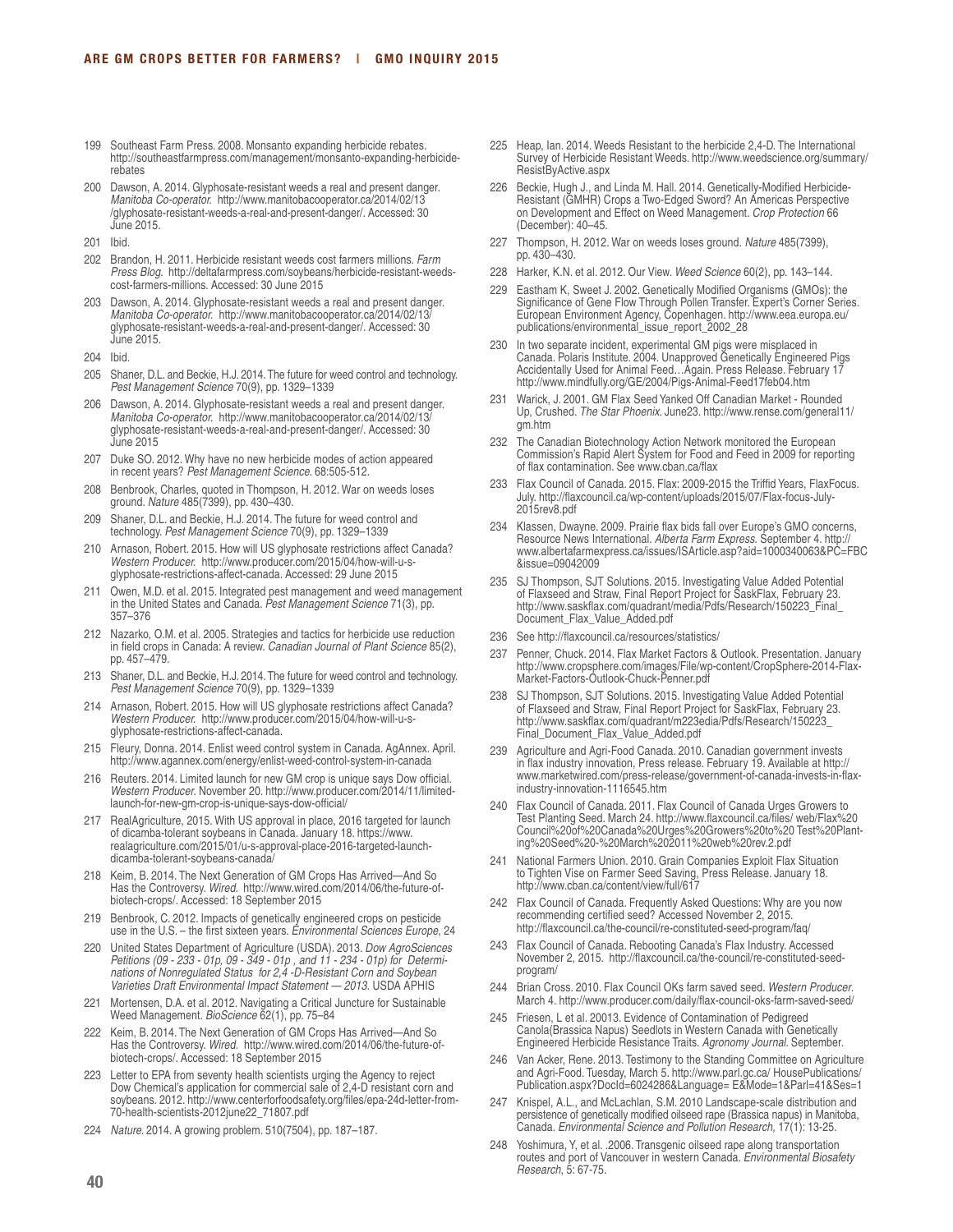- 249 Canadian Biotechnology Action Network. 2015. Where in the World are GM Crops and Foods? GMO Inquiry 2015. www.gmoinquiry.ca/where
- 250 Larry Hoffman and Dale Beaudoin v. Monsanto Canada Inc. and Aventis CropSceince Canada Holding. 2002. Statement of Claim. January 10. http://oapf.saskorganic.com/pdf/stmt-of-claim.pdf
- 251 Ibid.
- 252 Downie, R. K. and Beckie, H. 2002. Isolation Effectiveness in Canola Pedigree Seed Production. Internal Research Report, Agriculture and Agri-Food Canada, Saskatoon Research Centre, Saskatoon, Saskatchewan.
- Friesen, Lyle, et al. . 2003. Evidence of contamination of pedigreed canola (B. napus) seedlots in Western Canada with genetically engineered herbicide restistance traits. *Agronomy Journal* (95).
- 254 Mauro, I.J. and McLachlan, S.M. 2008. Farmer Knowledge and Risk Analysis: Postrelease Evaluation of Herbicide-Tolerant Canola in Western Canada. *Risk Analysis* 28(2), pp. 463–476
- 255 Ibid.
- 256 MacKinnon, Shauna. 2013.The National Organic Market: Growth, Trends, and Opportunities, 2013. Canada Organic Trade Association. https://ota.com/ sites/default/files/indexed\_files/COTA\_NationalOrganicMarketSummary.pdf
- 257 Ibid.
- 258 Larry Hoffman and Dale Beaudoin v. Monsanto Canada Inc. and Aventis CropSceince Canada Holding. 2002. Statement of Claim. January 10. http://oapf.saskorganic.com/pdf/stmt-of-claim.pdf
- 259 Organic Agriculture Protection Fund. The Class Action. Accessed Oct 27 2015. http://oapf.saskorganic.com/legal.html
- 260 Mauro, I.J. and McLachlan, S.M. 2008. Farmer Knowledge and Risk Analysis: Postrelease Evaluation of Herbicide-Tolerant Canola in Western Canada. *Risk Analysis* 28(2), pp. 463–476
- 261 Organic Agriculture Protection Fund. Saskatchewan Organic Farmers Take Biotech Giants to Court! Accessed Oct 21, 2015 http://oapf.saskorganic. com/pdf/OAPF\_Pamphlet\_06.pdf
- 262 Organic Agriculture Protection Fund. 2007. Organic farmers seed Supreme Court hearing, Press Release. August 1. http://web.archive.org/ web/20080513184827/http://www.saskorganic.com/oapf/pdf/MediaRelease-August1-07.pdf
- 263 Supreme Court Judgments. 2004. Monsanto Canada Inc. v. Schmeiser. Case number 29437. May 21 http://scc-csc.lexum.com/scc-csc/scc-csc/en/ item/2147/index.do
- 264 Clark, E. Ann. 2004. So, Who Really Won the Schmeiser Decision? June 10. http://www.plant.uoguelph.ca/research/homepages/eclark/pdf/sc.pdf
- 265 *AgCanada.com.* 2012. U.S. court turfs organic growers' suit against Monsanto Feb. 27. http://www.agcanada.com/daily/u-s-court-turfs-organicgrowers-suit-against-monsanto
- 266 *Reuters.* 2014. Supreme Court hands Monsanto victory over farmers on GMO seed patents, ability to sue. January 12. https://www.rt.com/usa/ monsanto-patents-sue-farmers-547/
- 267 Andree, Peter and Lucy Sharratt. 2009. Unsatisfactory Democracy: Conflict Over Monsanto's Genetically Engineered Wheat in *Environmental Conflict and Democracy in Canada* edited by Laurie E. Adkin, UBC Press.
- 268 Goldenburg, Suzanne. 2013. US Department of Agriculture probes Oregon Monsanto GM wheat mystery. *The Guardian*. June 22. http://www.theguardian. com/environment/2013/jun/22/agriculture-oregon-monsanto-gm-wheat
- 269 *The Associated Press.* 2014. Genetically modified wheat found in Montana, USDA says. September 28. http://www.oregonlive.com/pacific-northwestnews/index.ssf/2014/09/genetically\_modified\_wheat\_fou.html
- 270 United States Department of Agriculture (USDA). 2015. Proposed Rules. [Docket No. APHIS–2015–0070] Changes to Requirements for Field Testing Regulated Genetically Engineered Wheat. Federal Register, Vol.80, No. 186, September 25.
- 271 *Huffington Post.* 2014. Unapproved genetically engineered wheat found in Montana research field: USDA. Sep 26. http://www.huffingtonpost. com/2014/09/26/genetically-engineered-wheat-montana\_n\_5889594.html
- 272 Wheat Biotechnology Commercialization Statement of American, Australian and Canadian Organizations. June 5, 2014. http://www.wheatworld.org/ wp-content/uploads/Trilateral-Statement-June-2014.pdf
- 273 Pollack, Andrew. 2011. U.S. Approves Genetically Modified Alfalfa. *The New York Times.* January 27. http://www.nytimes.com/2011/01/28/ business/28alfalfa.html?\_r=0
- 274 Reuters. 2013. GM alfalfa contamination issue not USDA's concern. September 26. http://www.producer.com/2013/09/gm-alfalfa-contamination-issue-not-usdasconcern/
- 275 Gillam, Carey. 2013. USDA will not take action in case of GMO alfalfa contamination. *Reuters*. September 17. http://www.reuters.com/article/ 2013/09/17/usa-alfalfa-gmo-idUSL2N0HD1SQ20130917
- 276 Canadian Biotechnology Action Network. 2013. The Inevitability of Contamination from GM Alfalfa Release in Ontario: The case for preventing the introduction of Roundup Ready alfalfa. April 2. http://www.cban.ca/Resources/ Topics/GE-Crops-and-Foods-Not-on-the-Market/Alfalfa/The-Canadian-Seed-Trade-Association-s-so-called-Coexistence-Plan-is-a-gateway-to-GM-alfalfacontamination
- 277 Bagavathiannan, MV and R. Van Acker. 2009. The Feral Nature of Alfalfa and Implications for The Co-Existence of Genetically Modified (GM) and Non-GM Alfalfa. http://www.umanitoba.ca/outreach/naturalagriculture/articles/feral\_ alfalfa\_report\_final\_Aug09.pdf
- 278 Canadian Seed Trade Association. 2013. Planning for Choice A Coexistence Plan for Alfalfa Hay in Eastern Canada. http://cdnseed.org/facilitatingchoice-through-coexistence/
- 279 National Farmers Union, Grey County Local 344 and Region 3 (Ontario). 2012. Farmers Protest "Industry Spin" Designed to Facilitate Licensing of GM Alfalfa in Ontario: Policy of coexistence of GM alfalfa is "utterly absurd", say local farmers. Press Release. Oct 25. http://www.nfu.ca/story/farmers-protest- %E2%80%9Cindustry-spin%E2%80%9D-designed-facilitate-licensing-gmalfalfa-ontario
- 280 Canadian Biotechnology Action Network and National Farmers Union. 2013. The Canadian Seed Trade Association's so-called "Coexistence Plan" is a gateway to GM alfalfa contamination. July. http://www.cban.ca/Resources/ Tools/Reports/The-Inevitability-of-Contamination-from-GM-Alfalfa-Releasein-Ontario
- 281 See Canadian Biotechnology Action Network: http://www.cban.ca/Resources/ Tools/Photos-and-Graphics/Day-of-Action-to-Stop-GM-Alfalfa-April-9-2013
- 282 Forage Seed Canada. 2014. Position statement on GE alfalfa and forage seeds. February 12. http://www.fairviewpost.com/2015/03/25/forage-seedcanada-position-statement-on-ge-alfalfa-and-forage-seeds
- 283 European Commission. RASFF the Rapid Alert System for Food and Feed. http://ec.europa.eu/food/safety/rasff/index\_en.htm
- 284 Greenpeace International and GeneWatch UK. GM Contamination Register http://www.gmcontaminationregister.org/
- 285 Ibid.
- 286 Price, B. and Cotter, J. 2014. The GM Contamination Register: a review of recorded contamination incidents associated with genetically modified organisms (GMOs), 1997–2013. *International Journal of Food Contamination* 1(1). http://www.foodcontaminationjournal.com/content/1/1/5.
- 287 GM Contamination Register. USA StarLink maize a GM maize intended for animal feed was found in human food. http://www.gmcontaminationregister. org/index.php?content=re\_detail&gw\_id=11&reg=cou
- 288 United States Government Accountability Office (GAO). 2008. Genetically engineered crops: Agencies are proposing changes to improve oversight, but could take additional steps to enhance coordination and monitoring: Report to the Committee on Agriculture, Nutrition, and Forestry, US Senate. Washington, DC. http://www.gao. gov/assets/290/283060.pdf
- 289 Quist D, Chapela IH. 2001. Transgenic DNA introgressed into traditional maize landraces in Oaxaca, Mexico. *Nature*. 414:541-543.
- 290 Indigenous and farming communities in Oaxaca, Puebla, Chihuahua, Veracruz, CECCAM, CENAMI, ETC Group, CASIFOP, UNOSJO, AJAGI. 2003. Contamination by genetically modified maize in Mexico much worse than feared Press Release, October 9. http://www.etcgroup.org/sites/www. etcgroup.org/files/publication/145/01/nr\_maize\_10\_03eng3.pdf
- 291 Ibid.
- 292 Greenpeace International. 2007. Bayer CropScience contaminates our rice. http://www.greenpeace.org/austria/Global/austria/dokumente/Reports/ gentechnik\_Bayer%20contaminates%20our%20rice,\_2007.pdf
- 293 Andrew Harris and David Beasley. 2011. Bayer Will Pay \$750 Million to Settle Gene-Modified Rice Suits, Bloomberg Business. July 2. http://www. bloomberg.com/news/articles/2011-07-01/bayer-to-pay-750-million-to-endlawsuits-over-genetically-modified-rice
- 294 Price, B. and Cotter, J. 2014. The GM Contamination Register: a review of recorded contamination incidents associated with genetically modified organisms (GMOs), 1997–2013. *International Journal of Food Contamination*  1(1). http://www.foodcontaminationjournal.com/content/1/1/5.
- Mauro, I.J. and McLachlan, S.M. 2008. Farmer Knowledge and Risk Analysis: Post release Evaluation of Herbicide-Tolerant Canola in Western Canada. *Risk Analysis* 28(2), pp. 463–476.